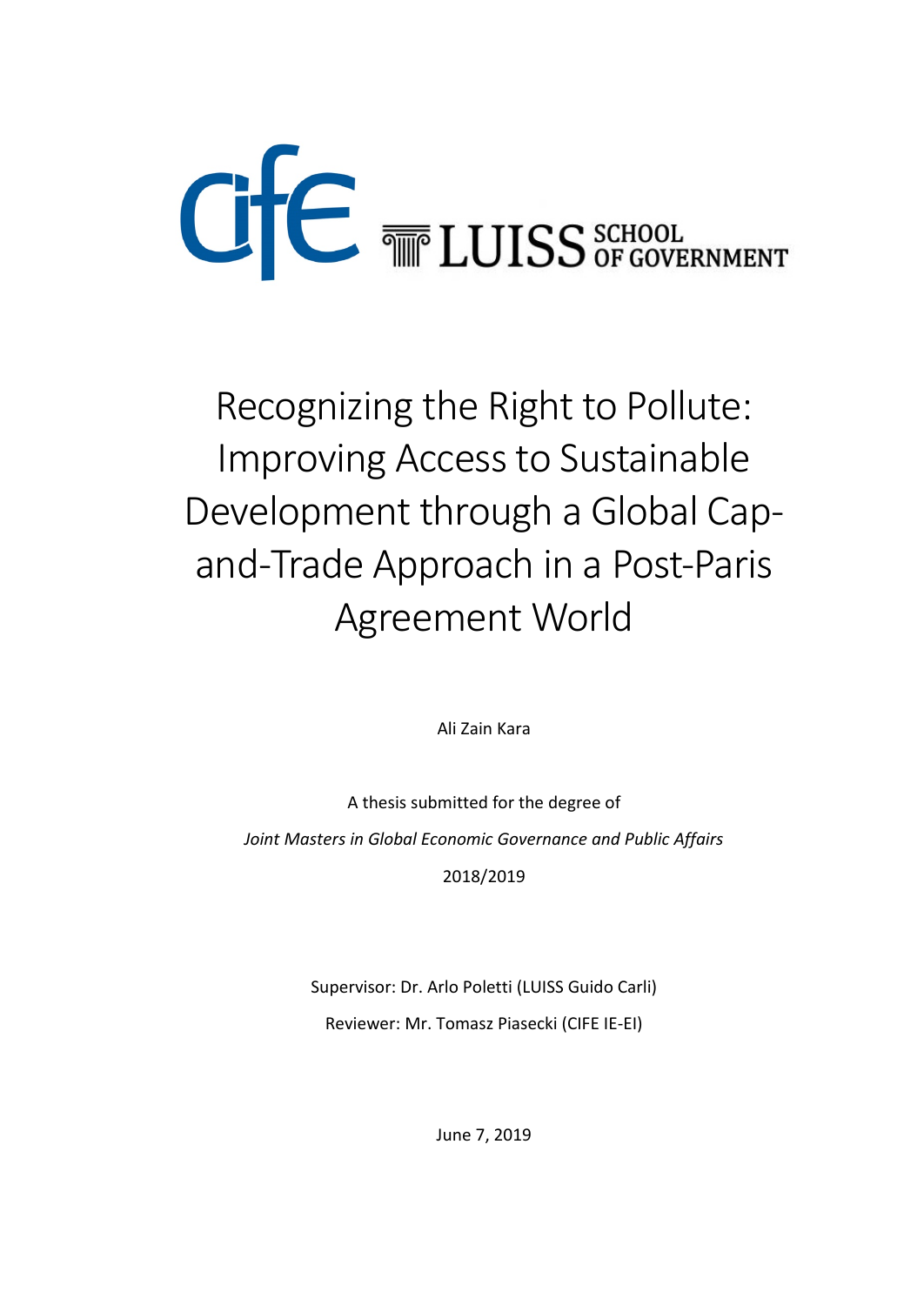*Dedicated to my parents.*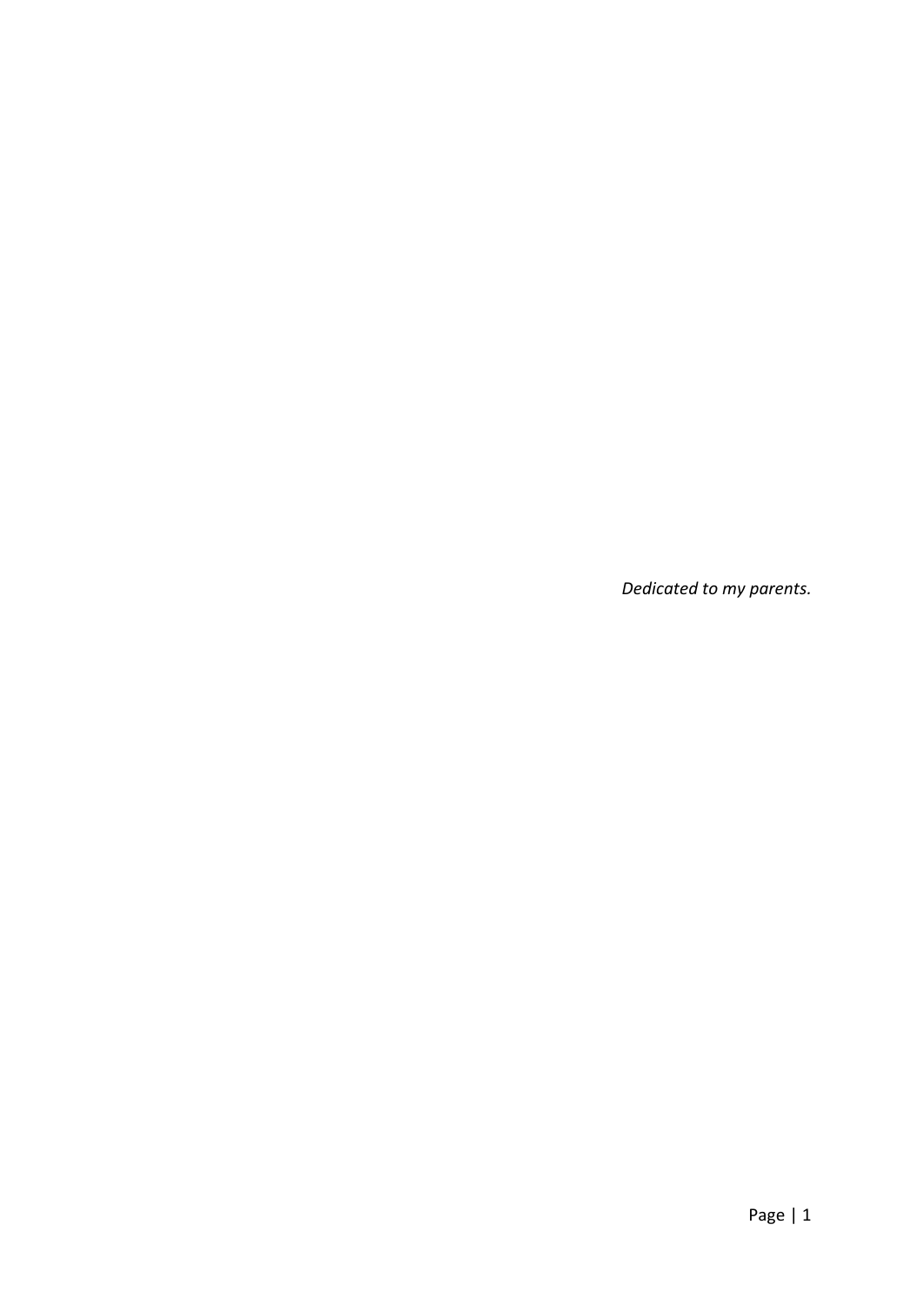## Acknowledgements

Foremost, I would like to express my gratitude to Dr. Arnaud Leconte for his patience and support throughout the duration of this idea and its development. His guidance on developing the model as well as his role as the devil's advocate to make me challenge my understanding of the issue has been instrumental in the writing of this thesis. I also owe endless gratitude to the faculty at both universities for giving me the gift of knowledge through their expertise and experience in their respective fields.

I would also like to thank Mohsin Husain, a long-time peer and colleague whose encouragement to explore seemingly impossible ideas drove me to choose this topic. His patience, knowledge, and passion for academics is a sight for sore eyes.

Lastly, I would like to thank the colleagues in my graduate programme with whom endless discussions and debates contributed to the fine-tuning of the ideas presented in this paper.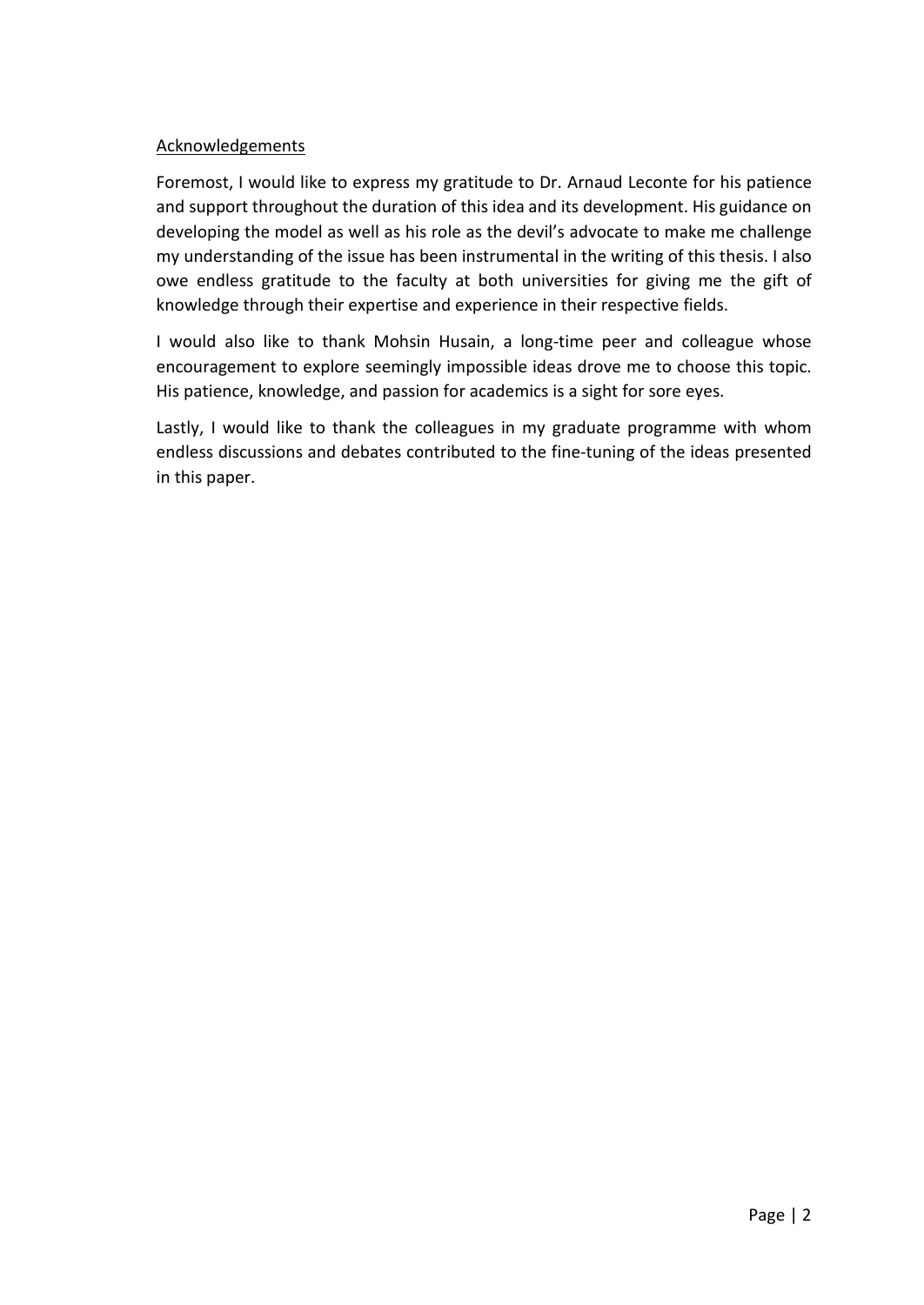*"Yesterday I was clever, so I wanted to change the world. Today I am wise, so I am changing myself"*

- *Rumi*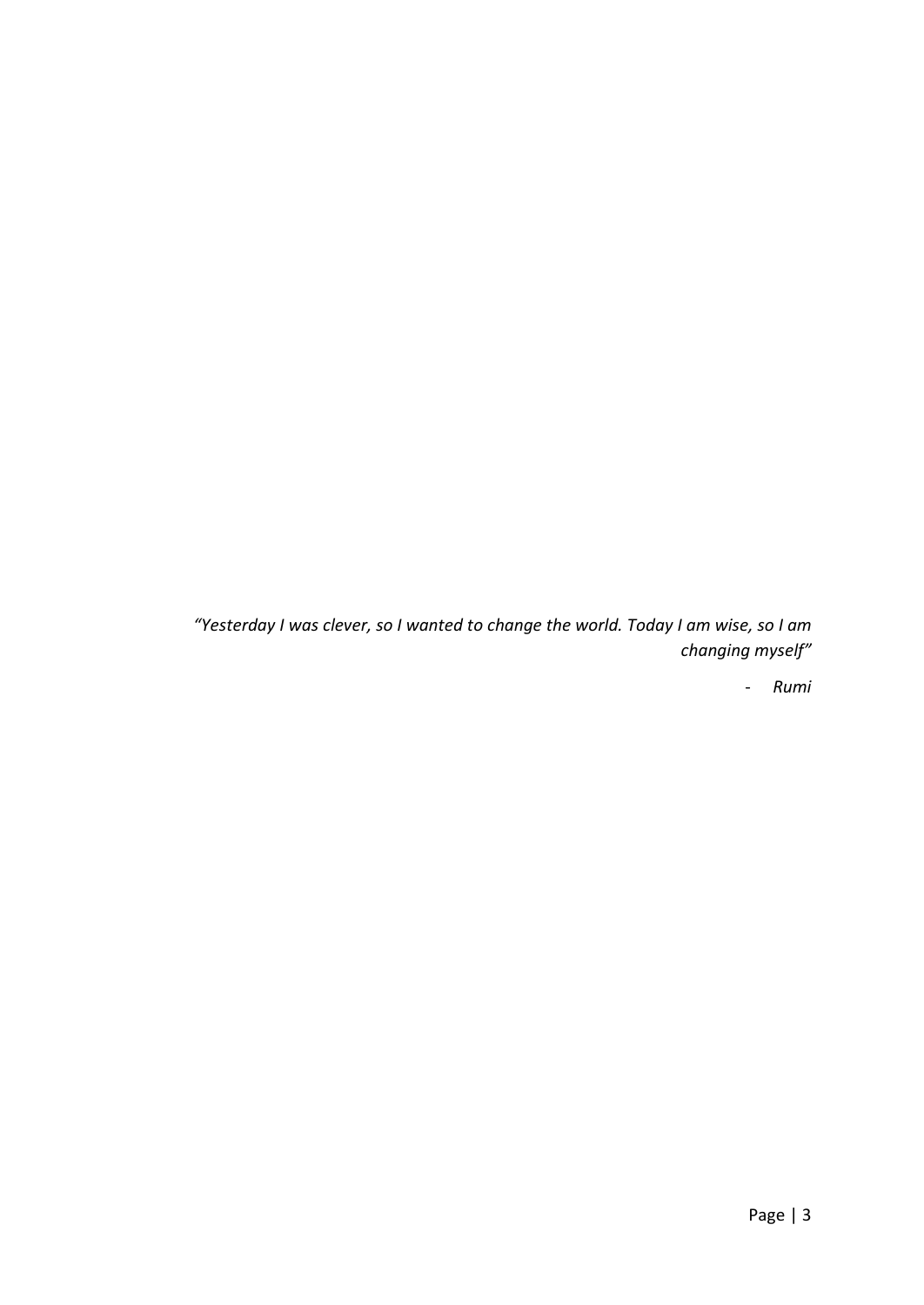# **Contents**

| The Paris Agreement: Changes in approach vis-à-vis the Kyoto Protocol and Shortfalls |
|--------------------------------------------------------------------------------------|
| Transitioning from a punitive model to a consensus-building approach 10              |
|                                                                                      |
| The case for carbon-reparations and addressing technology-bias13                     |
| All pledges are not created equal: the inequality of pledges and resulting issues 15 |
|                                                                                      |
| Redefining the threat of climate change in perspective: climate-induced migration    |
| The role of affordability and access to finance in determining success on a micro-   |
|                                                                                      |
|                                                                                      |
|                                                                                      |
|                                                                                      |
|                                                                                      |
|                                                                                      |
|                                                                                      |
| Conclusion: Criticisms and the wider debate on climate change 39                     |
|                                                                                      |
| Examining the issue of sustainable development and growth to fight climate change    |
|                                                                                      |
|                                                                                      |
|                                                                                      |
|                                                                                      |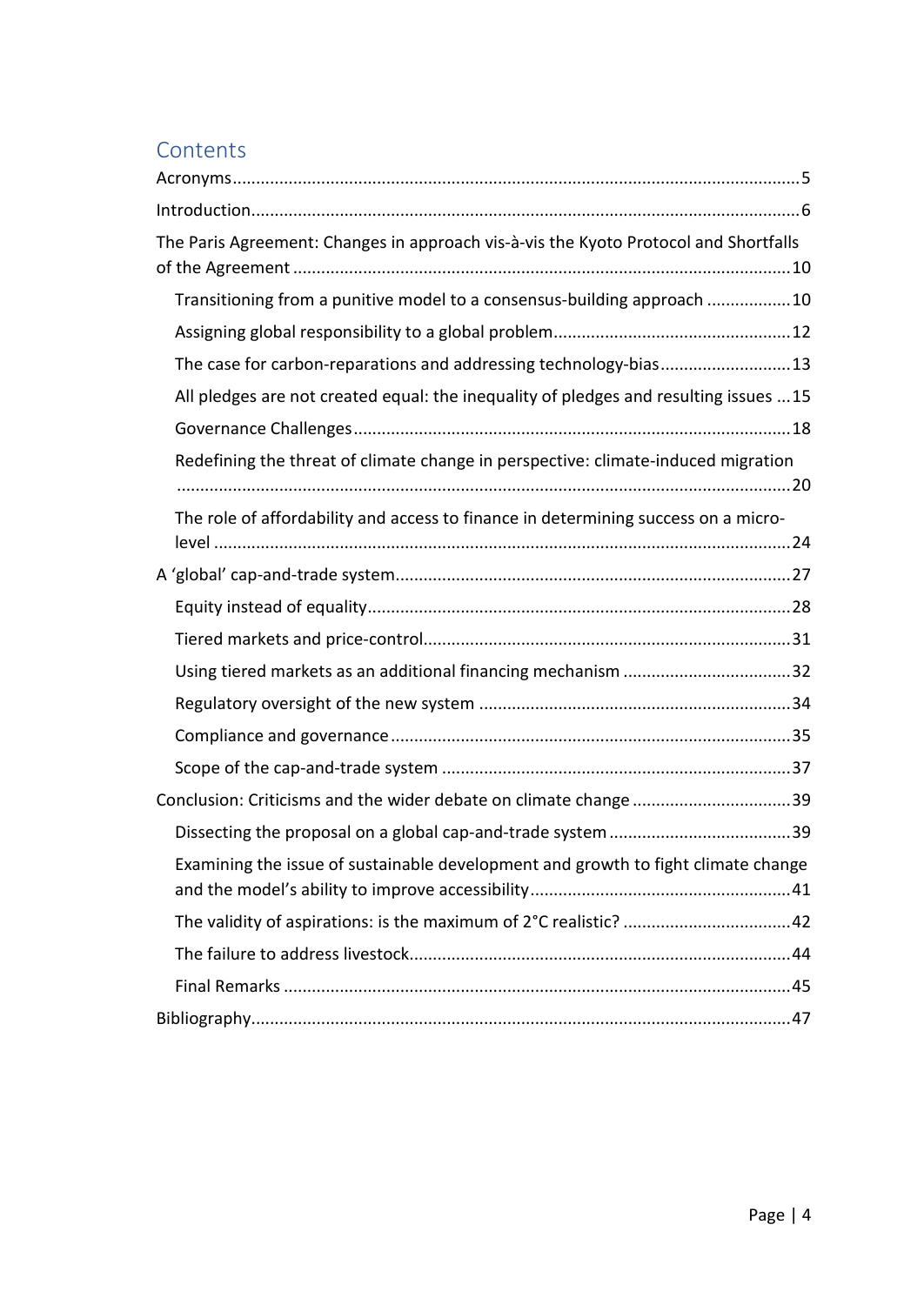## <span id="page-5-0"></span>Acronyms

- CBDR-RC: Common But Differentiated Responsibility and Respective Capability
- CCS: Carbon Capture and Storage
- EC: European Commission
- EIT: Economies in Transition
- EU ETS: European Union Emissions Trading Scheme
- EU: European Union
- MtCO2eq: Million Tonnes of Carbon dioxide Equivalent
- NDC: Nationally Determined Contributions
- OECD: Organization for Economic Cooperation and Development
- UN: United Nations
- UNFCCC: United Nations Framework Convention on Climate Change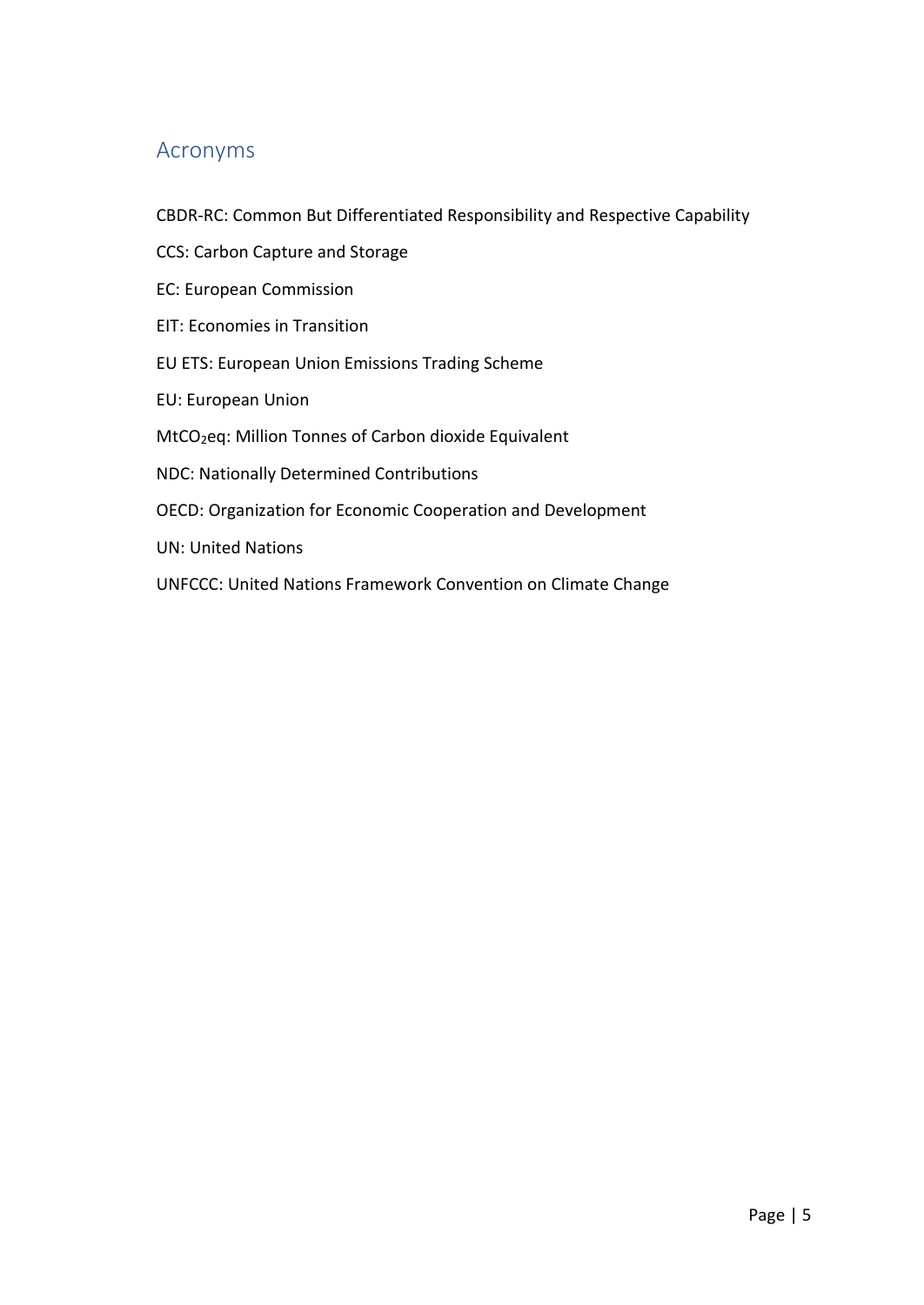## <span id="page-6-0"></span>**Introduction**

Climate change is arguably perhaps the greatest challenge that humans collectively face today. From a scientific point-of-view, climate change has been brought about as a result of human activity, and humans alone can take the measures required to both adapt to and help mitigate the potentially disastrous effects of this phenomenon.<sup>[1](#page-6-1)</sup> The realization of this need has been apparent for over two decades now; the Kyoto Protocol was signed in 1997, however it failed to succeed partially because the United States refused to ratify it in 2001 and Canada eventually withdrew in 2011 to avoid paying penalties. With two of the world's largest carbon polluters out of the agreement, progress by the remaining parties wasn't as significant on an international scale, bringing about the much-acclaimed Paris Agreement instead which was signed in 2015. Whilst the Kyoto Protocol followed the principle of Common But Differentiated Responsibility (CBDR) and assigned the responsibility for tackling climate change only on developed countries, the Paris Agreement is more inclusive in its approach which follows the same basis of differentiated responsibility according to respective capability, but asks all countries to contribute towards the reduction of greenhouse gases in line with a common goal of limiting global temperature increases to below 2°C.<sup>2</sup> With this renewed approach, the deal managed to gain nearly unanimous support across the international community till the United States of America withdrew under President Trump citing the unfairness of the deal. Most of the remaining parties have, however, decided to continue working towards the objectives of the agreement and several US States have pledged to reduce emissions despite the US's pending withdrawal from the deal.

The 2017 Energy Technology Perspectives Report by the International Energy Agency estimates that switching to low-carbon sources of energy from fossil fuels will cost \$44

<span id="page-6-1"></span> <sup>1</sup> "Causes Of Climate Change - Climate Action - European Commission". 2016. *Climate Action - European Commission*. Accessed June 2 2019. https://ec.europa.eu/clima/change/causes\_en.

<span id="page-6-2"></span><sup>2</sup> "Common But Differentiated Responsibilities And Respective Capabilities (CBDR-RC)". 2015. *Climate Nexus*. Accessed June 2 2019. https://climatenexus.org/climate-change-news/common-butdifferentiated-responsibilities-and-respective-capabilities-cbdr-rc/.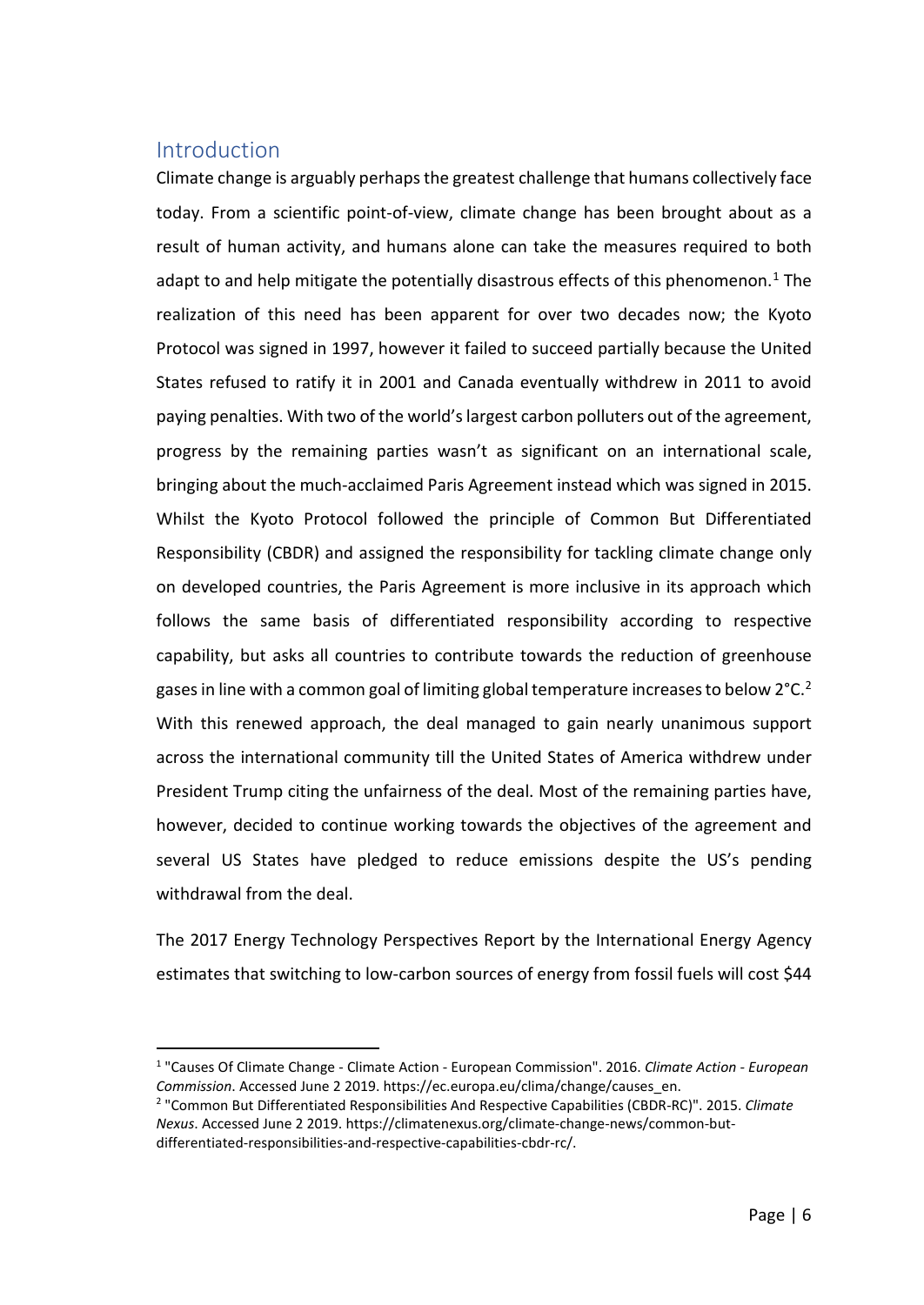trillion until the year 2050.<sup>[3](#page-7-0)</sup> This doesn't take into account other costs associated with climate change mitigation and adaptation, including expensive infrastructural needs and carbon offsetting. Not all countries can afford to bear these costs and developing countries are especially disadvantaged as they do not possess easy access to investment or funding. This is problematic partly due to one of the fundamental issues of pricing goods and services in the world today because they do not include the environmental cost of production and usage of these resources. Carbon pricing, or the act of attaching a monetary value to the pollution caused, is one way that economists and climate scientists have come up with to both discourage the emissions and help raise funds to tackle the effects of such emissions. They are usually priced by the ton and due to a variety of green-house-gases, are expressed in terms of their equivalent impact in carbon dioxide terms, leading to the expression  $tCO<sub>2</sub>e$ . Another method that is primarily used in the European Union is the EU Emissions Trading System (or ETS) which follows a cap-and-trade model. Under this model, a finite number of 'pollution allowances' are assigned to industries covered under the system with the total allowances reducing over time, thereby cutting emissions. These allowances are either auctioned or assigned free-of-cost by the government depending on the industry, with the aim to reduce free allowances over time and the development of a trading market where companies can buy or sell additionally needed/unused allowances. If companies fail to secure the required credits in line with their emissions, heavy fines are issued by national governments within the ETS framework which has proven to be a successful compliance method. Despite its earlier issues including the over-allocation of allowances and crossborder VAT scams, the system has worked and is expected to reduce emissions by approximately 20% by the year 2020 when compared with 2005 levels, nearly meeting its target of 21%.[4](#page-7-1)

The scope of this thesis is limited to studying the perceived effectiveness of the model under the Paris Agreement and proposing a global cap-and-trade system to supplement

<span id="page-7-0"></span> <sup>3</sup> Kamel Ben Naceur. 2017. "Energy Technology Perspectives". International Energy Agency. https://www.iea.org/etp/.

<span id="page-7-1"></span><sup>4</sup> "2020 Climate & Energy Package - Climate Action - European Commission". 2016. *Climate Action - European Commission*. Accessed June 2 2019. https://ec.europa.eu/clima/policies/strategies/2020\_en.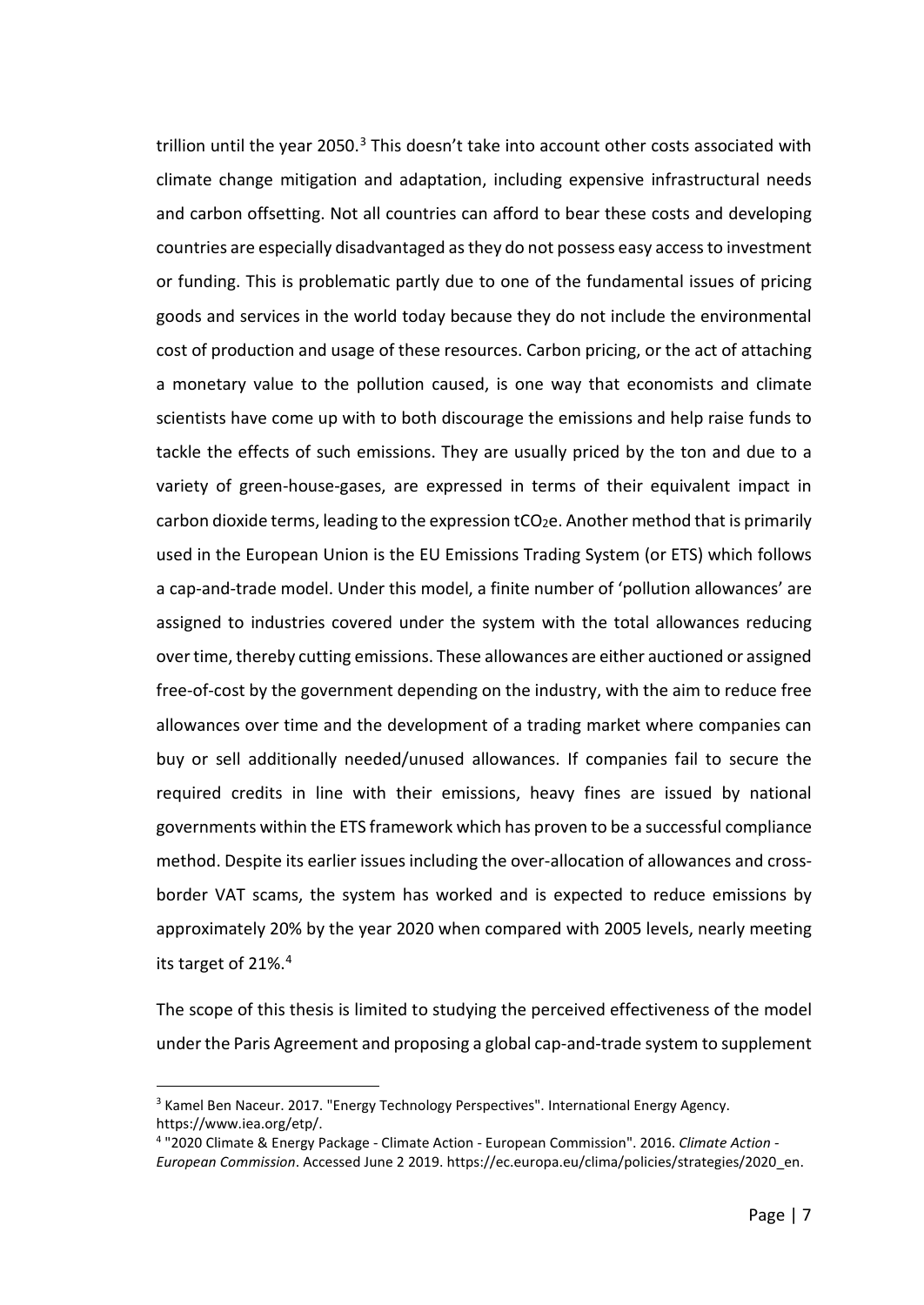it, the circulating revenues from which (in addition to developmental assistance) can help improve accessibility to sustainable development for developing countries. It relies on the implementation of a global cap on emissions and equitable distribution amongst countries based on three main factors, i.e., 1) Population, 2) Climate considerations, and 3) Capacity/ability to transition (level of development). This method aims to tax and control carbon activity mainly at the production-end instead of the traditional consumption-end as it will incentivize investment in carbon-reduction technology. Whilst consumption-end taxation of carbon disincentivizes the usage by the consumer, a production-end tax will ensure that companies turn towards lower emissions long term and is more comprehensive and inclusive in its approach. Fossil fuel producers like Norway's Equinor (formerly Statoil/StatoilHydro) already take measures for carbon reduction through carbon capture and storage (CCS), including the extraction of carbon from natural gas on their rigs for a final fossil fuel product with much lower levels of carbon. The implementation of a global cap and trade system, therefore, will incentivize oil and gas companies to invest in such technology due to the carbon costs they will face otherwise. Such an approach globally will require an unprecedented level of international cooperation and a comprehensive compliance mechanism to ensure the success of such a roll-out internationally; that being said, the global consensus surrounding the need to take urgent action has been recognized in the form of the Paris Agreement and given the right circumstances could be achieved for this stricter model that will go towards achieving the targets set under the Paris Agreement. As of December 2017, 46 national and 24 sub-national jurisdictions implemented or had scheduled implementation of carbon pricing according to the World Bank.<sup>[5](#page-8-0)</sup> The introduction of a global cap with allowances for each country can therefore help in the overall reduction of carbon in our atmosphere and play a vital role in combatting climate change in the world. This paper will seek to examine what an ideal iteration of this system could possibly look like and test its likelihood to succeed in reducing

<span id="page-8-0"></span> <sup>5</sup> "Carbon Pricing". 2019. *World Bank*. Accessed June 2 2019.

https://www.worldbank.org/en/results/2017/12/01/carbon-pricing.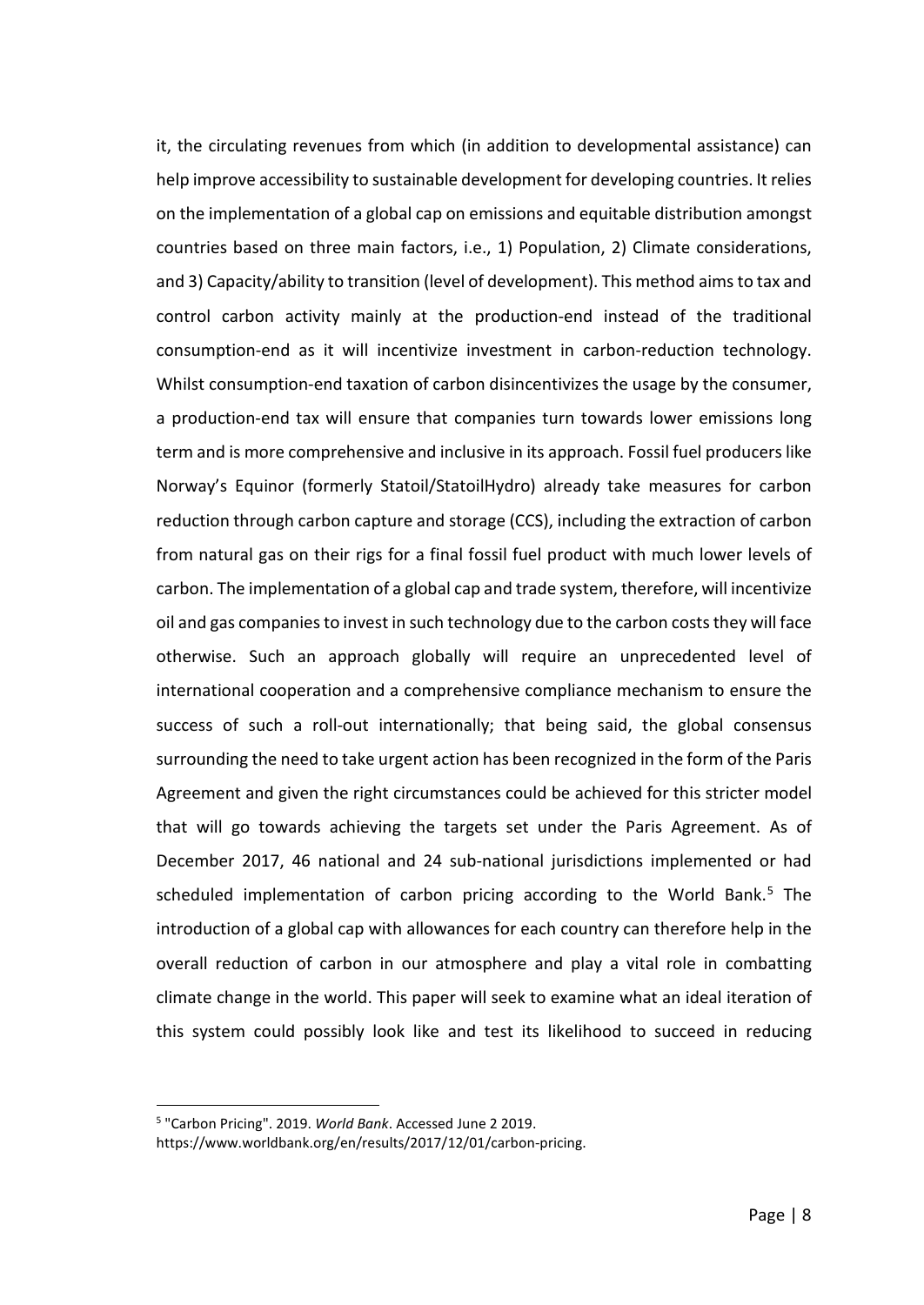emissions whilst improving access to sustainable development for developing countries.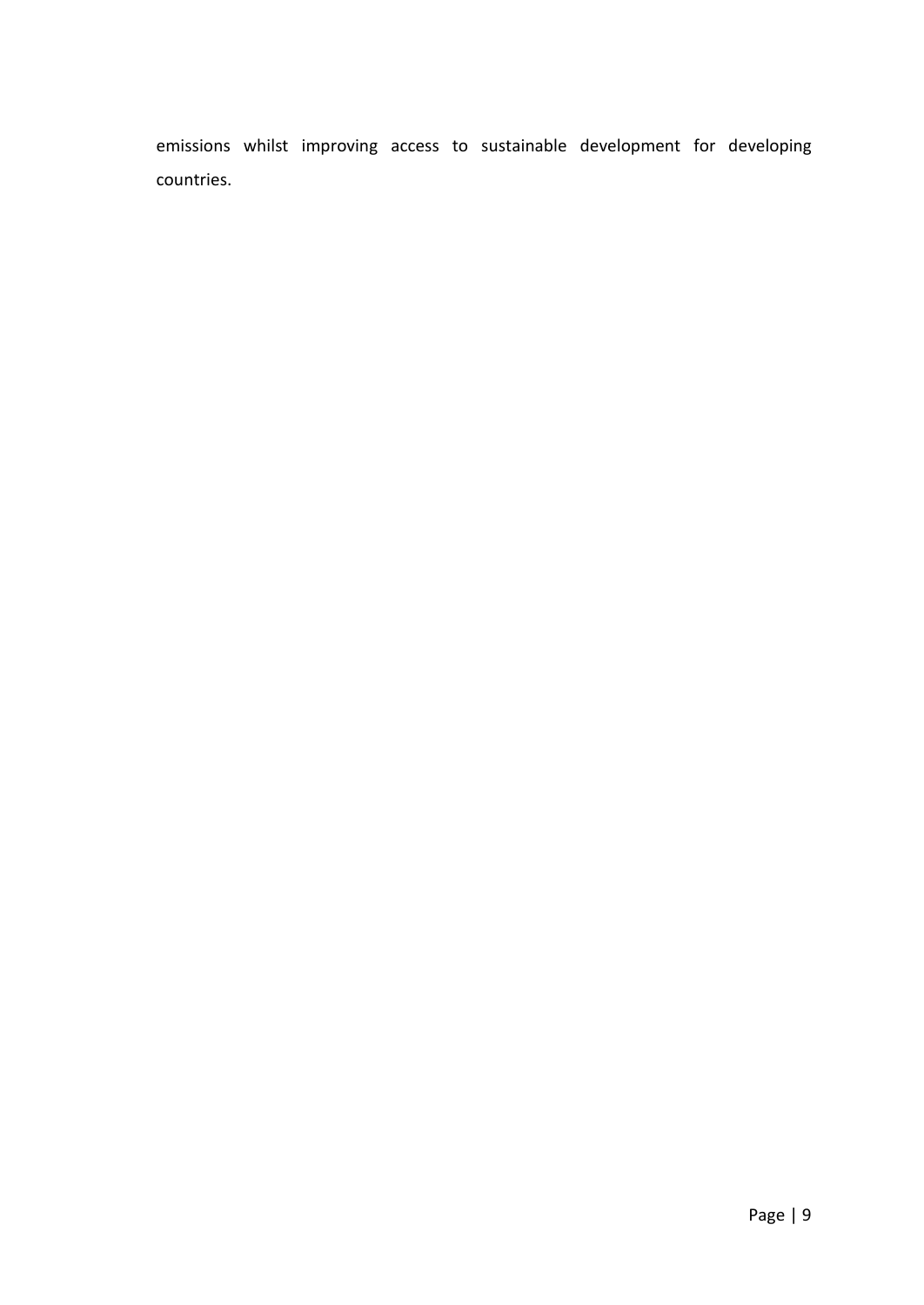# <span id="page-10-0"></span>The Paris Agreement: Changes in approach vis-à-vis the Kyoto Protocol and Shortfalls of the Agreement

## <span id="page-10-1"></span>Transitioning from a punitive model to a consensus-building approach

Whilst the Kyoto Protocol sought to impose financial penalties on parties that failed to meet their obligations under the agreement, the Paris Agreement takes a very different approach. Under this new approach, there is no legal force to ensure compliance, nor are there penalties. Countries prepare voluntary targets under a Nationally Determined Contribution (NDC) which is submitted to the UNFCC every five years; a Global Stock-Take (GST) is conducted with the same frequency starting in 2023, and it influences the composition of following NDCs aiming to raise commitments over time and working to reduce carbon emissions globally. Countries that fail to meet their commitments under their self-proposed NDCs aren't penalized; instead, compliance will be based on peer pressure from other countries. This transition away from a punitive model will go a long way to ensure that countries do not leave the treaty as readily in order to avoid paying penalties as was the case with Canada in the Kyoto Protocol. It is also hoped that this model will show developing countries that less financially demanding methods to combat climate change are available and that making a transition is easier over time with support from the international community.

In order to limit the global temperature increase to under 2°C, these NDCs will need to get increasingly ambitious over time and countries will have to commit vast financial resources to ensure a successful and economically viable transition away from fossil fuel dependency. A complete cessation in the use of fossil fuels isn't entirely possible in the short term; after all, fossil fuels power cars, industries, and households among other things. A change in the energy mix, however, is a good start to reducing the dependency as it makes up a major chunk of emissions worldwide today. Over time, carbon offsetting initiatives to reduce the existing amount of carbon in the atmosphere will also play an important role towards keeping the temperature rise in check. The Paris Agreement hopes to achieve all of this through a self-commitment and peer review system dependent on voluntary targets. An assessment of initial NDCs submitted to the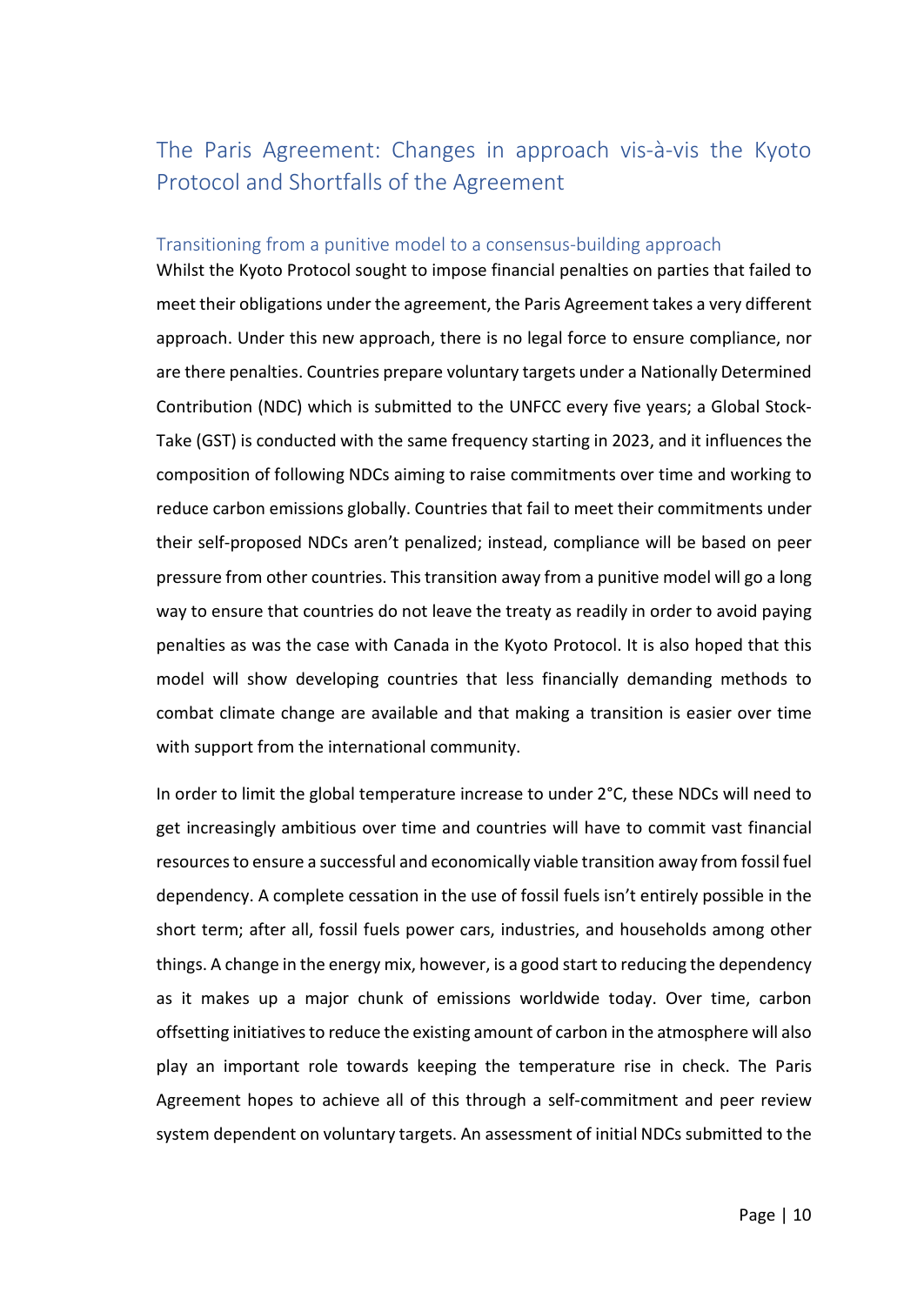UNFCCC show that many countries have made commitments that are well below what is needed to limit the rise in temperature to under  $2^{\circ}$ C. This is one of the main criticisms which my model for accelerated control of emissions through a cap-and-trade system is based on.





#### *Figure 1: Enhanced Transparency Framework (ETF)[6](#page-11-0)*

To make the deal unanimously palatable for the international community, the system's ability to ensure compliance with its targets is compromised as a non-punitive model does not provide as much of an incentive to comply especially when one looks at the alternative on offer: peer pressure from the international community. Whilst such a system will go a long way to ensure that parties do not leave the treaty to avoid financial penalties, it also places the burden for compliance on the conscience of a country's leaders which is unfortunately not actionable or punishable, being subjective as it is in its nature. The withdrawal of the United States and the dismantling of climate protections in Brazil are testaments to this hypothesis, where the leaders' unwillingness

<span id="page-11-0"></span> <sup>6</sup> "Reporting And Review Under The Paris Agreement | UNFCCC". 2019. *Unfccc.Int*. Accessed June 2 2019. https://unfccc.int/process-and-meetings/transparency-and-reporting/reporting-and-reviewunder-the-paris-agreement/reporting-and-review-under-the-paris-agreement.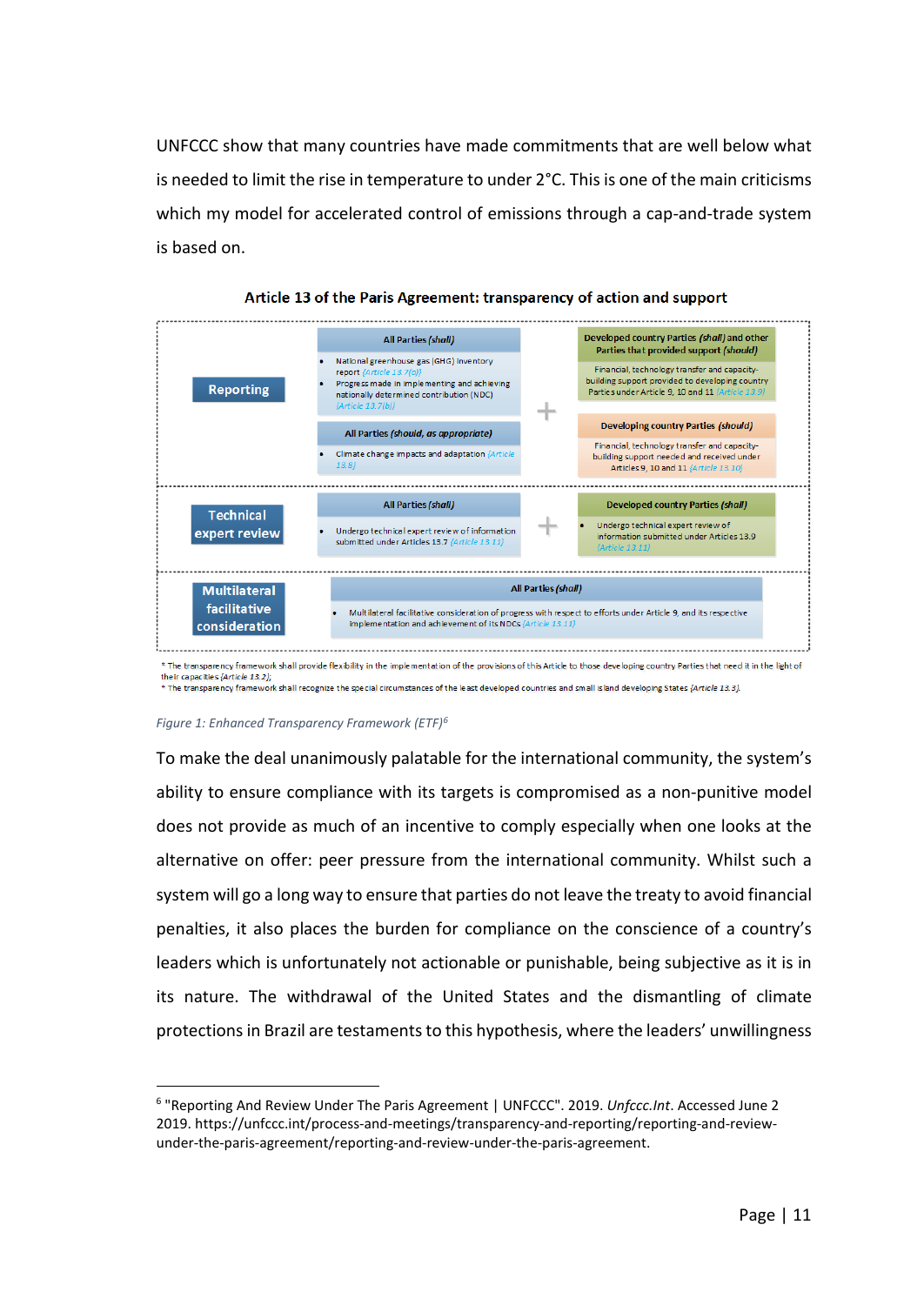to remain in the agreement combined (in the case of the US at least) with the sheer lack of belief in empirical scientific evidence has resulted in the aforementioned consequences. The case for a conciliatory approach is further weakened by the current timeline of global warming, which has become much shorter vis-à-vis the time when the Kyoto Protocol was signed, making the matter more urgent than ever. To my knowledge, diligent following and strict compliance with the current set of NDCs will still result in a higher-than-recommended increase in global temperatures and sealevels by 2030 (and by 2050), which goes to show that the targets on a collective scale just don't go far enough to curb climate change.

## <span id="page-12-0"></span>Assigning global responsibility to a global problem

Another major difference between the Kyoto Protocol and the Paris Agreement has to do with the scope of the agreements. The Kyoto Protocol made a clear distinction between 'developed countries' that were placed in Annex I (based on OECD membership at the time, in addition to Economies in Transition or EIT), and the remaining countries which were addressed as non-Annex I countries. It assigned the major chunk of financial and technological responsibilities to combat climate change on yet another list, known as Annex II, which included Annex I countries minus the EIT, whilst also recognizing the additional assistance that Least Developed Countries (LDCs) would need due to their limited capacity to adapt and respond appropriately. This model, whilst seemingly equitable, assigned responsibilities on the basis of CBDR-RC whilst leaving out prosperous non-OECD countries, many of which are the top exporters of fossil fuels with considerable financial resources. It sought to soften the blow that would arise from a global drop in demand for these resources, but instead removed any culpability in the form of their contribution towards making the matter worse instead of simply not helping it get better. Unfortunately, with the switch to the new system under the Paris Agreement has still failed to account for this discrepancy instead choosing to leave the discussion for a later time in order to achieve a consensus on the initial agreement itself.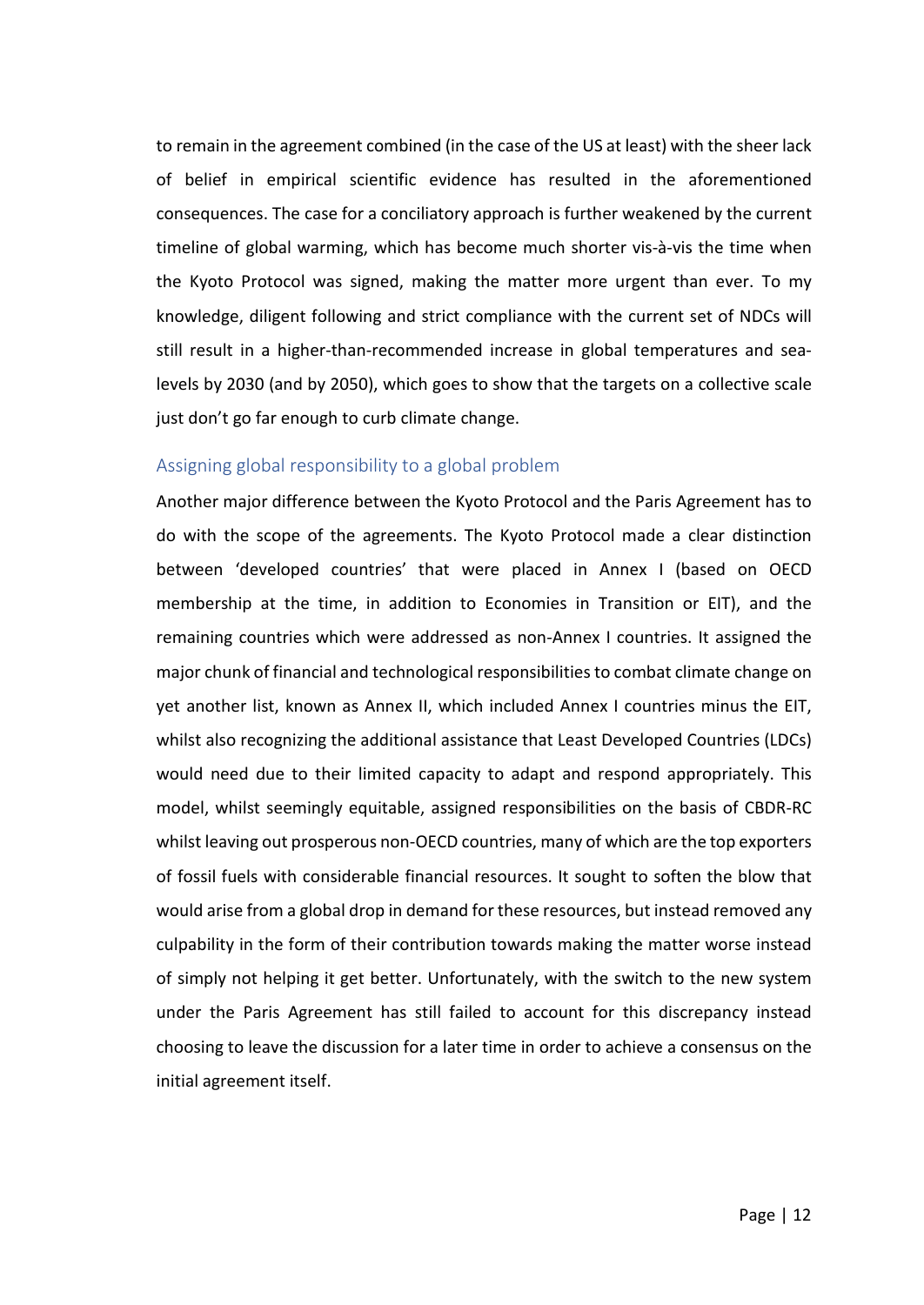Under the Paris Agreement, all parties must submit an NDC irrespective of their level of development or their capacity to transition towards a greener energy mix. Whilst doing this, it still retains some of the key aspects of the Kyoto Protocol by way of assigning more responsibility to developed states in terms of technology-transfers and encouraging them to invest in capacity building for developing countries. This can, in its best iteration, mean that countries within developed markets like the EU share costefficient innovations in the renewable energy sector along with developing countries that need them, but also means that they benefit from it immensely because corporations within their jurisdictions hold the patents to those technologies. If the way to reduce carbon pollution from coal fired plants in a developing country like India is to install wind or solar farm using German technology, more than just the willingness to share the technology itself is needed; factors like developmental assistance in the form of long-term low-interest loans, foreign direct investment in the renewable energy sector, or even grants will go a longer way and the Paris Agreement hopes that the financial incentives created from the transition will push the private sector to fund at least part of the transition. Climate change will cost a lot of money, and governments and multilateral institutions collectively do not possess the necessary resources to fund this transition on their own, so the involvement of the private sector is key here for global effectiveness. That being said, the private sector is less likely to provide the capital for projects with low or uncertain returns and that's where government-level developmental assistance comes in under the agreement. Being voluntary, there are no firm obligations on richer countries to provide this assistance but hope again dictates that the urgency of the situation and the tendency of carbon pollution to affect the world as a whole instead of the jurisdiction of its release is what will push richer countries to pitch in for a collectively sustainable future for all.

## <span id="page-13-0"></span>The case for carbon-reparations and addressing technology-bias

Many of the countries that form the Kyoto Protocol's list of non-Annex I parties are former European colonies which were occupied for the better part of the past six centuries. Specifically, during the 19<sup>th</sup> and 20<sup>th</sup> centuries, resources from many of these countries were exported back to their colonizers and were used for technological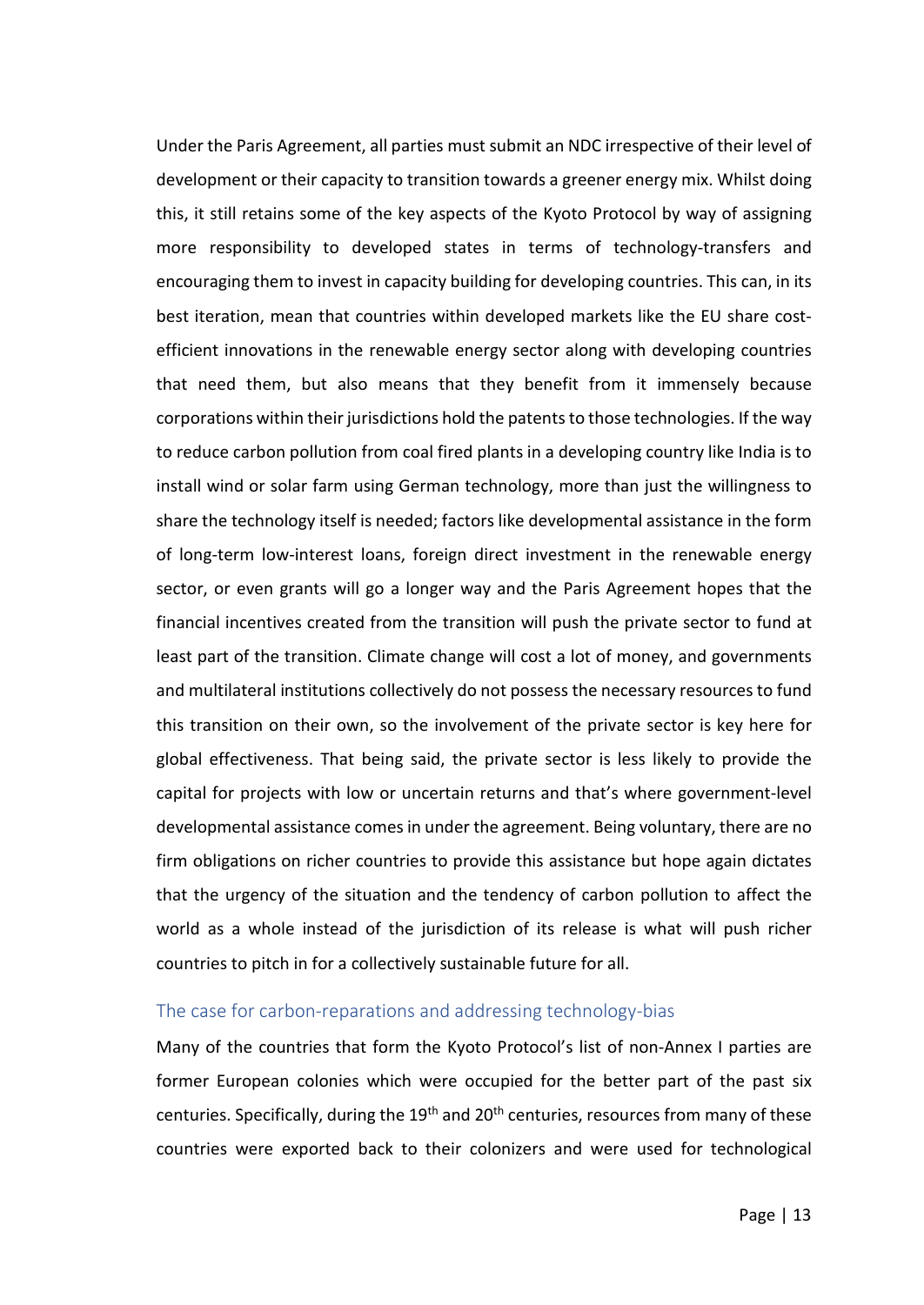advancements and rapid industrialization. The current state of affairs with regards to the high levels of carbon dioxide pollution in the atmosphere is partly due to this historical pollution from which only a limited number of European countries benefited but the resulting pollution of which affects the world as a whole (and especially the former colonies, many of whose coastal areas are under threat from rising sea levels). This has resulted in the call for developed countries with records of past pollutions like the United Kingdom to do more to help developing countries that they previously colonized as those countries have effectively been on the losing end thrice: firstly by historically having their resources usurped and being deprived from their utility whilst failing to achieve growth and development due to the remnants of their colonial past, secondly by having to transition away from cheap carbon-based fuels because of environmental pollution that they did not contribute significantly to (especially on a per capita basis), and thirdly by the newer standard for green-energy that is set by developed countries which are better able to afford to transition and meet that standard when compared to these developing countries.

To my knowledge, it is accepted within the international community that a global transition away from carbon-based fuel sources cannot be achieved in a sustainable manner unless countries come together to help curb pollution and promote clean energy. Many developed countries actively contribute towards renewable energy projects in developing countries despite not having colonized them and without a feeling of responsibility arising from 'guilt'; rather, their sense of responsibility arises from their concern for the world's collective future as well as the welfare of the people in the countries where they invest as well as that of their own citizens. Assigning a responsibility for this contribution based on historical events like colonization or the industrial revolution might feel counter-productive for developed countries that would rather not reconcile with their past but is a key issue for developing countries that cannot or simply do not want to foot the bill for an expensive transition. There is also the concern that technology development in the renewable sector focuses on climatic conditions of developed countries which makes a lot of that cost-efficient equipment unsuitable for other climates. An example of this is the Quaid-e-Azam Solar Park located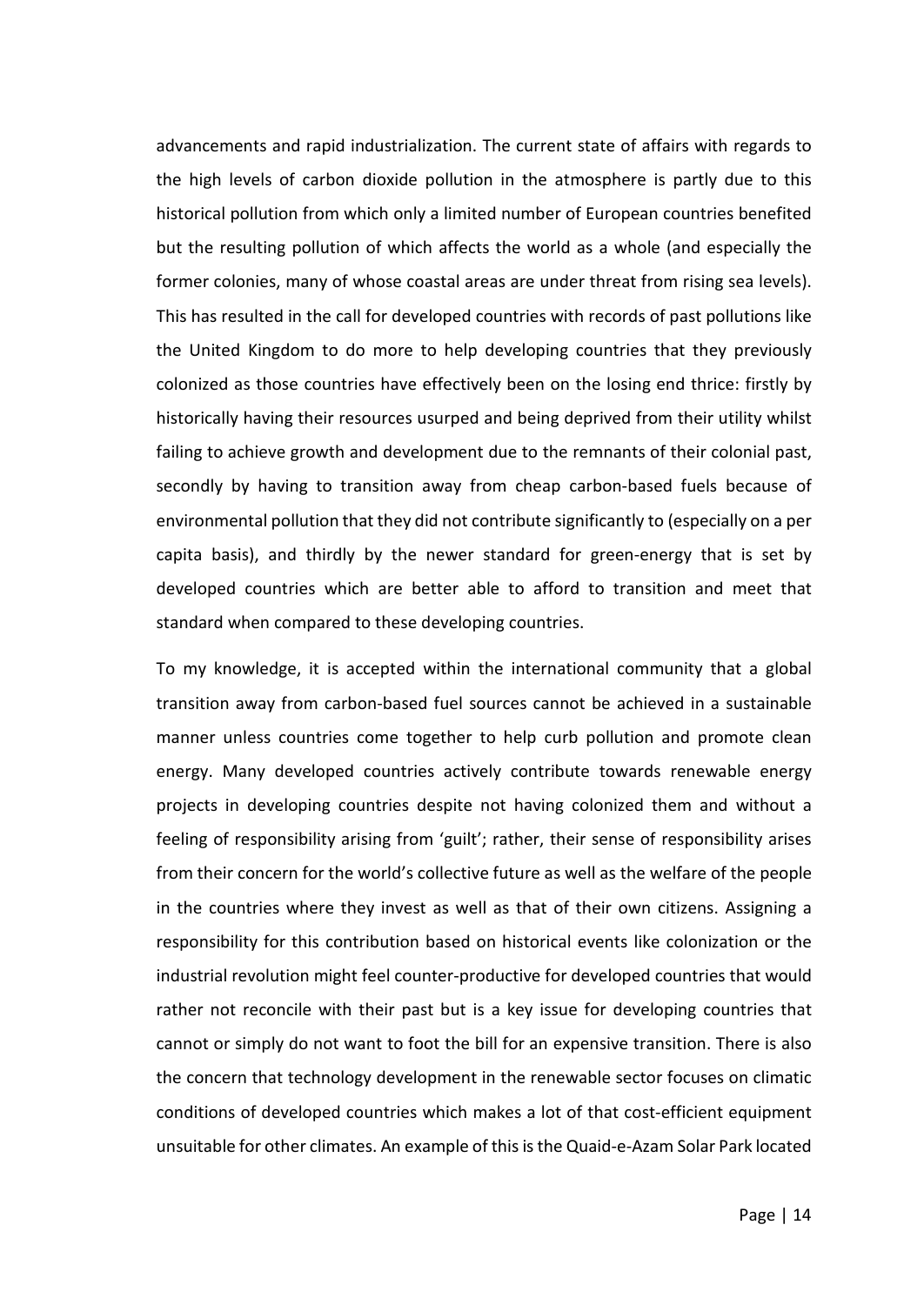in semi-rural Bahawalpur in Pakistan with a 100MW capacity. The plant produces an average of 17MW because of a combination of high temperatures (45°C instead of the optimal 25°C required for solar efficiency based on current technology) and an arid climate which requires millions of litres of waters annually to clean the dust off the panels on a regular basis to ensure efficient electricity production.<sup>[7](#page-15-1)[8](#page-15-2)[9](#page-15-3)</sup> Whilst Saudi Arabia is reportedly working on solar technology adapted more to their hot and arid climate, these efforts for global adaptability of renewable energy generation systems is microscopic in the larger context. These concerns are a ground-reality for many developing countries with harsh climates that will be the most susceptible to climate change; even if the will to change exists and the funding is managed, the existing technology less-than-efficient compatibility with diverse local climates affects overall project viability.

## <span id="page-15-0"></span>All pledges are not created equal: the inequality of pledges and resulting issues

One of the major criticisms of the Paris Agreement has been the lack of set guidelines or a format for the NDCs submitted by parties to the UNFCCC. The pledges differ not just in the goals they set but also a host of other sensitive parameters. Most countries have submitted pledges running for a decade, from 2020 till 2030. Other countries, like the US, have submitted only a 5-year pledge, from 2020 till 2025. Others still have submitted only monthly commitments, and some haven't bothered to include a set timeframe at all instead only promising to try to reduce emissions eventually or expressing their commitments to peak by 2030 (thereby stating that they will continue to pollute increasingly year-on-year for the next decade). Such a stark contrast between pledges prevents a harmonization of the system which is primarily why it is so difficult to compare the NDCs against one another. The aim of just an overall goal to reduce pollution without setting specific short/medium-term targets for all countries to try to

<span id="page-15-1"></span><sup>&</sup>lt;sup>7</sup> Ebrahim, Zofeen. 2015. "World's Largest Solar Park To Light Up Pakistan&#39;S Future". *DAWN.COM*. Accessed June 4 2019. https://www.dawn.com/news/1205484.

<span id="page-15-2"></span><sup>8</sup> "The Solar Project | Epaper | DAWN.COM". 2019. *Epaper.Dawn.Com*. Accessed June 4 2019. https://epaper.dawn.com/DetailImage.php?StoryImage=30\_09\_2015\_009\_004.

<span id="page-15-3"></span><sup>9</sup> "The Impact Of Temperature On Solar Panels - Thegreenage". 2019. *Thegreenage*. Accessed June 4 2019. https://www.thegreenage.co.uk/article/the-impact-of-temperature-on-solar-panels/.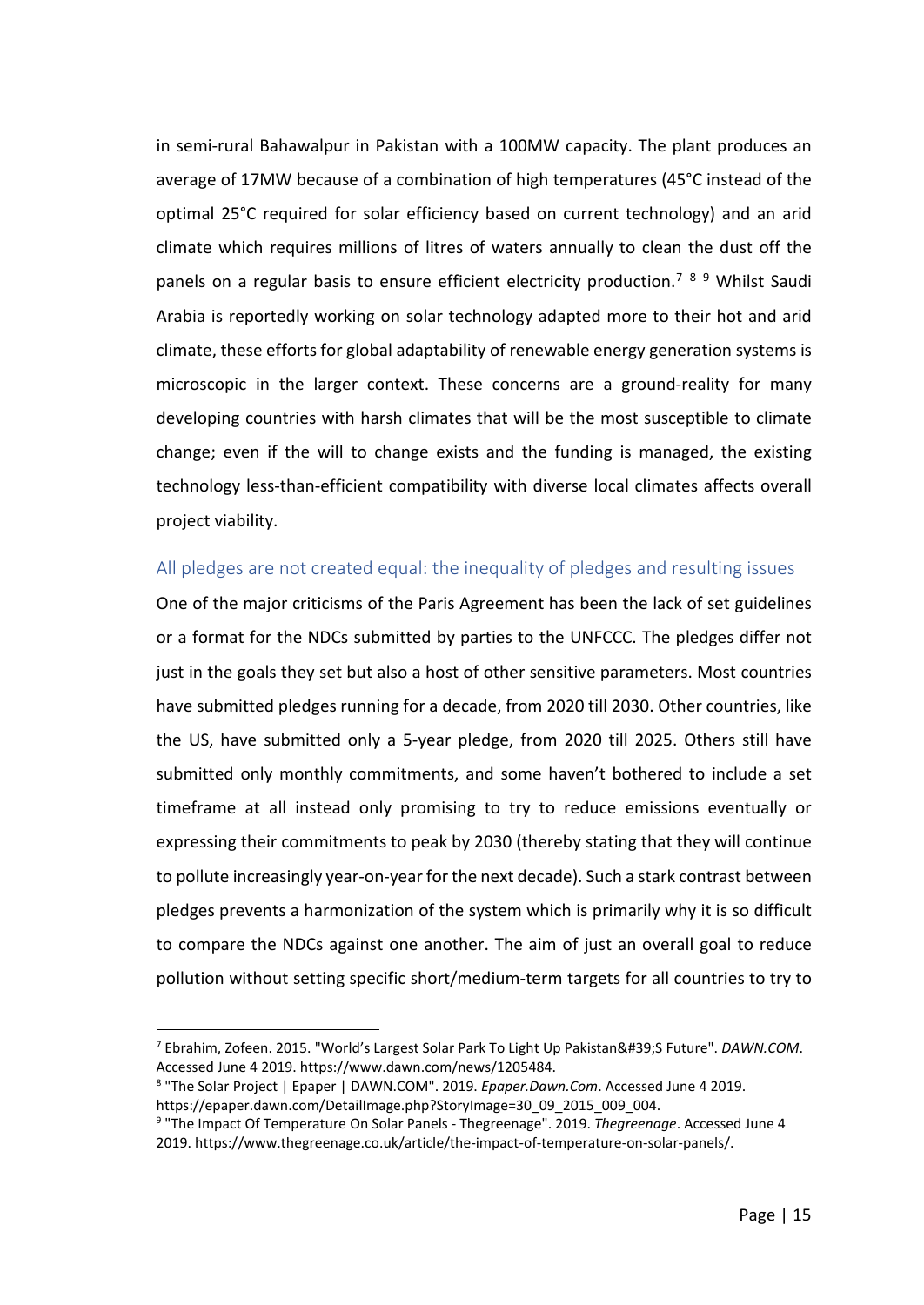work towards means that countries' progress cannot be monitored effectively against others to help correct models regularly, instead having to wait for the five-year period to end and an assessment to be carried out on the progress of promises made five years ago. Bureaucracy is famously slow and painful around the world, but the urgency of climate action demands that an efficient and time-saving system be implemented to ensure greater chances of success in tackling this global issue.

Another major issue caused by the lack of harmonization in the pledges is the impossibility of an efficient global emissions trading scheme. Robert Stavins, a Harvard professor put it eloquently when he said, "The next steps are going to be to put some flesh onto what is really the bare bones, the basic structure of the agreement."<sup>[10](#page-16-0)</sup> The Paris Agreement does a great job by presenting a well-framed issue but the lack of a comprehensive framework to tackle the issue actually hinders multilateral cooperation. Important issues like double-counting haven't been addressed which is odd considering the potential for abuse when conducting cross-border emissions trading. The Paris Agreement goes as far as endorsing possible market solutions to the problem but doesn't do a very good job at creating a suitable environment for them. The priority for consensus-building instead of effectiveness in the case of this agreement seems to have jeopardized the chances of its success; one wonders if success or failure is even possible given the largely vague aims of the agreement itself. A later part of this paper will explore in detail these vague targets themselves in light of scientific views on the matter.

The lack of harmony in commitments made through NDCs also opens the door to another potential issue already experienced by certain markets; that of carbon leakage. Carbon leakage occurs when companies simply move their carbon-emitting production to a lesser-regulated jurisdiction to avoid having to comply with strict regulations. It is hard to tackle within a jurisdiction itself because there are no laws preventing

<span id="page-16-0"></span> <sup>10</sup> "Paris Pact Promotes But Complicates Carbon Trading". 2019. *Climatecentral.Org*. Accessed June 5 2019. https://www.climatecentral.org/news/paris-pact-promotes-but-complicates-carbon-trading-20058.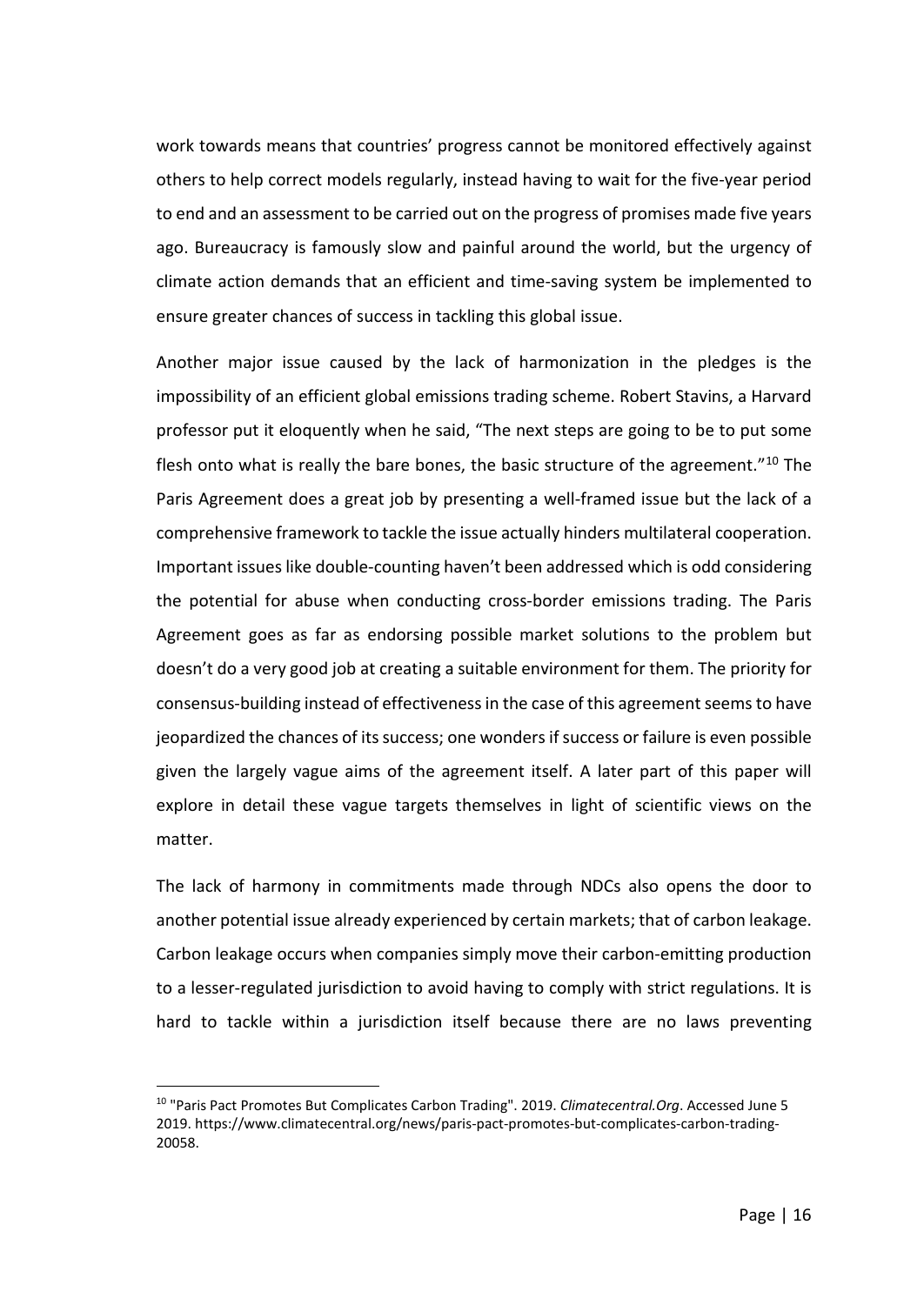companies from moving their businesses on the basis of regulation; in fact, many countries including the United States have a strong tradition of states competing for investment on the basis of massive financial incentives but also regulatory strictness (or rather the lack thereof). A global framework that makes it difficult for companies to simply move in order to continue polluting is badly needed; companies can't move if countries simply stop competing for heavily pollutant investment. Efforts like these would push the companies to make the requisite technological investments to reduce their carbon footprint instead of simply going across the border to pollute without the same level of government-oversight. Unfortunately, however, this is perhaps one of the more difficult regulatory issues to achieve consensus on. Industries susceptible to carbon leakage are often large employers and have substantial infrastructural investment as well as high tax contributions making them valuable for governments and hence important to retain within the jurisdiction of said governments. Capital flight aside, countries are also aware of the negative potential of carbon leakage to inadvertently increase pollution which is why efforts are under way in cap-and-trade markets to ensure the provision of sufficient transition times for energy-intensive industries. Under the EU ETS for example, sectors that have a significant risk of carbon leakage are allotted a higher share of free allowances to lower the overall burden of carbon pricing on them and to retain them within the jurisdiction whilst still maintaining their competitiveness. This is a preferable approach as it recognizes that business too need to make money and strict regulations with a large financial cost attached can negatively impact them to the extent of making their operations unviable. Giving them a longer time to adapt to the regulations whilst softening the financial burden in the short-term helps them utilize those funds for technological advancements to comply with the regulations over a longer period of time and in a more sustainable manner. The approach, in my opinion, can be adapted globally within a comprehensive emissions trading system to help mitigate industrial concerns especially from energy-intensive sectors which will be impacted the hardest in the long-term.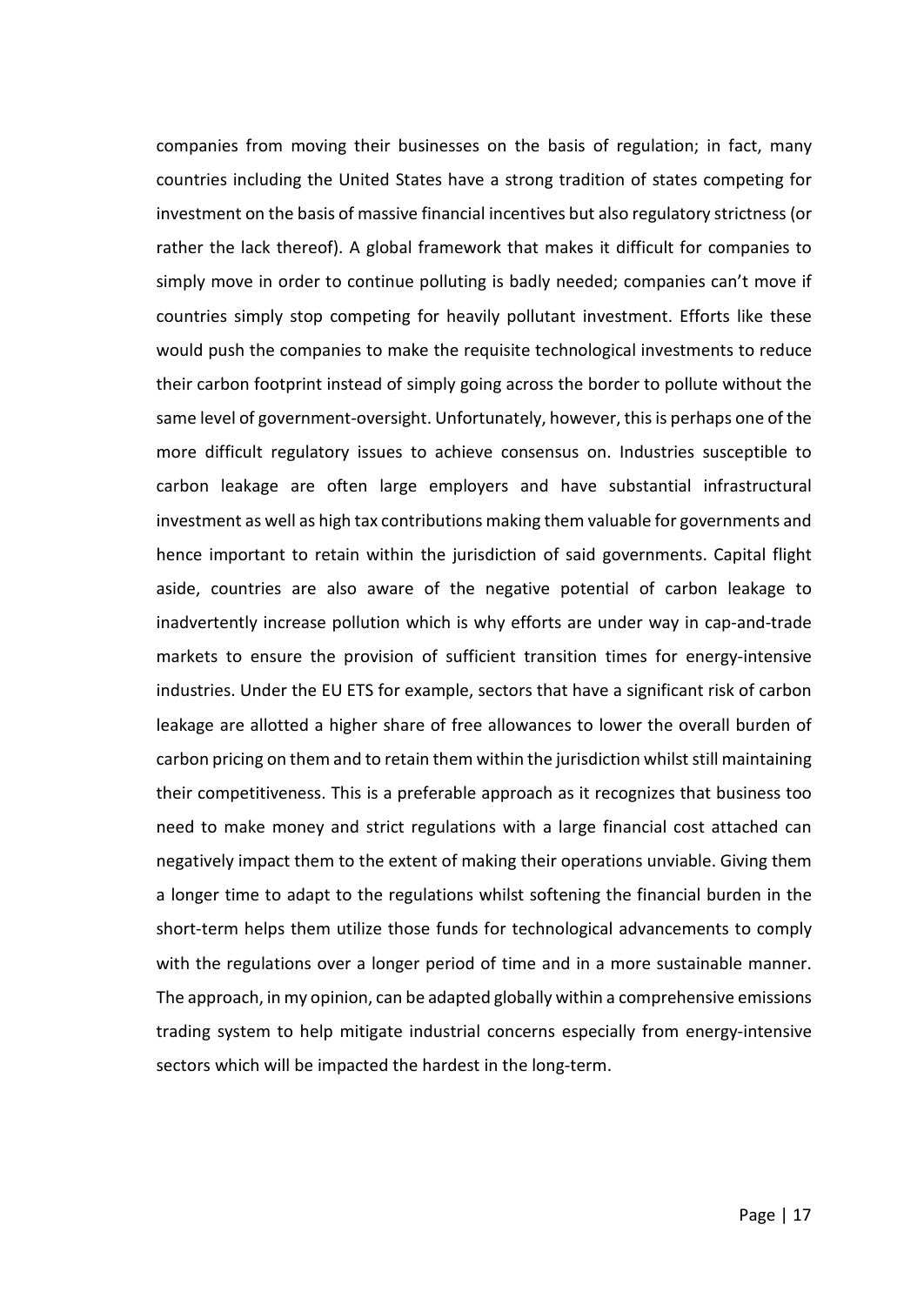#### <span id="page-18-0"></span>Governance Challenges

As mentioned previously, the Paris Agreement revolves around a consensus-making approach where countries are depended upon by each other to keep collective interest at heart. The key to the success of the very agreement depends on it. The lack of concrete goals and the freedom of parties to voluntarily commit to whatever they want is a difficult subject to broach; on one end of the spectrum lies the importance of state sovereignty and its inviolability, while on the other end lies the importance of collective good and the right to a clean environment for all living beings. Balancing the two can be tricky, especially when countries cannot agree on what the term 'collective good' entails and what responsibilities it assigns and to whom. We've already touched the subject of CBDR-RC which is the basis of the UNFCCC and on the greater role that developed nations will have to play but this section will focus more on the equity in decision making and governance because of the nature of the issue itself.

Tying decision-making ability to financial commitments is a concept used often in international relations and multilateral institutions; the IMF assigns voting shares based on financial commitments and the Young Professionals' Program of the United Nations takes financial contribution to the UN into account when deciding which countries are eligible for the programme on a yearly basis. It could be argued that climate governance cannot or should not function in the same manner because of its fundamentally different dynamics. Although climate change affects all of us, it doesn't affect us all equally. Countries with coastlines and deserts, those along the Sahel, and pacific islands amongst others are disproportionately affected by climate change both in terms of the severity and the shorter timeline. The effect of climate change on populations therefore is not dependent on how much their government contributed towards mitigation efforts but rather their unalterable geographic position. For example, rising sea levels will wreak havoc in Bangladesh with some estimates putting the entire country under water, though unfortunately it's impossible to physically move the country of Bangladesh elsewhere on the world map. Switzerland, by comparison, will not be as severely affected by the same issue within the same time period due to their inland geographical position. Despite their ability to contribute more financially to global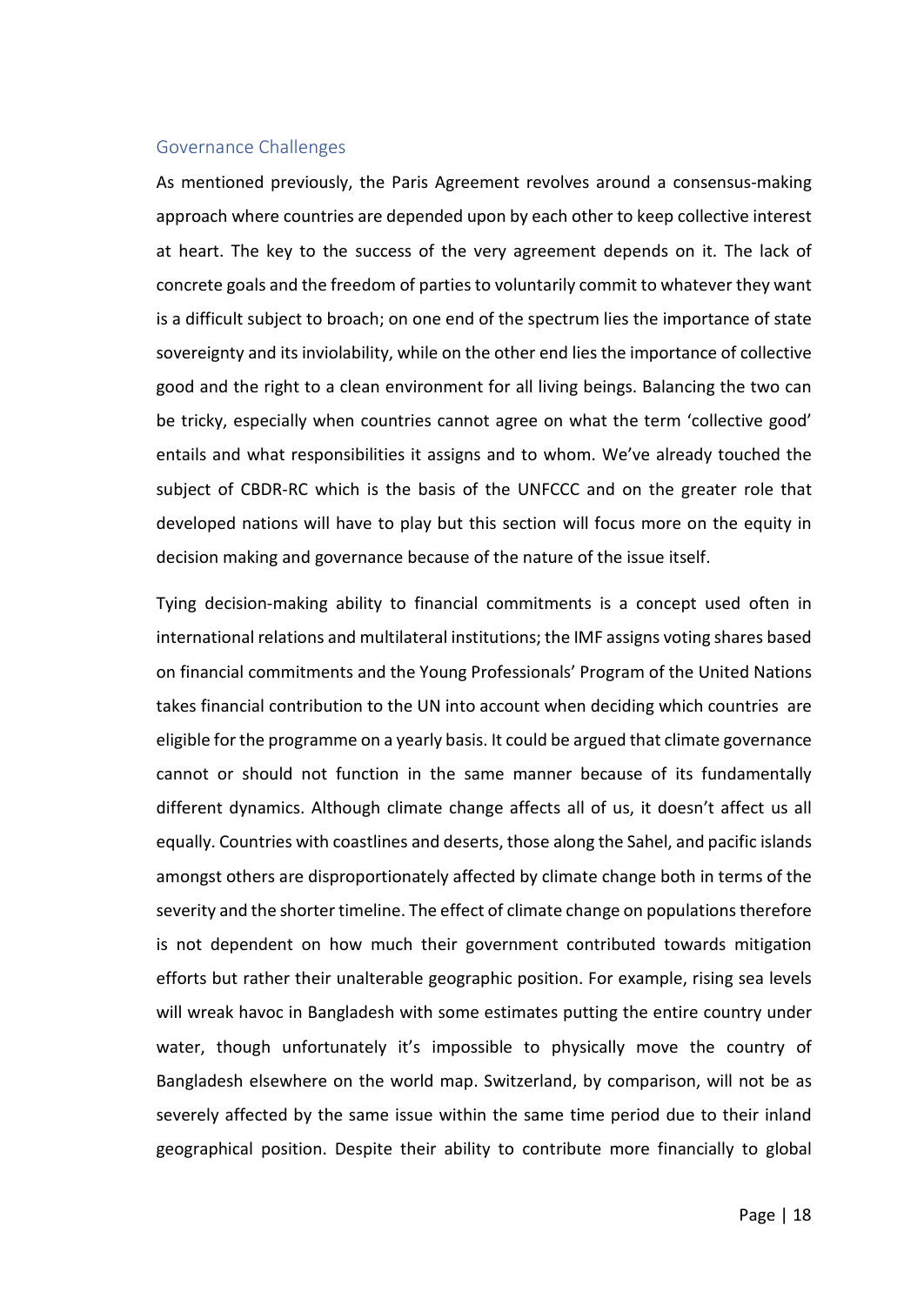efforts, the concerns of the average Swiss citizen with regards to rising sea levels are vastly different from that of a Bangladeshi subsistence fisherman or farmer because of the different way that the changing climate affects each of them. Bangladesh, with its 160 million strong population compared to Switzerland's 8 million might not have the capacity or the resources to tackle climate change on their own but their elevated risk levels and larger at-risk population would mean they should still have a seat at the table to shape the policy that affects them more than it affects others. Herein lies one of the biggest problems with climate governance: whether it should be on a country wide basis where Luxembourg and Indonesia have an equal vote, or whether it should be on a population wide basis where smaller sovereigns like Luxembourg (including many countries in the EU which are expected to finance the endeavour) will have a miniscule say compared to giants like India and China. Assigning voting rights on a population basis even if accounting for factors like susceptibility will alienate the nations with comparatively lesser populations but assigning votes on the basis of one-country-onevote will mean the concerns of the larger global population may potentially go unheard or unaddressed. The combined population of 28 EU member-states stands at roughly 500 million inhabitants today which makes up roughly 6.5% of the 7.7 billion people living on the planet but according to Credit Suisse's Global Wealth Databook of 2018, Europe holds nearly 27% of global wealth. India by comparison has a little less than 1.9% of global wealth whilst accounting for 17.5% of the global population or 1.35 billion people, nearly thrice that of the EU. An adoption of a population-based-voting approach suggests that the likelihood of European financial contribution towards mitigation efforts in developing countries like India would be affected if they don't have as much of a say in how or where it is spent. The global wealth disparity adds a complexity of a unique nature to this problem because the worst affected have the least recourse in terms of affordability. On the other hand, if contributions from developed countries fail to materialise, their own efforts for pollution reduction will be moot since developing countries will inadvertently match that with increased pollution by them. Whether this realization alone is enough to bridge the divide created by this issue remains to be seen but the signs are promising at least as far as the EU is concerned. Being the forerunner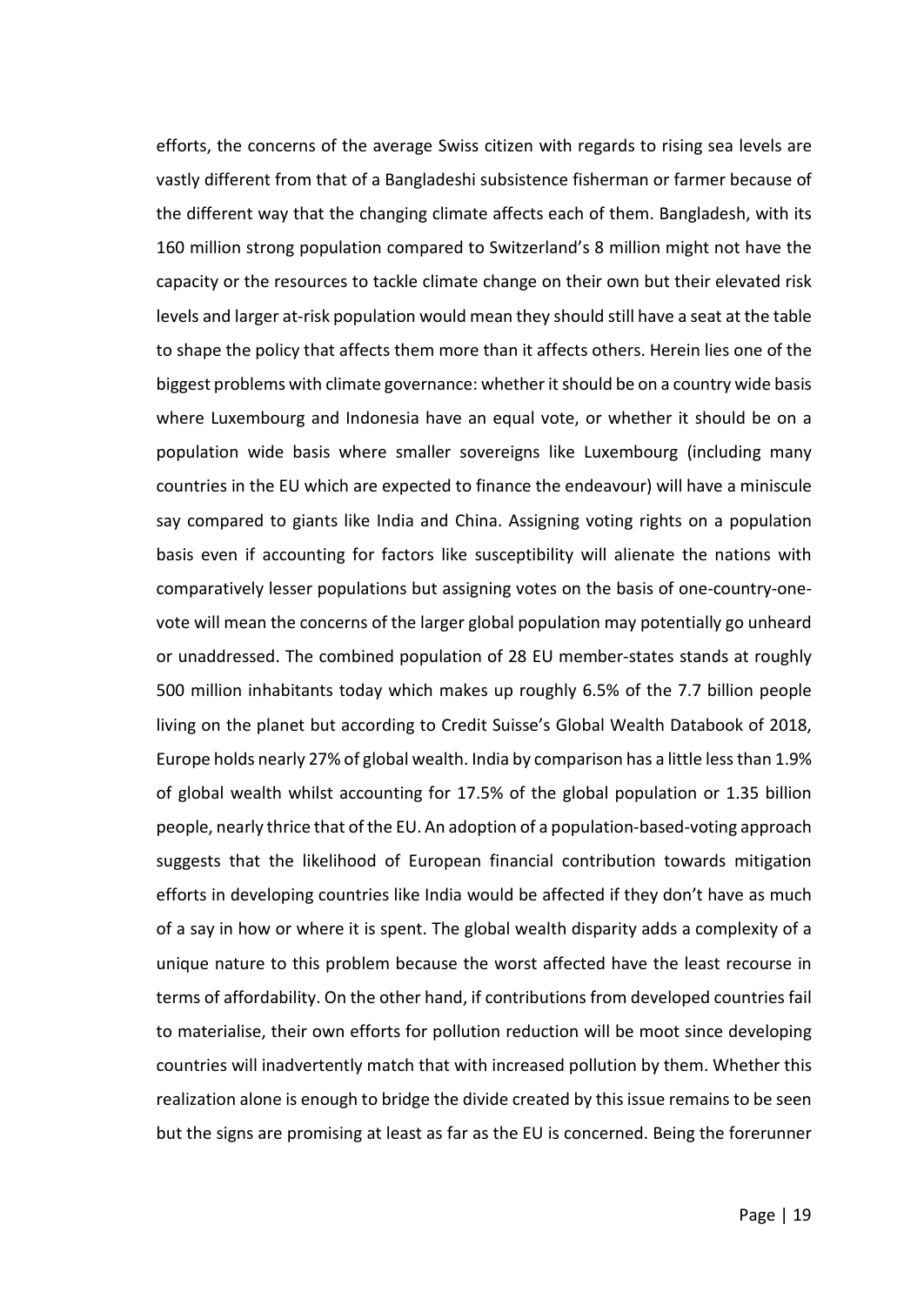in tackling climate change be it through doubling their renewables capacity in the past decade or seeking to ban the usage of diesel and coal in the upcoming years, Europe understands the need to affect change elsewhere to complement its own efforts by investing in capacity building for developing countries which it is doing so increasingly (albeit still at a very small scale compared to global needs).

# <span id="page-20-0"></span>Redefining the threat of climate change in perspective: climate-induced migration

It could be argued that part of the reason why climate action has been slow is the way it is defined. It is universally accepted by all barring the current Executive Branch of the United States of America that climate change is an urgent issue that could threaten the future of humanity on this planet. Unfortunately, however, it has been looked upon as a long-term concern pertinent to the next generation and the buck has just been passed along. The Rio Conventions of 1992 date back over a quarter of a century, clearly showing that climate risks were at least understood in part and the need to tackle them was accepted almost universally since then but the expectation of a solution somehow materializing down the road possibly hampered the search for one in the short-term. A lot of the progress made today is in part thanks to technological advancements but have been made possible only through massive investments in research and development and in achieving economies of scale. The drastic reduction in the cost of energy storage technology like batteries has also made systems a lot more viable than they were two decades ago. The international community's current response might not be adequate to tackle the issues at hand, but it is undoubtedly a much more committed and financed response when compared to the past partly thanks to a better understanding of the urgency of the situation. A measured response, however, would require tackling all the accompanying effects of climate change instead of only seeking to slow it down or halt it. The unprecedented level of carbon content in the atmosphere today means that climate change is inevitable and all we're currently doing through our energy transitions and reduction in pollution is softening the impact in the short term whilst we figure out how to go carbon-free in the long term. Fossil fuels play an important part in our lives and ceasing their usage overnight isn't just expensive, it is practically impossible. Most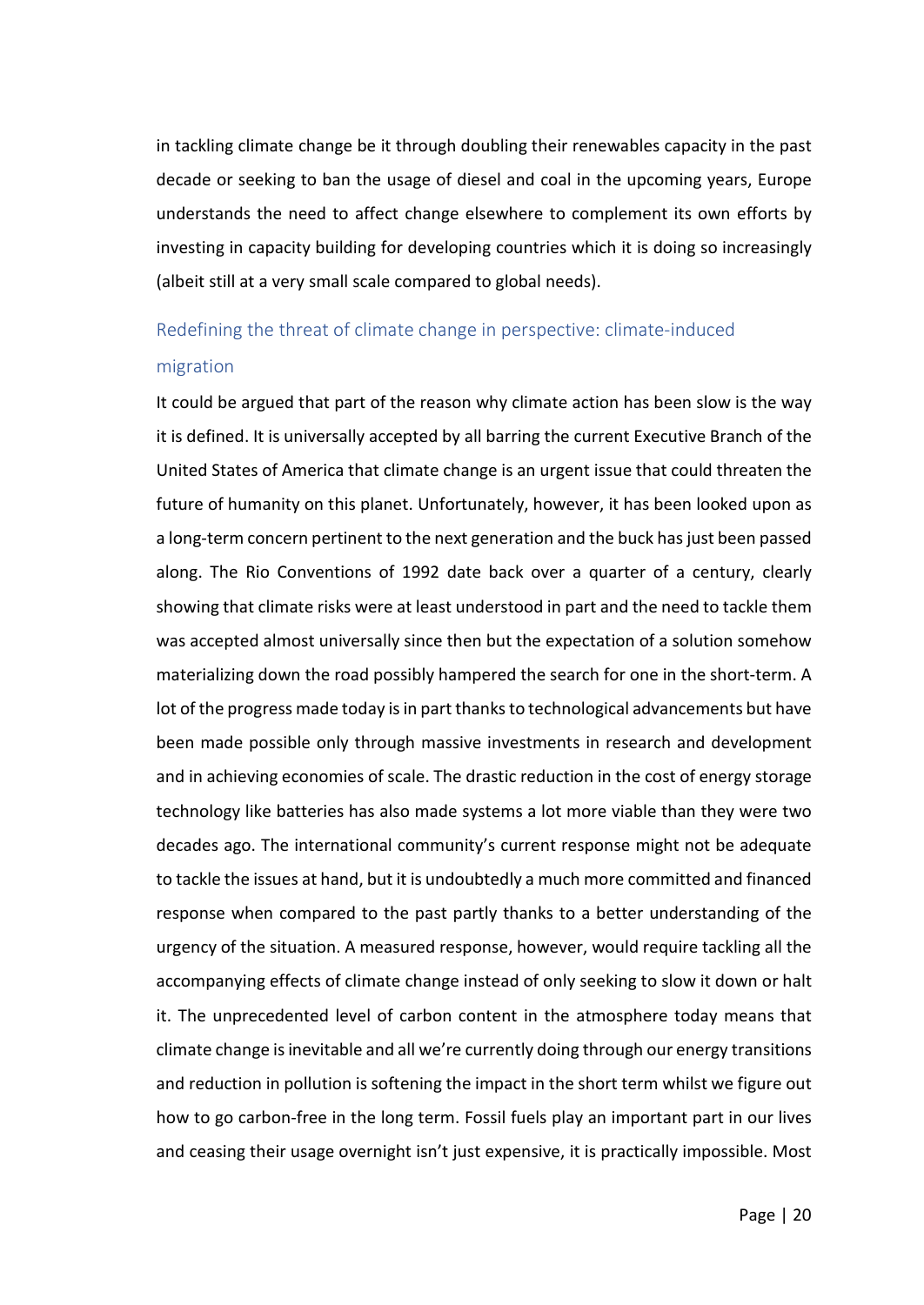decisions that are made with regards to climate mitigation efforts try to take this fact into concern whilst drafting policies which is why we hear the word transition used a lot more frequently than replacement.

When compared with the global response towards other emerging threats like religious or ideological extremism and terrorism, one cannot help but notice the differences in response compared to climate change. Global defence spending is a mammoth compared to investment in renewable energy and climate adaptation partly because of the threat perception it provides. It is an urgent problem which kills people today instead of two or three decades down the road, so it is dealt with urgently, or at least that is how the issue is framed. Climate change could displace and kill a far larger number of people, but it is only now that politicians and policymakers are beginning to realize that the timeline is much shorter. It is with that realization in mind that the importance of climate refugees arises. By one estimate, the number of climate refugees could reach one billion by the year 2050, or nearly 1 in 9 people globally.<sup>[11](#page-21-0)</sup> Other estimates like those of the World Bank are more conservative in their approach, estimating 143 million displaced people by 2050 in just three regions alone when accounting for climate mitigation and adaptation activities as they are currently projected. <sup>[12](#page-21-1)</sup>This when combined with economic migrants would be an alarming number of people being forced to move to ensure survival competing for a decreasing landmass and resources with an ever-growing global population. If the outcome of the European migrant crisis stemming from the Syrian Civil War and the larger conflict in the Levant has taught us anything, it is that migration is voluminous and practically impossible to stop by force (at least not without violating human rights or threatening lives in the process). To avoid a disaster of a similar nature, logic would suggest that preparedness would be the best course of action. Climate change has already displaced millions (nearly 20 million people in 2014 alone), but the impact has largely been absorbed within the regions themselves, placing pressure on already scarce resources

<span id="page-21-0"></span> <sup>11</sup> Kamal, Baher. "Climate Migrants Might Reach One Billion by 2050." *Habrá mil millones de migrantes por razones climáticas en* 2050 (2017).

<span id="page-21-1"></span><sup>12</sup> "Https://Time.Com". 2019. *Time*. Accessed June 5 2019. https://time.com/5206716/world-bankclimate-change-internal-migration/.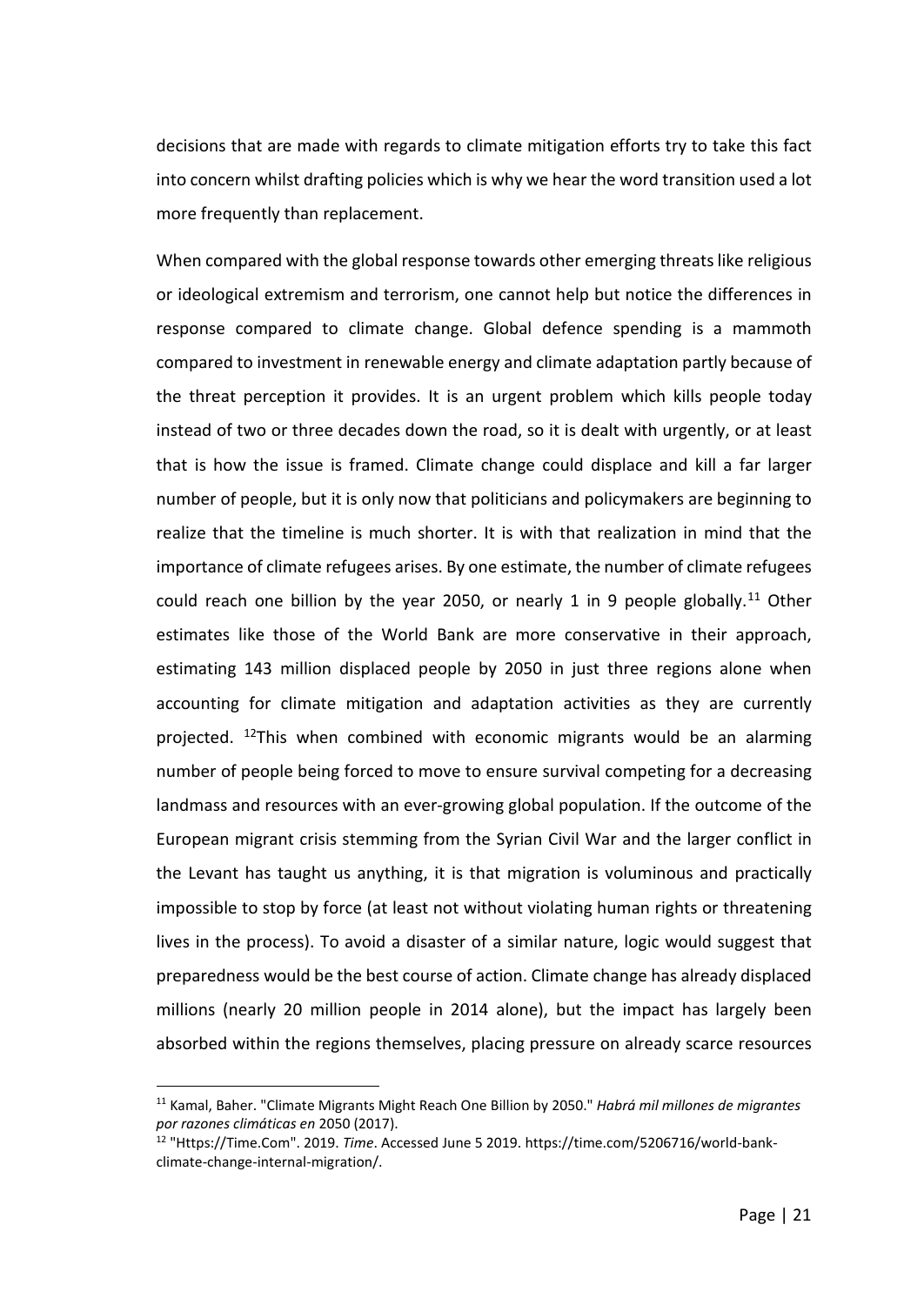in especially vulnerable regions like Sub-Saharan Africa.<sup>[13](#page-22-0)</sup> This trend is expected to change as more people are affected over a larger area and the lack of economic opportunities in the region for these fresh migrants might (and possibly will) mean that the flow is redirected towards developed countries which may also be unable to tolerate the burden in sheer numerical terms unless they are adequately prepared for it.

The 1951 Refugee Convention does not recognize climate or extreme weather as grounds for asylum.[14](#page-22-1) This effectively means that those fleeing climate crises are not given the same protections and social benefits as those fleeing persecution or political crises, which places these migrants in a limbo. These people are making a permanent move however, as the climate where they come from is no longer liveable or sustainable for long term survival so placing them under the category of people seeking temporary protection (such as those fleeing civil unrest) is also not a sustainable option as they aren't there temporarily. The threat they face is permanent in nature making the place of their origin uninhabitable in many cases, making their migration long-term to permanent. This increases instability for these migrants as the lack of recognized protective status burdens them financially, deprives them of the benefits afforded to other refugees that help them integrate and progress, whilst simultaneously placing a psychological burden of uncertainty on them. The effect of climate change is thought to be so serious that many experts now agree on its contributory status towards the Syrian Civil War where the extended drought between 2006-2010 led to inflation and urban migration as well as increasing resentment towards the ruling regime for their corruption, bad governance, and inability to mitigate the problems of the masses.<sup>[15](#page-22-2)</sup>

There are a few reasons as to why the Refugee Convention hasn't been kept up-to-date; climate-induced migration has only intensified as much recently but has still been going

<span id="page-22-0"></span> <sup>13</sup> "Publications | IDMC". 2019. *Internal-Displacement.Org*. Accessed June 5 2019. http://www.internaldisplacement.org/publications/global-estimates-2015-people-displaced-by-disasters.

<span id="page-22-1"></span><sup>14</sup> Refugees, United. 2019. "Convention And Protocol Relating To The Status Of Refugees". *UNHCR*. Accessed June 5 2019. https://www.unhcr.org/3b66c2aa10.

<span id="page-22-2"></span><sup>&</sup>lt;sup>15</sup> Kelley, Colin P., Shahrzad Mohtadi, Mark A. Cane, Richard Seager, and Yochanan Kushnir. "Climate change in the Fertile Crescent and implications of the recent Syrian drought." *Proceedings of the National Academy of Sciences* 112, no. 11 (2015): 3241-3246.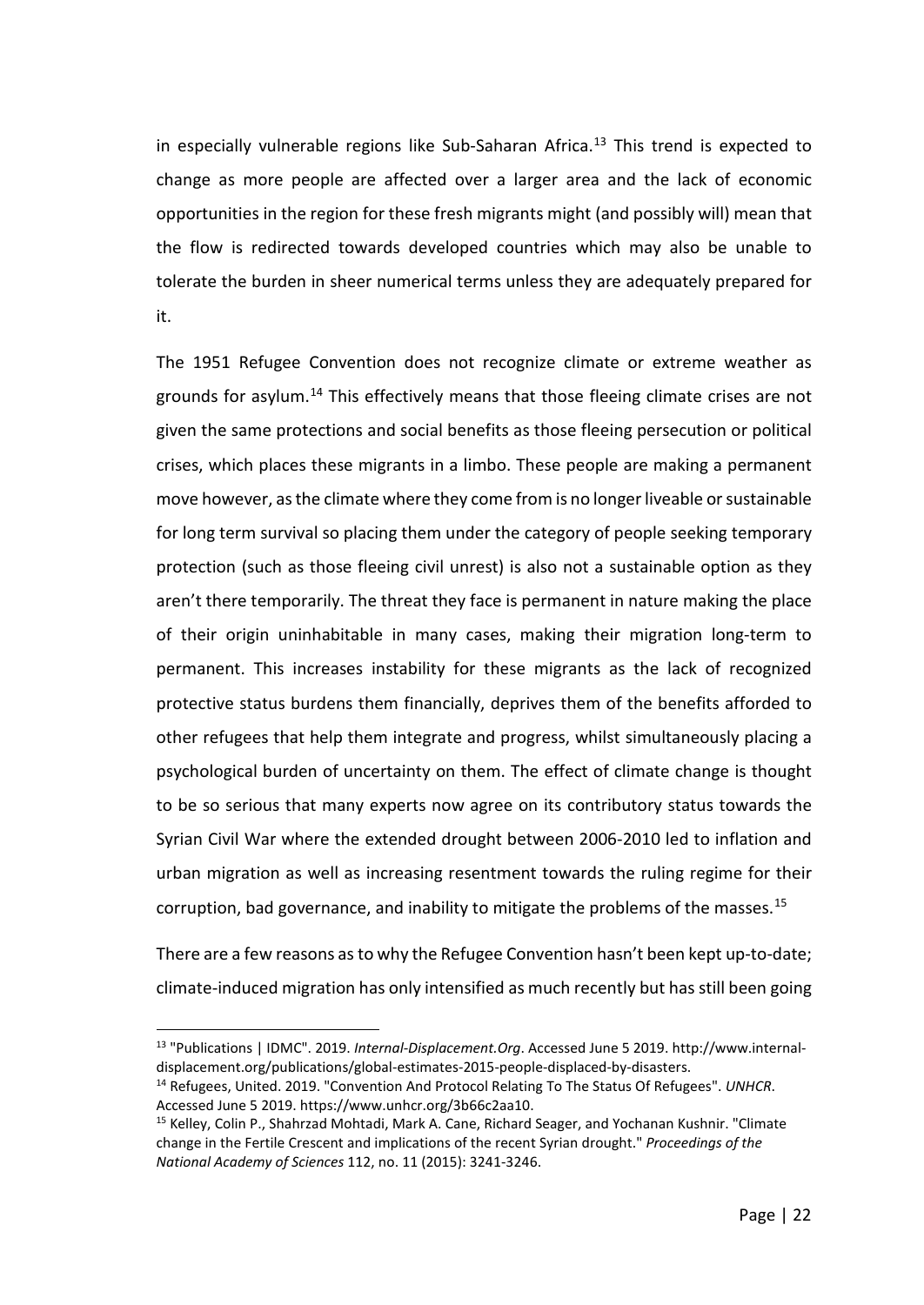on long enough to demonstrate a possible gap in legislation with regards to this category of migrants who seek refuge from the changing climate or its side effects. One of these reasons for the lack of a framework or set of conditions under which to inspect the applications of the applicants to deduce eligibility is the difficulty in attributing the share that climate alone played in each specific case as climate change is usually a driver for other issues that culminate in the decision to move to another country. Climate change induced calamities also differ greatly from region to region and even within different parts of a region itself; harmonizing those different scenarios into a set criterion is difficult because the evaluation of each scenario is largely subjective owing to their uniqueness. Another problem encountered when developing such a framework under the Refugee Convention is the lack of consensus on how severely climate change can impact someone on an individual level requiring them to migrate abroad instead of within their country, or whether the threat to life is serious enough in the majority of cases to justify protection and asylum status. There's also the issue of authenticity; irregular migrants have been caught multiple times lying about their origins and pretending to be from a warring country instead to improve their chances. Poor local citizen identity records in many developing countries make it difficult to pinpoint where in a specific country a person lived or has migrated from, and the combination of these factors demand a strict regime to lower the potential for abuse. The consensus on the need to protect people fleeing from climate-related disasters, therefore, will possibly be a lot easier if the potential for economic migrants slipping into the same count is reduced to help tackle concerns from states less amicable to the idea. Regardless of the issues that are likely to crop up when discussing this specific topic, the larger issue is the sheer lack of discussion within the international community on this topic to begin with. Climate refugees are expected to pose significant financial and logistical challenges to all target countries and the lack of preparedness to address such an issue which is agreeable on an international level will prove to be detrimental. By leaving out this important effect of climate change when devising policy, policymakers are potentially putting other plans for climate change mitigation and adaptation at risk by not diverting funds and attention in a timely fashion to a problem that already exists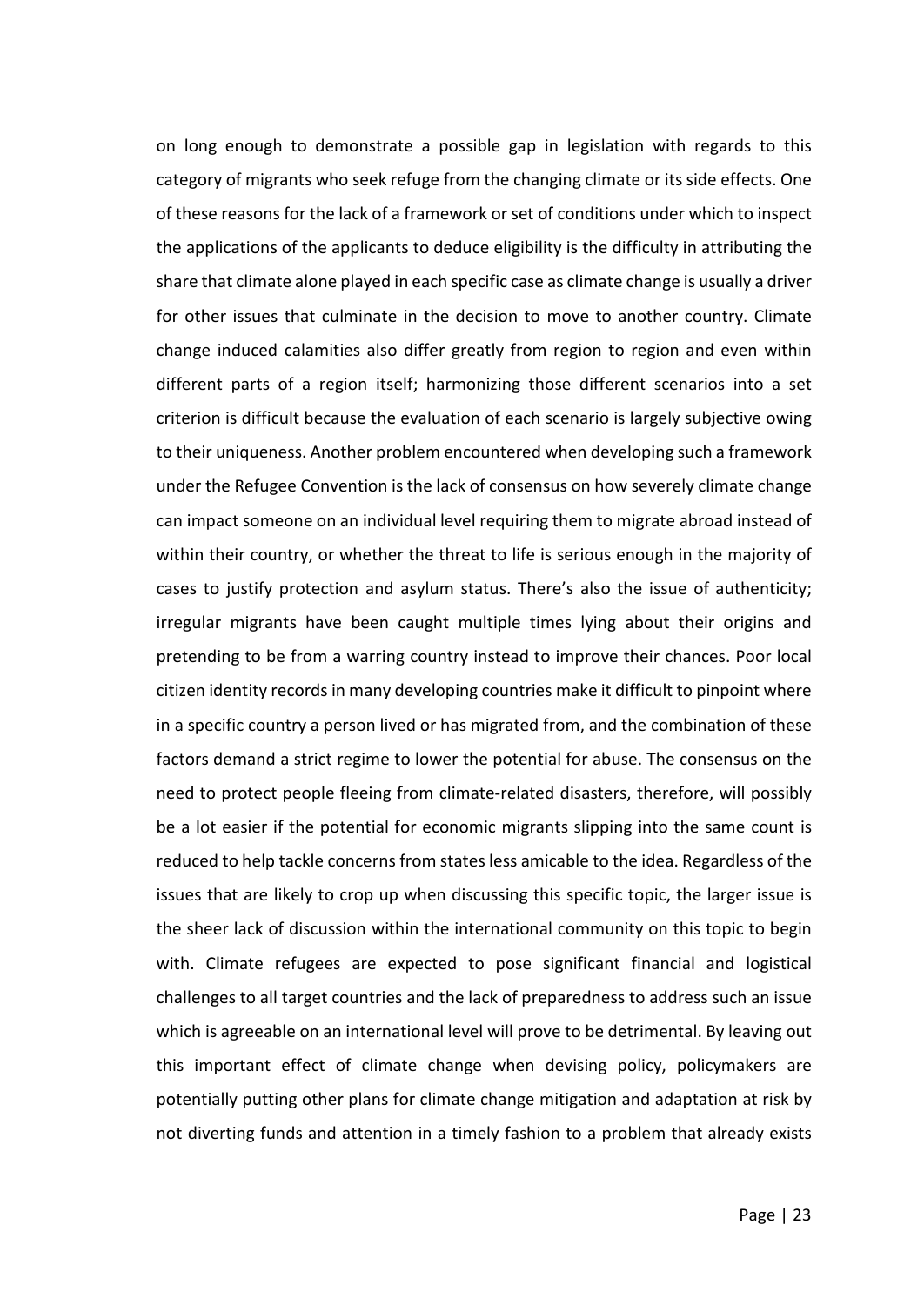today that will simply become worse as time passes. Unprepared massive climateinduced migration will take attention and resources away from other efforts in addition to possibly invoking migration-related surges in right-wing nationalism as was seen in the case of Europe during the Syrian Refugee Crisis. To my knowledge, anti-immigrant rhetoric has gotten exponentially worse despite a drastic decrease in migrant numbers thanks to the deal with Turkey and European efforts to process migrants in detention centres overseas at points of transit or origin instead of within its boundaries. This sets a dangerous tone for future conversations about migration which despite all its opposition is a reality that will continue to not only exist but worsen in intensity and nature due to the catastrophic effects of climate change.

# <span id="page-24-0"></span>The role of affordability and access to finance in determining success on a microlevel

The existence of Common But Differentiated Responsibility and Respective Capability tells us that the world understands how difficult it can be for developing countries to finance a transition towards cleaner energy sources and lower pollution. Mentioned earlier in the paper are just some of the disadvantages that developing countries face but nothing is more challenging than the lack of finance and technological ability. Decades of migration of skilled workers, professionals, and academics from the developing to the developed world has resulted in developing countries struggling to retain and subsequently exploit their human capital. This continuous brain drain has now led to a situation where countries like India which have produced some of the brightest minds in the technology industry are forced to buy the technology created by their own citizens at a premium from their employers abroad in places like Silicon Valley. Whilst this issue has been covered extensively by multiple researchers and is easy to diagnose, there's another largely ignored issue and that is of the effectiveness of government policy in developing countries in an environment largely unconducive for micro-level change. Simply put, how effective government policy can be if its citizens do not possess the resources to help complement those policies to cut down on pollution.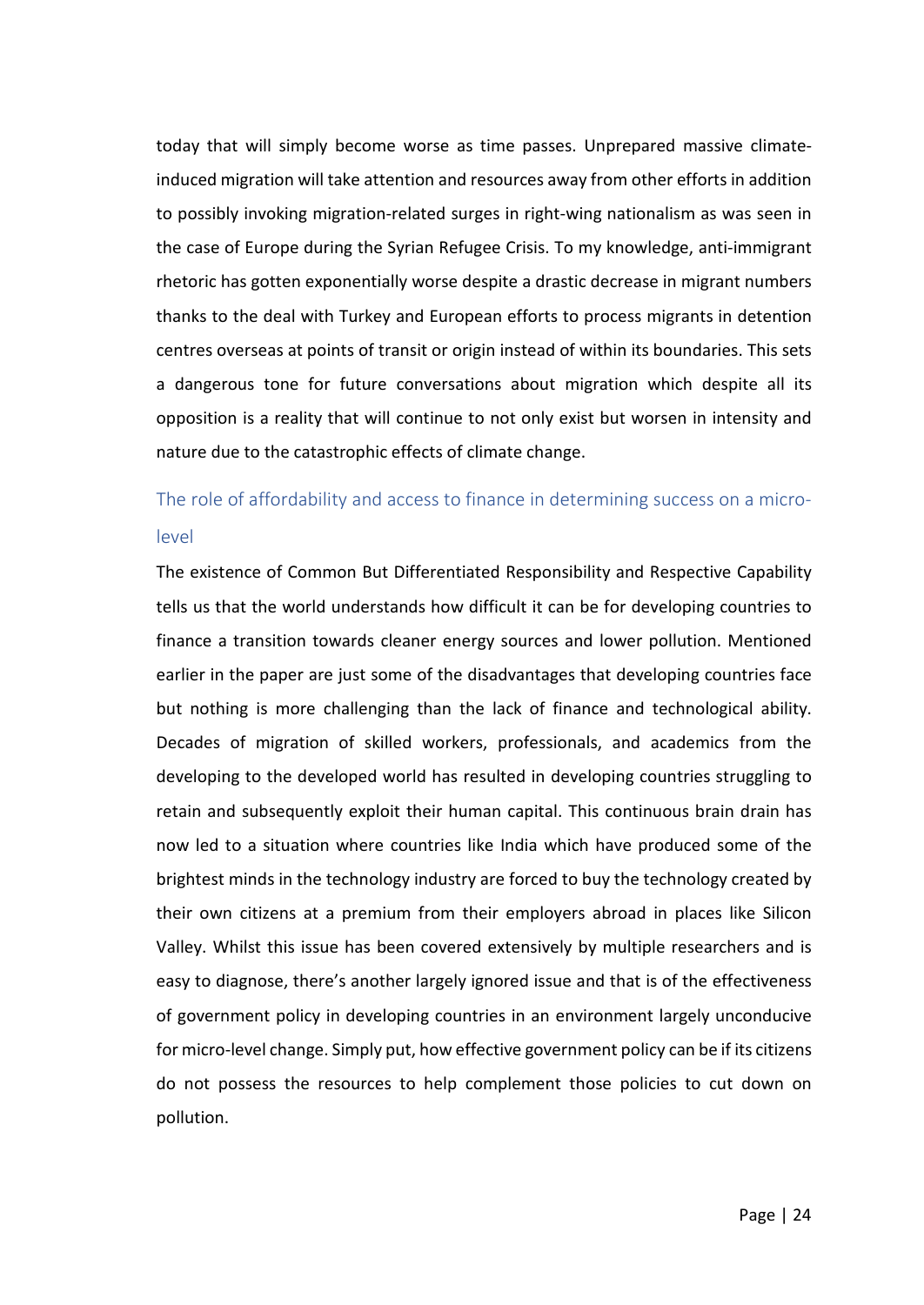Many developed countries have seen a promising surge in citizen action to help combat climate change. Be it through the installation of solar panels or wind turbines in homes to reduce dependency on the fossil-fuel powered grid or shifting to an all-electric car for their daily commutes, citizens in these countries are playing an increasingly active role in supplementing and in many cases even driving government action on climate change. Governments in these countries have largely offered rebates in the form of tax credits and refunds to citizens making capital expenditures on environmentally friendly goods to help incentivize and reward their action. In Germany, multilateral lenders like the KfW Bank (Kreditanstalt für Wiederaufbau or the Credit Institute for Reconstruction) commit tens of billions of euros on a yearly basis towards housing and the environment, providing low-interest loans for solar panel and wind turbine installations as well as for renovations to make houses more energy efficient. These loans are accessible for citizens and aren't predatory in nature; the bank needs to make money, but since it is owned by the government and the states in Germany, the priority is to assist citizens in making the transition instead of bankrupting them in order to repossess their collateral. Such loans by the KfW alone have directly assisted in thousands of homes making the transition and they aren't alone. Businesses too benefit from KfW's low-interest loans to transition towards carbon neutrality and are better equipped to make the investment due to the low cost of financing. Whilst KfW's largest share of investments is within Germany and Europe, they finance renewable energy abroad as well and have in the past years increased solar-energy production in India by 200MW in addition to their work on pre-fab carbon neutral housing for the country's low-income groups though these figures are dwarfed when compared with their work in their own region. The existence of such institutions and the ability of developed countries to easily afford providing tax rebates to citizens proves as a catalyst for change; a catalyst that is sorely missing in developing countries. It can therefore be argued that the success of a global effort to tackle climate change will definitely hinge on improving this accessibility to transition not only at a government level, but also at a citizen level. A 2013 estimate predicts that developing countries will be responsible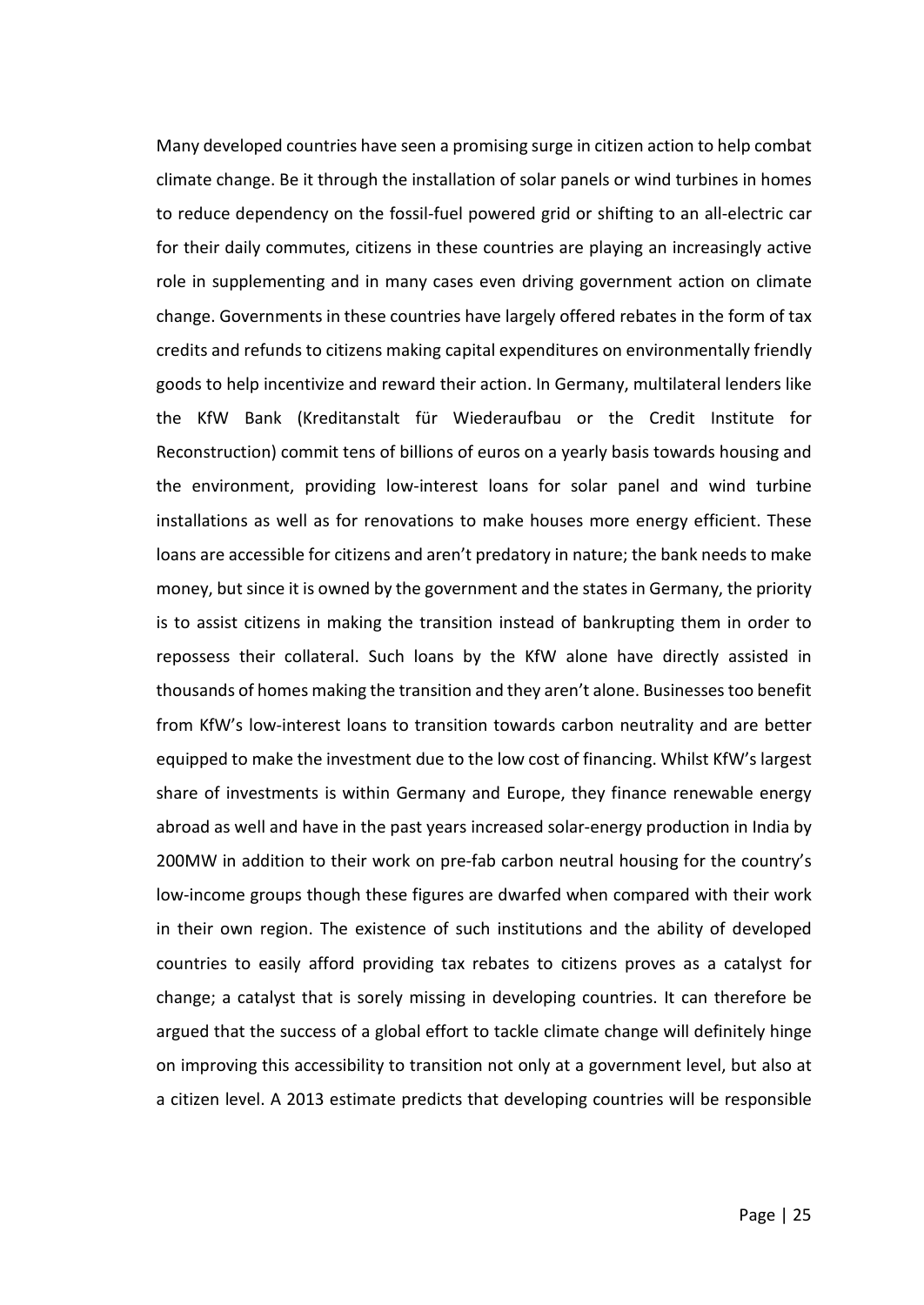for the consumption of 65% of global energy by the year 2040.<sup>[16](#page-26-0)</sup> This 65% in today's context might turn out to be wildly inaccurate; since 2013, birth rates in the developed world have steadily fallen and the Chinese government has abandoned its one-child policy, both of which could take this share much higher than the prediction. If that is truly the case, household consumption in developing countries will form the lion's share of global energy consumption by that time and not providing adequate resources to ensure that that energy is clean could prove detrimental to the success of other efforts.

<span id="page-26-0"></span><sup>&</sup>lt;sup>16</sup> Woody, Todd. 2013. "Here's Why Developing Countries Will Consume 65% Of The World's Energy By 2040". *The Atlantic*. Accessed June 6 2019.

https://www.theatlantic.com/technology/archive/2013/12/heres-why-developing-countries-willconsume-65-of-the-worlds-energy-by-2040/282006/.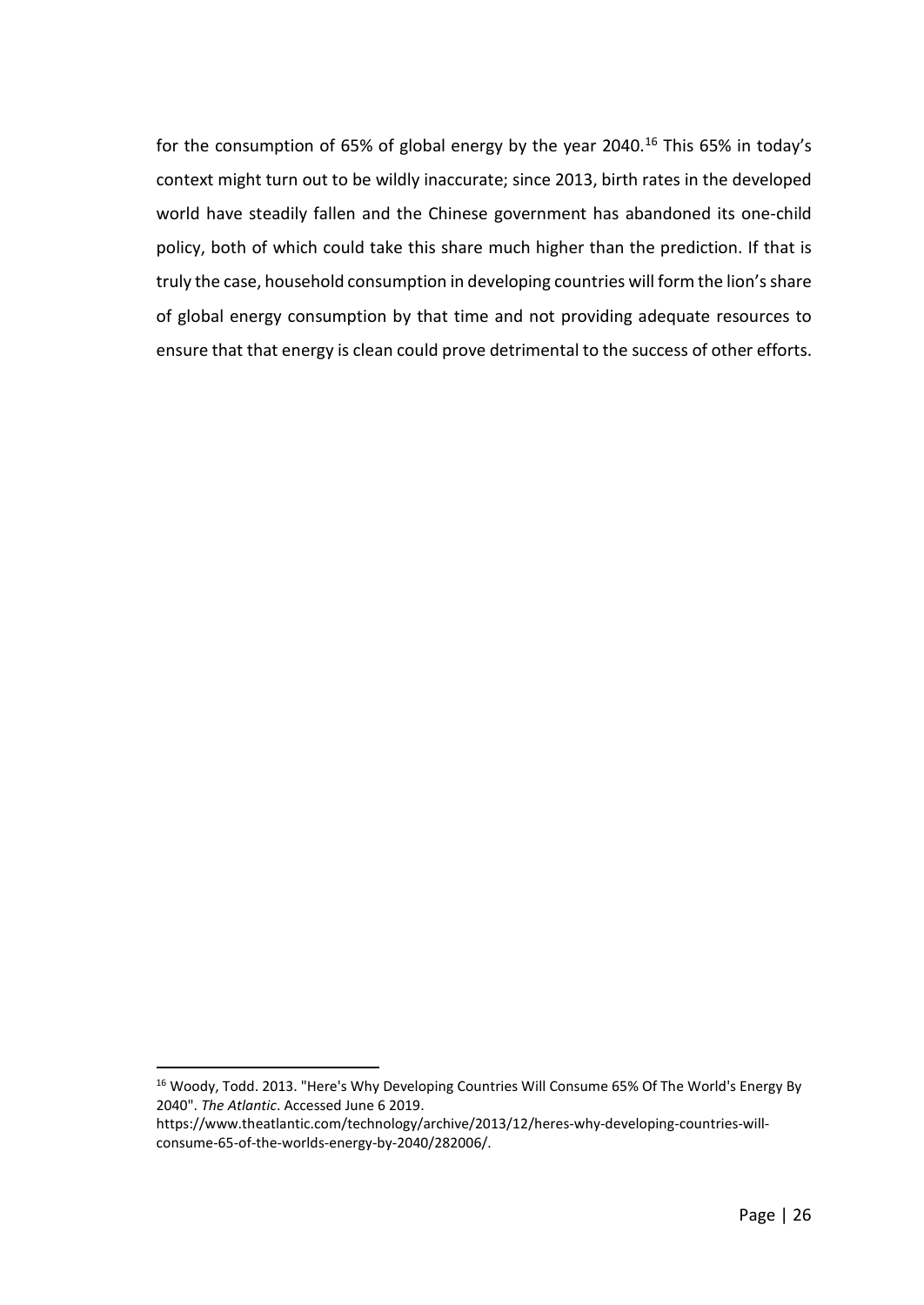## <span id="page-27-0"></span>A 'global' cap-and-trade system

The idea of cap-and-trade systems is not new in 2019. The EU ETS has been functional for over a decade now and is currently in its third phase where the free allowances are limited mainly to carbon-leakage-prone sectors and total allowances have dramatically decreased (the cap, in the name cap-and-trade) when compared to the previous two phases. The program is on track to mostly meet its target of 21% reductions by 2020 compared to 2005 levels and despite its earlier hiccups has proven to be highly effective in reducing the single market's carbon emissions. Other cap-and-trade systems are being piloted in selected locations in other countries; China has cap-and-trade models being tested in many mid-to-large cities with a wider implementation expected in the upcoming year or two and in North America, the Canadian province of Quebec has a joint market with the US State of California where limited cross-border carbon emissions trading is taking place. There is no truly 'global' system or a wider iteration outside the EU and with the targets under the Paris Agreement looking increasingly difficult to meet, it could be argued that the time is now or never.

A cap-and-trade system has two major components: the cap, whereby a total allowance for a specific jurisdiction is decided and allotted either by auction or by way of free allowances or a combination of both and the total number of allowances are reduced over time; and the trade, whereby companies then fulfil their shortfalls by buying the credits from other companies that have excess credits or from a registered carbon offsetting program eligible to sell credits. The decrease in total allowances cuts total pollution over time as companies gradually make the technological investments needed to reduce their carbon footprints whilst simultaneously propping up the price of the allowances (also known as credits) which go up as the supply decreases. Therefore, in order to implement a global cap-and-trade system, the introduction of a cap will entail calculating the 'acceptable' level of pollution to meet the necessary targets required to keep pollution below 2°C and then allocating it to each country party to the agreement which would then allocate credits to local business in the selected sectors and establish local trading markets for the credits. The changes in allocation year-over-year need to be pre-defined in order to provide a transition timeline to affected businesses, and the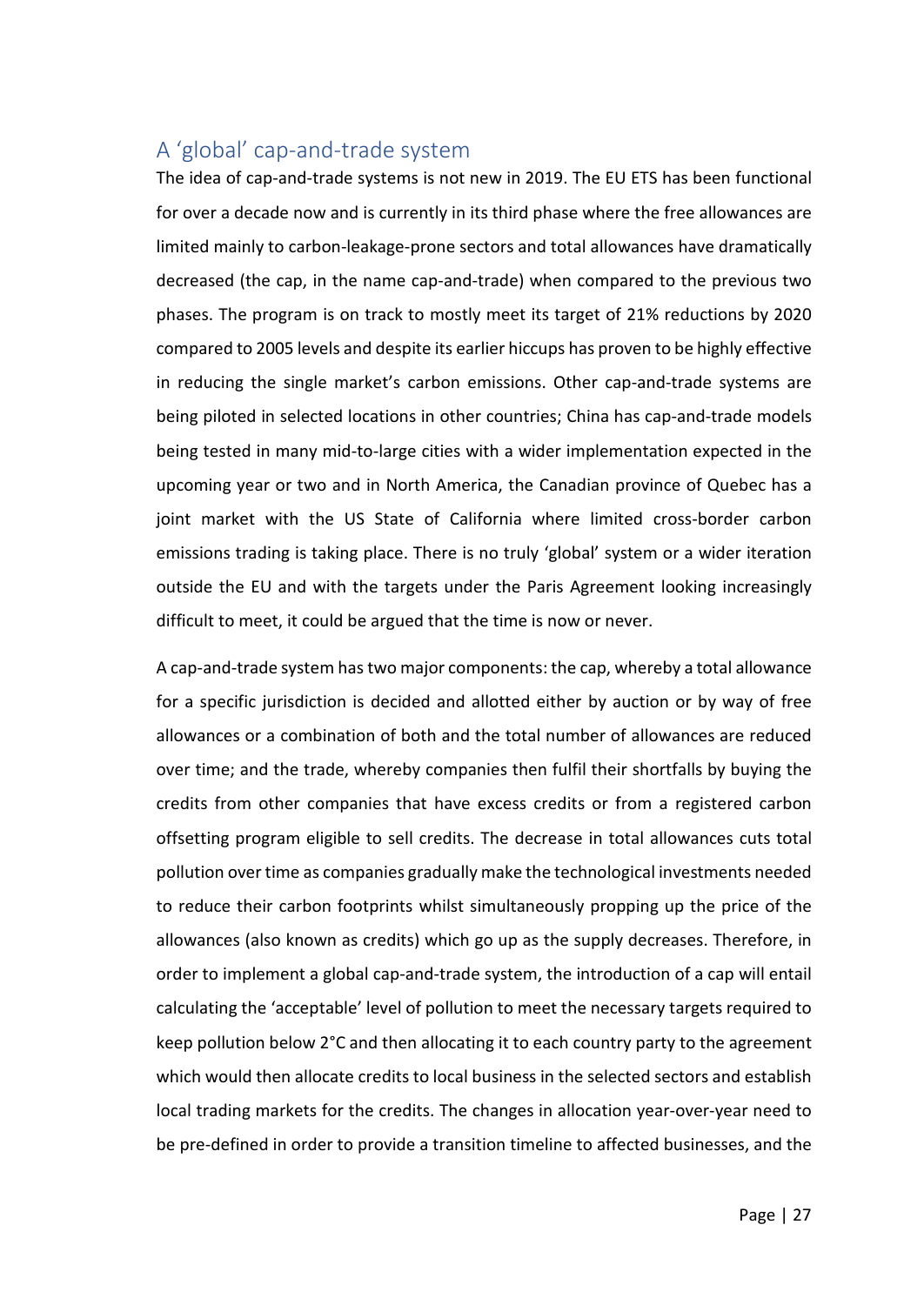global trading system as well as its framework has many needs including those of governance, oversight, compliance, and regular evaluation-based upgradation. The allocations of these allowances will need to be based on a system of equity, preferably via a per-capita method accounting for deficits like development statuses and climateinduced energy needs. This chapter will seek to lay out how the hypothesized system would be structured, focusing mainly on its premise, functioning, governance, and compliance mechanism aspects as well as what equity means and how it can be translated into agreeable policy. It will present this based on the presumption that national governments are rational and possess the will to affect actual change as well as the assumption that climate change and the contribution of humans to that change are universally accepted facts by all parties.

## <span id="page-28-0"></span>Equity instead of equality

The word 'equity' is often overlooked in favor of the more popular 'equality'. Merriam-Webster defines equity as 'justice according to natural law or right',<sup>[17](#page-28-1)</sup> which sounds like it is based on subjective individualistic judgement. Loosely defined, however, equity is the act of treating everyone the same. In contrast with equality, equity doesn't aim to treat everyone similarly; instead, it strives to provide everyone the tools needed for success by levelling the playing field, or making sure people have an equal opportunity to succeed by allocating proportionally more resources to those who have been historically disadvantaged or face more challenges to achieve success. In an increasingly changing world with dynamically different challenges facing the global community, an approach that tackles both historic disadvantages as well as current capabilities to adapt needs to be adopted in order to tackle the biggest threat that we as humans face in the  $21<sup>st</sup>$  century: climate change. At the risk of sounding repetitive, it is important to underline the financial struggle that the majority of developing countries face whilst attempting to meet the basic needs of their citizens today. Drowning in debt, many of these economies have deep-rooted structural issues that would require expertise,

<span id="page-28-1"></span> <sup>17</sup> "Definition Of EQUITY". 2019. *Merriam-Webster.Com*. Accessed June <sup>2</sup> 2019. https://www.merriamwebster.com/dictionary/equity.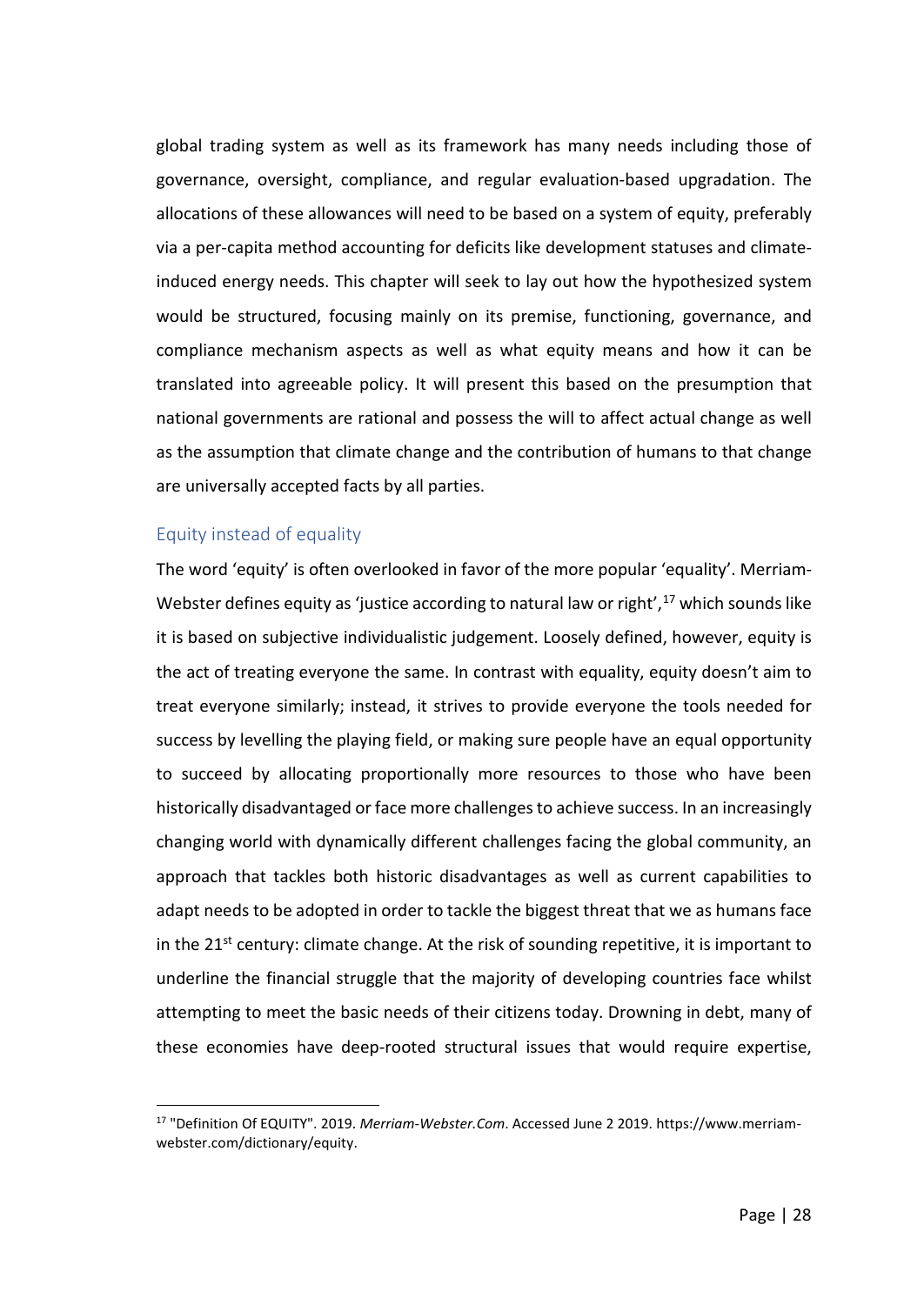policy overhaul, and considerable financial resources in order to redirect them towards a sustainable economic future. Facing these conditions, often over decades of economic mismanagement, both the feasibility and the willpower for financial commitment to fighting climate change is non-existent. Indeed, one of the goals of the NDC-based mechanism of the Paris Agreement is to demonstrate to these countries the relative easiness of achieving modest targets as well as the benefits they can bring if achieved. If a global cap-and-trade system is to play a role in helping to achieve these targets, then a global cap will have to account for many factors whilst distributing the allowances among the parties.

Even before accounting for development status, climate-related externalities, and perceived past injustices, consensus needs to be reached on the basic principle of this allocation being based on a per-capita calculation. Countries with larger populations, regardless of their current per-capita energy consumptions, should have a higher allowance than those with fewer people. This is to the say that the current environment of an average American citizen consuming five times more energy than his or her counterpart in a developing country should not be the basis of allocating five times more allowances to the United States, rather they should both be allotted the same per capita allowance in principle, with countries later being able to trade their excesses and deficits between themselves. An extensive mapping carried out by a recently formed alternative ratings institution called Beyond Ratings that focuses on including sustainability as a key performance indicator for credit ratings provides a good basis for the proposal laid out in this paper. Their model is based on UN populations estimates for 2030 and includes a whole set of criteria including GDP per capita, GDP energy intensity, primary energy  $CO<sub>2</sub>$  intensity, greenhouse gas emissions per capita, energyrelated  $CO<sub>2</sub>$  emissions per capita, greenhouse gas emissions excluding  $CO<sub>2</sub>$  from energy, primary energy consumption per capita, and cumulative  $CO<sub>2</sub>$  emissions per capita. Their model as published is based primarily on Japanese professor Yoichi Kaya's model which lays down a method to allocate pollution 'rights' by taking into account GDP,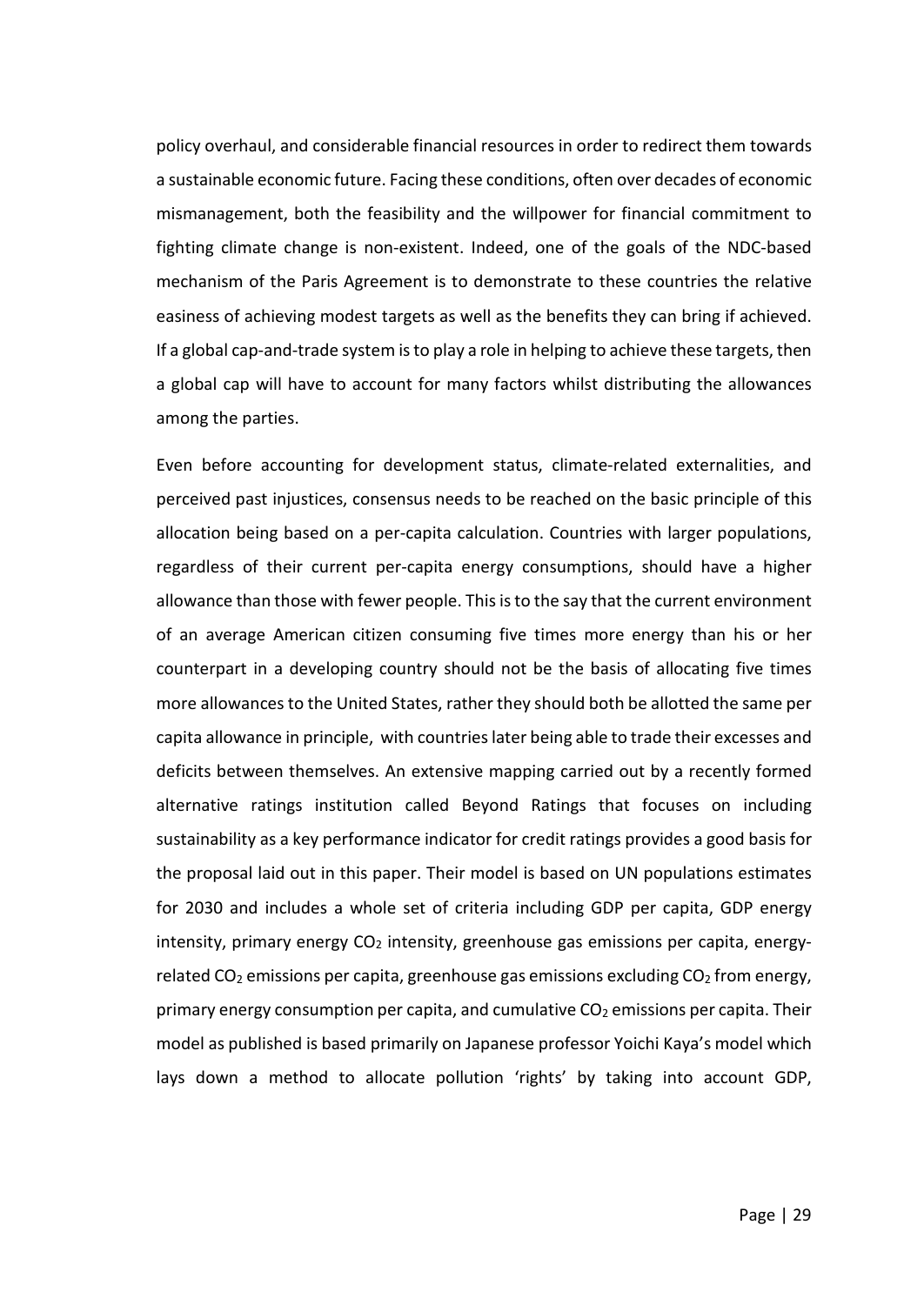population, energy needs, and levels of pollution.<sup>[18](#page-30-0)</sup> They calculate the total carbon emissions cap to keep global warming under  $2^{\circ}$ C to be 38416 MtCO<sub>2</sub>eq and then allocate that pollution among all the countries in the world based on the factors mentioned above. Most countries have a per capita allowance of between  $3.5$  tCO<sub>2</sub>eq and 4.5 tCO<sub>2</sub>eq whilst some countries include those around the Sahel and central Africa have allowances as high as  $9.13$  tCO<sub>2</sub>eq to account for the additional challenges they will face as the climate changes.



*Figure 2: A look at the Worldwide Climate Policy model[19](#page-30-1)*

An allocation of pollution 'rights' to countries based on this model would mean that the majority of the developing world will have to cut down on carbon emissions faster than the global average with only some countries' obligations lying below the average global effort required. Most developing countries outside of South America that do not possess hydrocarbon reserves (and with them, the finances to fulfil the needs for

<span id="page-30-1"></span><span id="page-30-0"></span><sup>&</sup>lt;sup>18</sup> Developed by Yoichi Kaya, professor at Keio Tokyo University and President of Japan Society of Energy and Resources, in « Environment, Energy, and Economy: strategies for sustainability », 1997. The work of the Intergovernmental Panel on Climate Change (IPCC) makes explicit reference to this tautology (see http://www.ipcc.ch/ipccreports/sres/emission/index.php?idp=50 <sup>19</sup> Beyond Ratings, "Worldwide Climate Policy" [http://worldwideclimatepolicy.eu](http://worldwideclimatepolicy.eu/)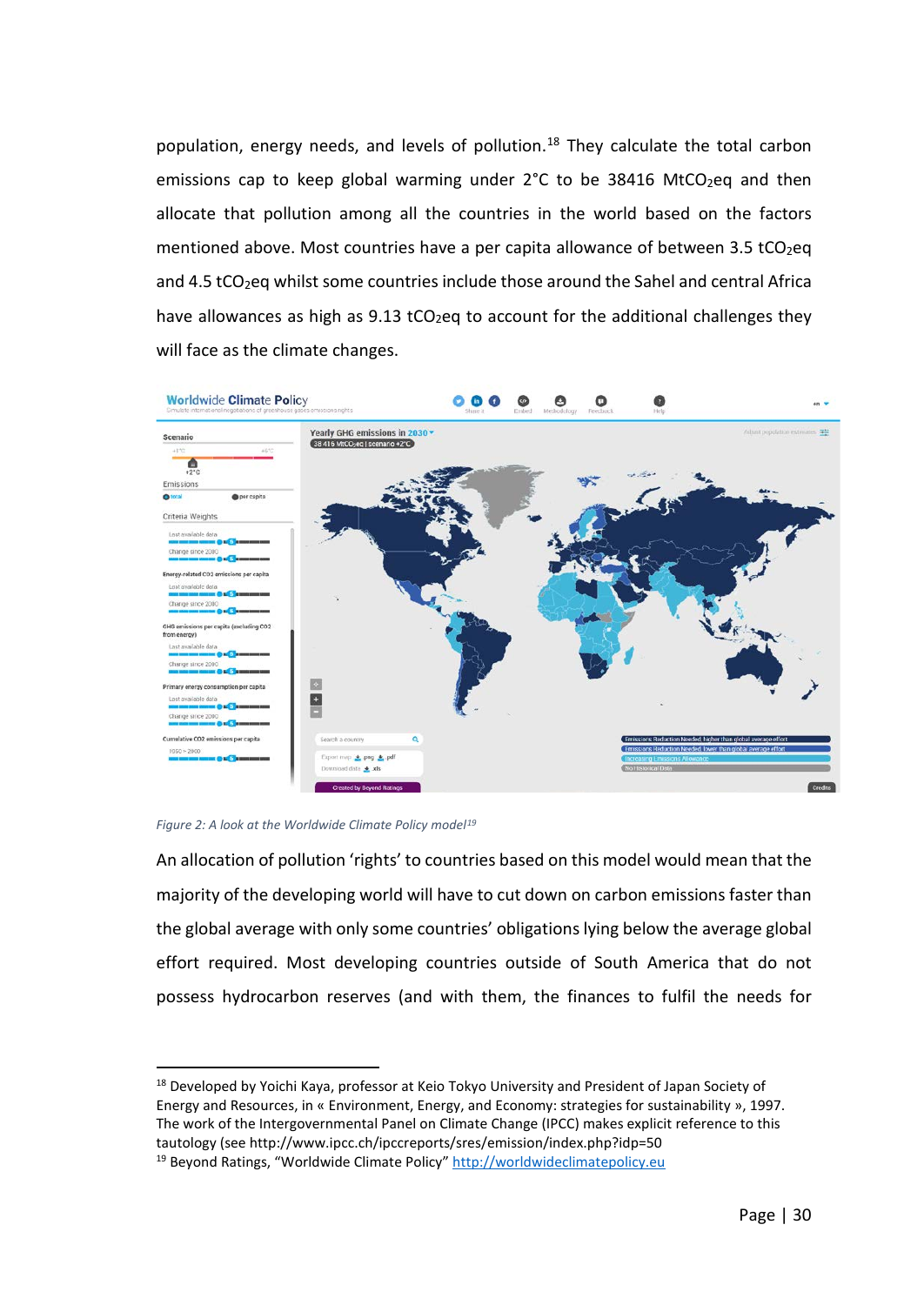transition) have increased allowances through 2030 which is partly also due to their increasing populations.

Once these 'rights' or 'allowances' are distributed, they can be revisited and reassigned based on changing demographics and needs once every 5 years starting from 2030 up until 2050, after which depending on the results it may be extended to a 10-year period to allow for longer term planning. Besides these periodic revaluations of the distribution of the total pollution allowances, a tiered rate for the reduction of total emissions, i.e. the annual reduction of the cap, is also needed based on the distribution of all parties into four major groups that are discussed in detail in sub-section immediately following this one. The reduction of this total cap on an annual basis will result in the reduction of total pollution in the world. Throughout this time, biannual reviews of carbon reduction efforts resembling the already proposed system under the Paris Agreement can be conducted with input from the Subsidiary Body of Scientific and Technological Advice (SBSTA) to ensure that joint mitigation and adaptation resources can be allocated based on need and effectiveness. The UNFCCC will retain guardianship of the allowances and their allocation within the larger role it plays in combating climate change.

## <span id="page-31-0"></span>Tiered markets and price-control

The success of a cap-and-trade approach depends on being able to prevent the issues that other iterations such as the EU ETS faced or still face, including the ability to buy Certified Emissions Reduction credits from developing countries at a lower cost compared to EUAs from other European countries. A tiered system is proposed which will ensure price stability of credits, revenue generation opportunities for the governments, and improve incentives for companies to invest in transitioning instead of relying on the availability of cheaper allowances. A big reason that the EU ETS works well is because it is limited to the European Union and only 3 other countries that are already within its single market, making the countries largely economically comparable in terms of key performance indicators. Whilst market sizes and outright values differ greatly even within the EU, the markets have a lot in common with each other in terms of stability, outlook, structure, governance, and harmonized laws and regulations. To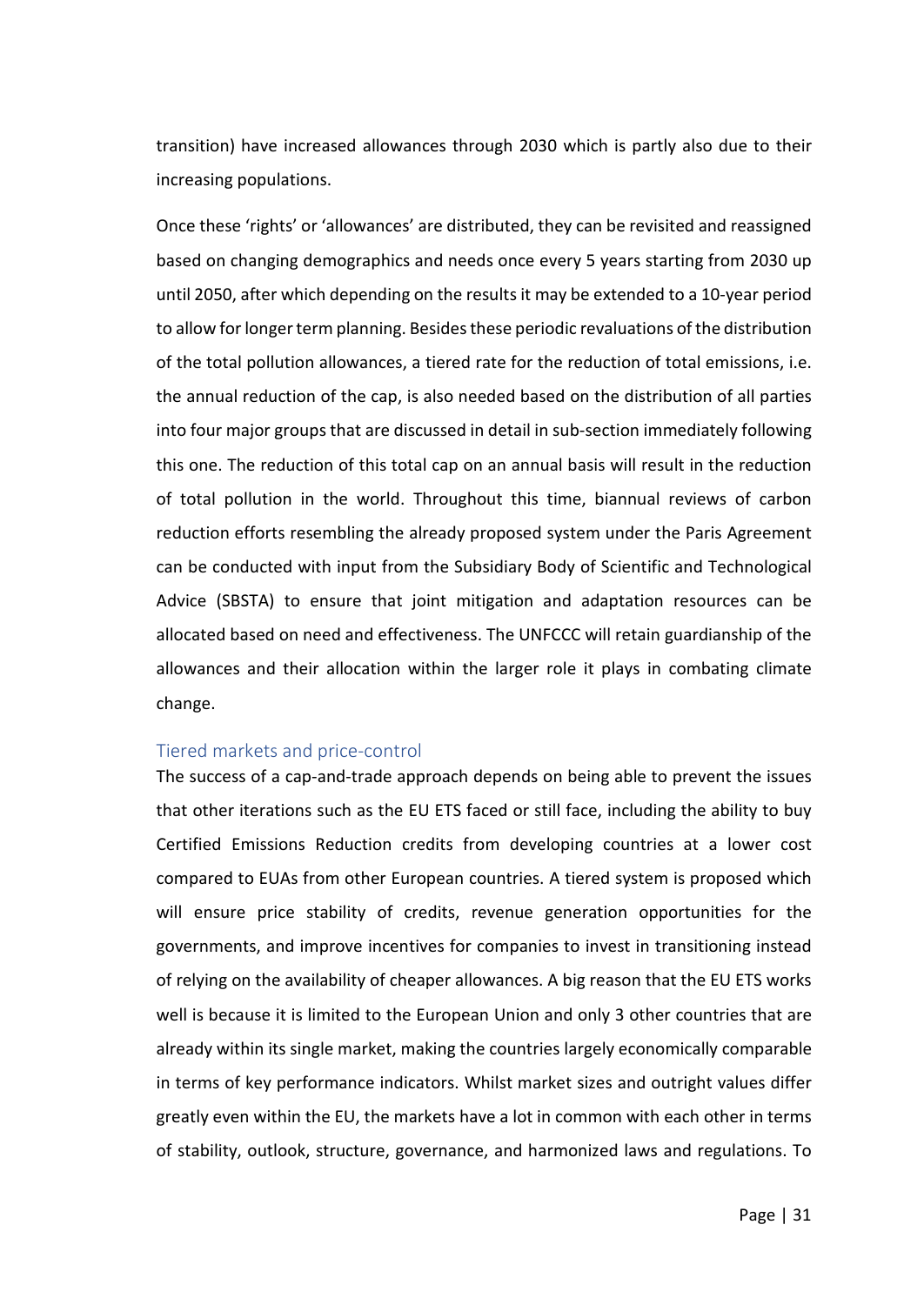ensure that the global iteration is also successful, it will need to build up on a similar model for which this paper proposes 4 different tiers. These tiers will range from Highly Developed Economies (Kyoto Protocol Annex-I inspired), Economies in Transition (also inspired by the Kyoto Protocol's distinction), Least Developed Economies (inspired by the UN's LDC list), and Developing Economies (everyone else). The distribution of countries into these four groups will create four operationally separate but collectively governed emissions exchanges for cross-border emissions trading. Instead of using national exchanges for local trading, economies at a similar stage of development can be grouped into these tiers to create larger markets with more potential for trade and enough diversification to prevent country-specific shocks to pricing of the credits on the specific exchange in concern. The target pricing for each of the exchanges will be different and optimally on a scale with the Highly Developed Economies exchange having the most expensive credits and the Least Developed Economies exchange having the cheapest. All trading will be subject to a fee across all exchanges, and trading between exchanges of different tiers will be streamlined and taxed to generate revenues for the countries that are part of the selling exchange (the presumption here being that higher tiers will purchase credits from lower tiers owing to their abundance and lower prices in accordance with market principles). This will theoretically also support the price of the credits within their individual exchanges as the additional taxation on credits traded between exchanges will lower the price gap enough to still keep credits from higher tiered markets relatively competitive while also making the lower tiered market's credits attractive enough to purchase. The financial details and revenue generation model are covered in the next section.

## <span id="page-32-0"></span>Using tiered markets as an additional financing mechanism

While the introduction of cap-and-trade worldwide will mean that states can generate revenues by way of auctioning their allowances domestically, there is a lot more potential for revenue generation in this model. As a start, all transactions regardless of the exchange tier can be taxed modestly between 3-5% to generation a steady stream of revenue that will contribute to a global pool administered by the UNFCC for strategic investments for climate change mitigation efforts in the most severely affected areas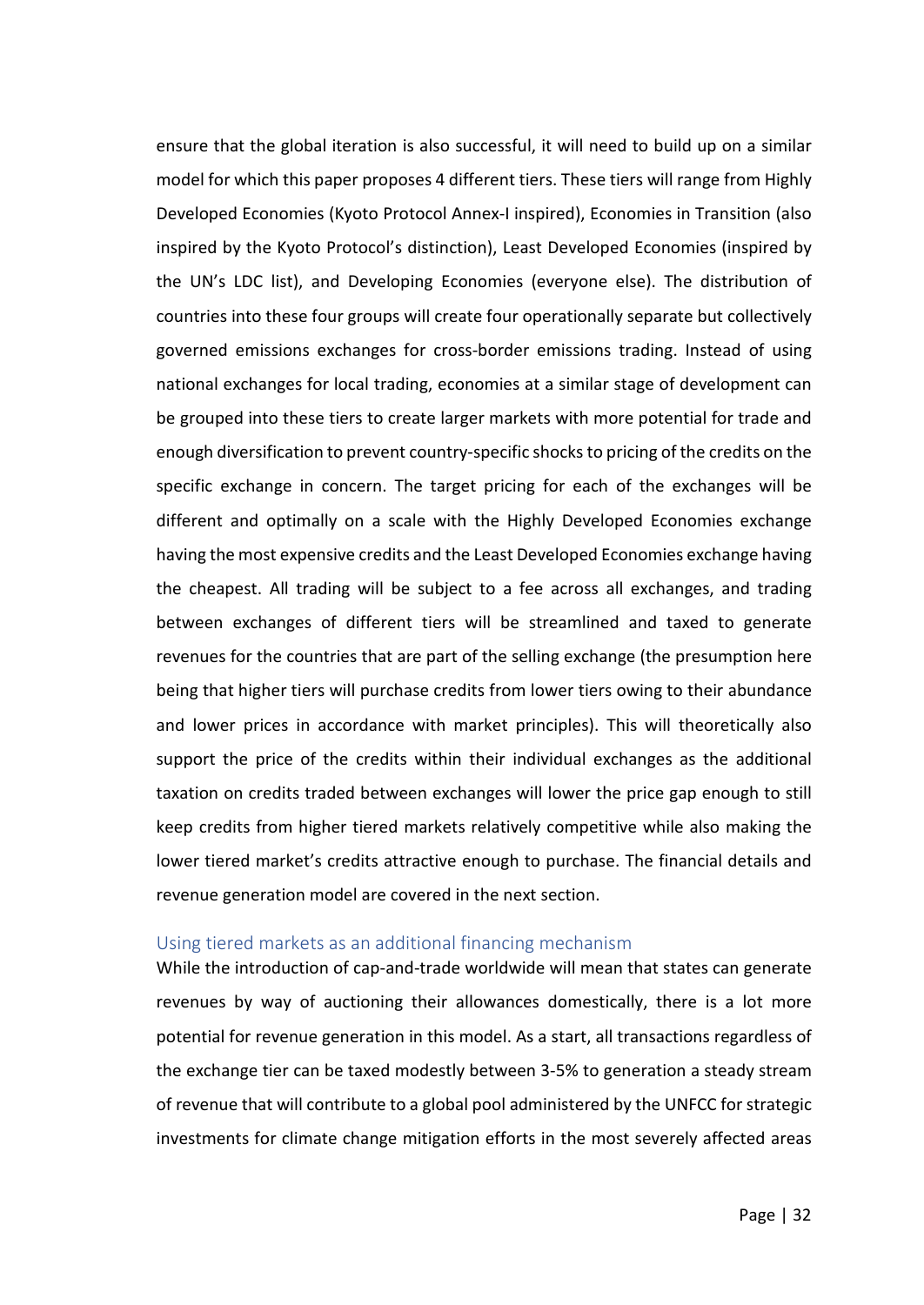that need additional finances, a kind of emergency response fund of sorts. This will help ensure the constant availability of a considerable sum of money; the value of global  $CO<sub>2</sub>$ markets last year stood at a record €144 billion, up 250% from the preceding year with volume exceeding 9 billion carbon permits.  $^{20}$  $^{20}$  $^{20}$  This figure mainly comprises the EU ETS, the Western Climate Initiative (WCI), and Regional Greenhouse Gas Initiative (RGGI) with the emerging markets in China and South Korea still seeing very limited trading despite encompassing large volumes of emissions.  $21$  This amount would go up considerably with the introduction of the new markets and exchanges and 3-5% of this amount would be a relatively large sum at the disposal of the UNFCCC to commit towards the global collective effort especially since private industries will be financing it through the special taxes and not the party governments themselves.

Another revenue generation method to complement the first is the taxation of crosstier trading by governments where the credits are coming from. Since the trading will be conducted via the exchange, this can be collected upon sale and the credits exiting the respective exchange and held in a general pool, the proceeds from which can be disbursed on a bi-annual or annual frequency according to the origin of the 'exported' carbon allowances. The reason for this money being held in the general pool also relates to compliance which is explained in more detail in a later section. The idea of taxing cross-tier trading to reduce price gaps is also very useful since it will generate finances for countries that do not use up their entire quota and instead resell it abroad; a provision for countries having the ability to not allocate all their free allowances and sell some directly on the exchange as the government instead of locally auctioning them can also be introduced to incentivize governments to take a more conservative approach to giving away free allowances. As the cap decreases over time, these extra allowances will reduce in number making them more valuable. In the short run, it will ensure a stream of financing coming from corporations in developed countries and the

<span id="page-33-1"></span><span id="page-33-0"></span> <sup>20</sup> "Value Of Global CO2 Markets Hit Record 144 Billion Euros In 2018:...". 2019. *U.S.*. Accessed June 5 2019. https://www.reuters.com/article/us-global-carbontrading-report/value-of-global-co2-marketshit-record-144-billion-euros-in-2018-report-idUSKCN1PA27H.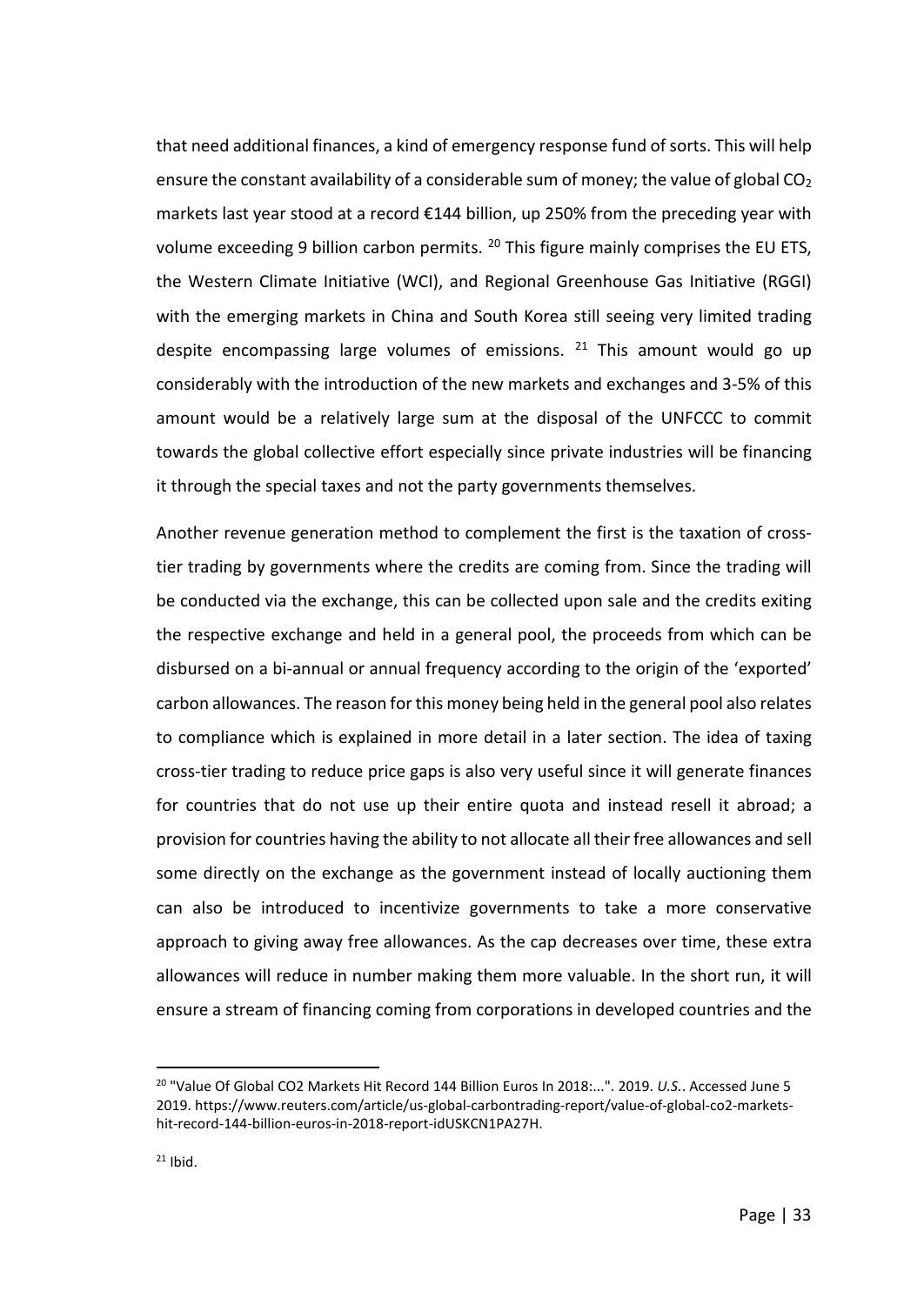levy can be earmarked for climate mitigation and adaptation investments especially those relating to infrastructural needs in developing countries. Since developed markets will already have to make more than the average effort to combat climate change and reduce the number of allowances much faster to stay within their 'pollution rights', this availability of allowances from other countries will help supply keep up with demand whilst ensuring a decrease in total global pollution. Since this money is coming from the private sector in developed countries and not from the government budgets, the risk of opposition from citizens of these developed countries is also reduced as it isn't equivalent to the government handing over large sums generated through domestic taxation to foreign governments in developing countries. Whilst the developed countries will still be making infrastructural investments, assist with easy financing, and engage in technology-sharing efforts to help improve the accessibility to sustainable development for developing countries, this can serve as an additional measure to reduce the direct financial burden on them whilst simultaneously lowering the domestic audience costs for the governments of these developed countries.

## <span id="page-34-0"></span>Regulatory oversight of the new system

The success of this global cap-and-trade system also heavily hinges on its successful governance. In order to lower the cost of governance and improve both its efficiency and effectiveness, the regulatory oversight component of the exchanges needs to be separated from the overall governance of the project. Whilst the UNFCCC is equipped to help shape policy on climate change, market regulation and the oversight of exchanges lies outside of the scope of its competency. This is why the plan suggests the moving of the securities portion of this approach (exchanges, derivatives, futures, and the like) over to an organization like the World Trade Organization which has a history of expertise in trade, dispute settlement, and duties. It has most of the necessary qualifications, with a few additions of course, to regulate the exchanges and the government-set taxes on them, and can adapt to fulfill the role a traditional Securities and Exchange Commission would play in the regulation of emissions trading exchanges and markets. An middle-ground will be needed between regulation and the forces of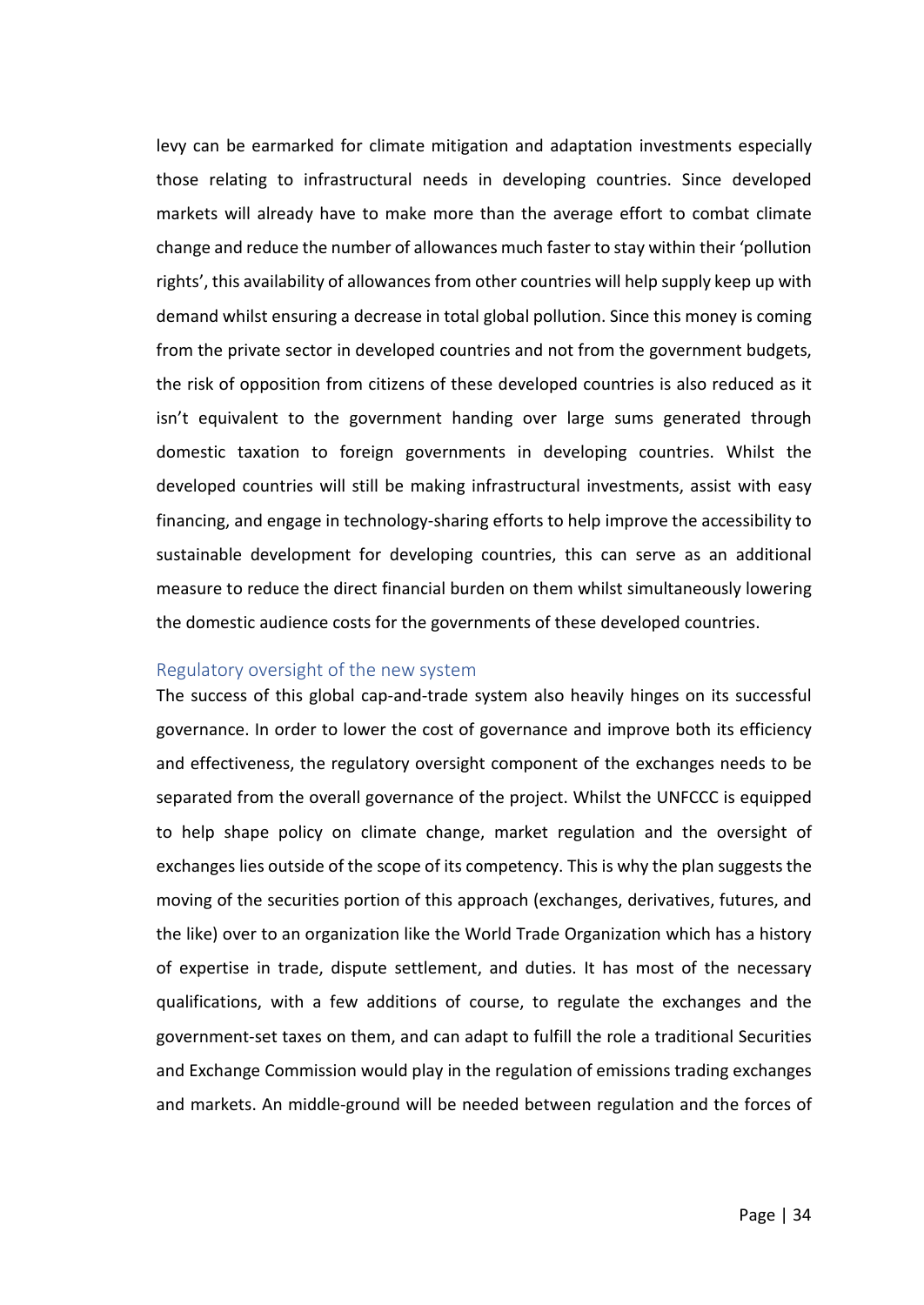the free market, and the WTO has considerable experience dealing with both as the main arbitrator dealing with trade wars in the world.

With this component of market regulation separated from the larger issue, the UNFCCC can focus on climate policy and monitoring the failures and successes of countryspecific, regional, and wider efforts being made. Besides this, the UNFCCC will also be in charge of deciding which projects to finance with the common fund generated through the levy on all trading and will be conducting oversight for technology sharing between developed and developing countries. Governance, however, is more than just the fulfillment of mandated tasks. Effective governance demands that accepted good practices are followed and this demand with regards to tackling climate change is no different. The new system is being proposed to help make the targets of the Paris Agreement more achievable with a collective global effort to implement a system that has already proven to work in Europe, but its implementation does not mean that it will seek to replace all other existing or proposed efforts to combat the larger problem. Indeed, the emissions trading system is just one component of the larger fight against climate change that deals specifically with reduction of pollution through the cap-andtrade system. It will theoretically help work towards the goal of reducing the speed at which the temperature of our planet is rising, but it cannot do it alone. The controlling of emissions will only be possible in the long term if the necessary infrastructural changes and expensive investments are made and whilst this cap-and-trade system will partly assist with the finances of that transition, it will not automatically make the right investments. That function will still lay largely with the countries, many of which will look towards the UNFCCC for policy guidance and expertise on the matter.

## <span id="page-35-0"></span>Compliance and governance

A large portion of the previous section has been focused on criticizing the shortcomings of the compliance mechanisms of the current Paris Agreement and the difference in the approach when compared to the Kyoto Protocol. This paper has tried to demonstrate the perceived ineffectiveness of this system and the need for reformation proportional to the urgency of the threat of climate change. The introduction of the global cap-andtrade model opens up an important discussion within this realm: what does the failure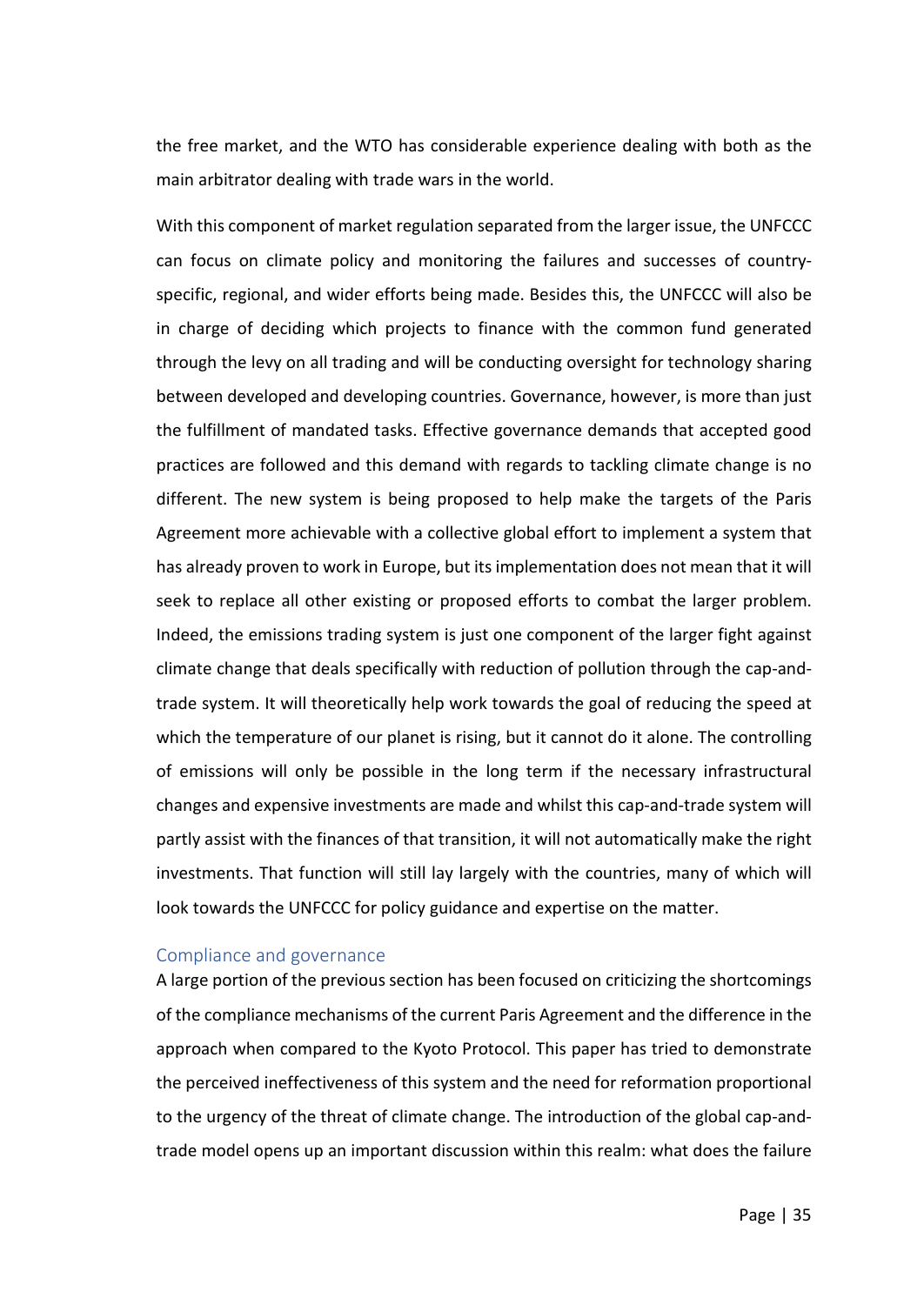of a country to fulfill its commitments under this new regime exactly entail? This subsection will aim to address this question in the context of the larger problem and define the different levels of governance as well the different stages at which they will be needed to ensure the success of this system but more importantly its larger mission of emissions control.

After heavily criticizing the lack of decisive repercussions for the failure to meet targets in favor of consensus building, this author is by no means suggesting that a similar approach be used to govern this new mechanism. From reductions of the total cap to allocating the allowances, each step of the process as well as its iteration in the different countries will have to be governed. Once the allowances are assigned, monitoring systems as well as a large ground team will need to be established to ensure that countries are keeping with their assigned allowances. This is by far the main monitoring need that the system has, as self-reporting of emissions figures cannot be relied on in an absolute manner due to the potential and incentive to misrepresent figures. A monitoring body can ensure, through a combination of random checks and inspections as well as technological aids like air and water quality monitors at strategic locations to ensure that countries party to the agreement are successfully implementing the necessary directives.

Another necessity for governance is the establishment of a punitive framework to deal with violators. Countries that fail to meet their obligations by a margin higher than the predetermined cut-off percentage without a good reason that is accepted by at least a simple majority of other parties should be financially penalized to ensure compliance. In the case of the bottom two tiers, developmental assistance and technology sharing as well as the proceeds held in the exchanges from taxed credit exports can be leveraged against this compliance and induce the willingness to pay the relevant fines. In the case of developed countries the leverage decreases, but if a joint mechanism is developed whereby access to markets of all other members is temporarily suspended for the offending party refusing to pay, or a sanction on exports or other activities collectively by all the other parties is placed, it can possibly prove to be a serious enough set of repercussions to ensure compliance. The risk of countries exiting the agreement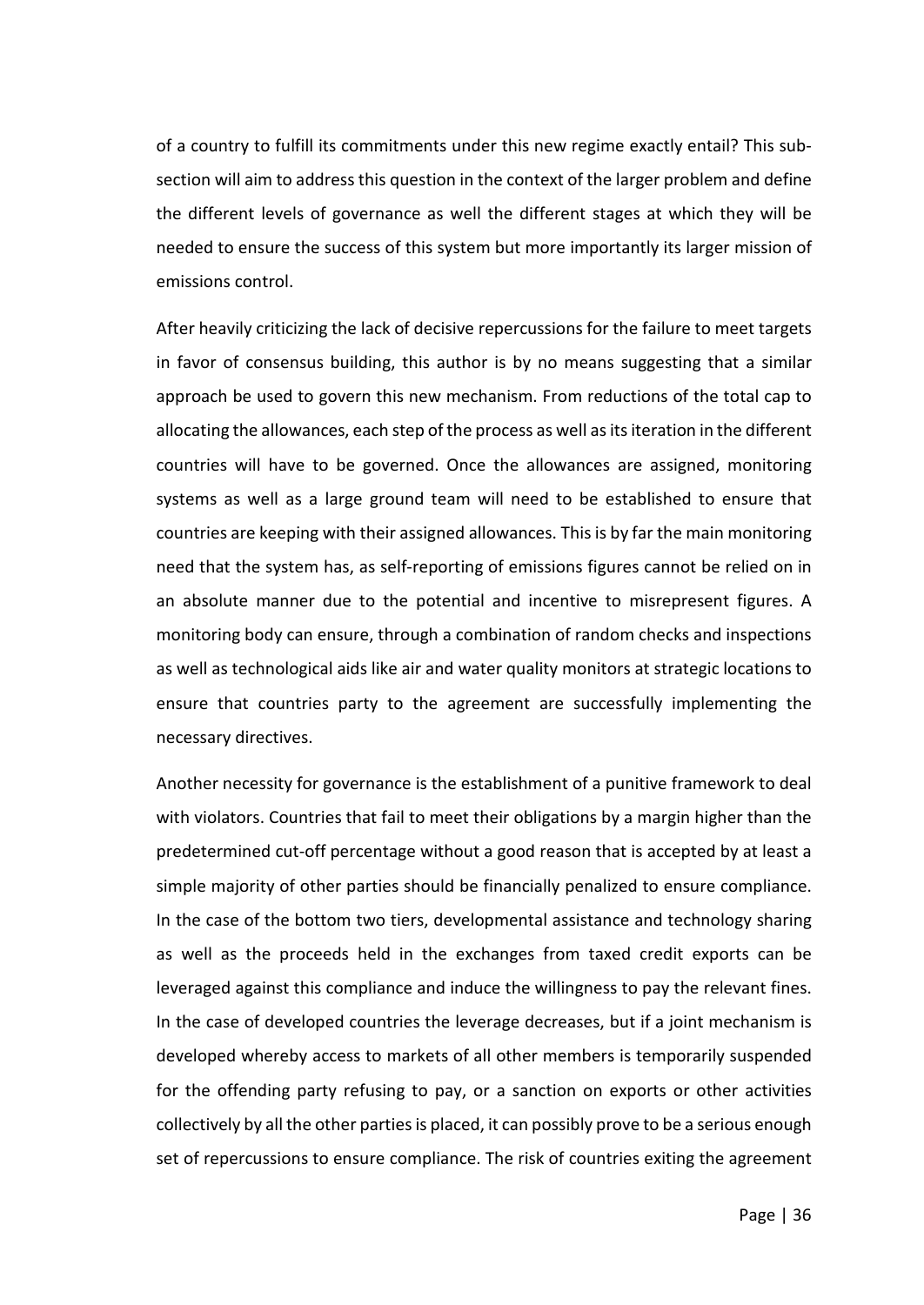always exists, but that risk exists with or without financial penalties. Canada's withdrawal was almost a decade ago and the narrative on climate change has developed considerably since then as has public opinion and pressure. Domestic pressure from an increasingly aware populace will increase domestic audience costs for non-cooperative governments, and that can be as if not more effective than the current compliance system in place which depends on peer-pressure from other countries to perform better with no real consequences.

## <span id="page-37-0"></span>Scope of the cap-and-trade system

Like the EU ETS, the scope of the cap-and-trade system can have a timeline for the rollout and implementation. In order to curb global pollution and reduce carbon emissions, the regulation of every single particle of carbon released into the atmosphere will not be necessary. Despite the urgency of the situation and the unprecedented level of carbon content in our atmosphere today, we do not need to eliminate all carbon emissions from our lives (not to mention it is impossible as things stand both in terms of practicality and technology). The EU ETS targets just over 11,000 installations across 31 countries and manages to cover 45% of combined EU greenhouse gas emissions through a method of highly selective targeting. It targets heavy energy-using installations like power generation plants and industrial units as well as airlines, whilst ignoring the things like domestic usage of natural gas for cooking or heating purposes, effectively leaving much of the population's daily lives largely uninfringed. Like the ETS, this global cap-and-trade system will target mainly industrial units, power plants, and air travel, placing regulation on large corporations many of whom already have compliance officers for other regulations and can adapt quickly and more efficiently than individual consumers or citizens. By targeting the source of the bulk of our emissions today (excluding those from livestock farming) and reducing them dramatically over time, meeting the targets under the Paris Agreement will not just be more realistic, but will be a lot faster and consistent. Heavily pollutant sectors like those shown in Figure 3 below will bear the major target under the different phases of the roll-out. It is up to policymakers and representatives of the different countries to work out the final details of what the system can or should be; this paper just looks at some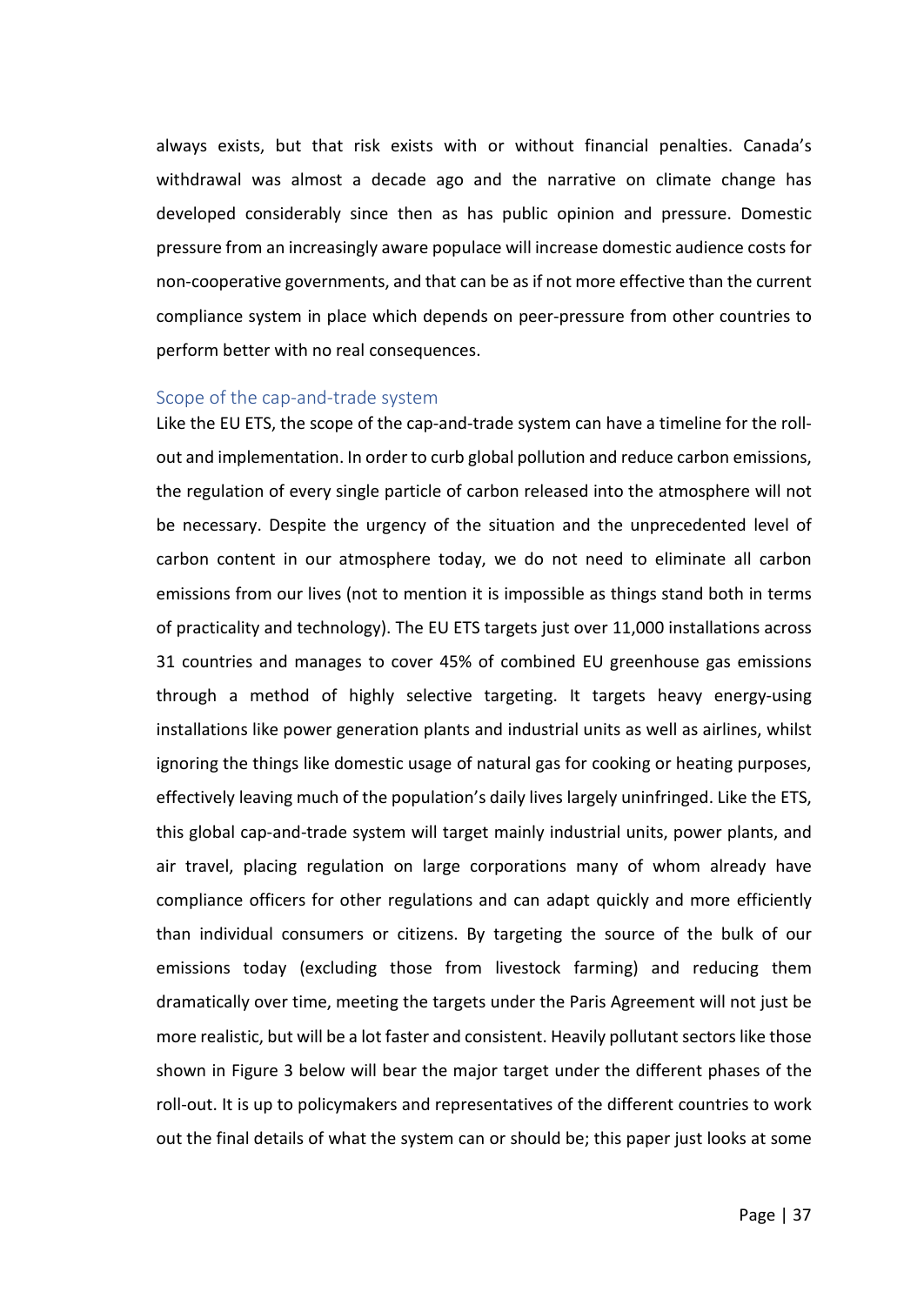scenarios and mechanisms based on other successful implementations and tries to model them for a more global iteration to complement current efforts to mitigate climate change.

| Key<br>features                     | Phase 1<br>$(2005 - 2007)$                                                                                                                                                                                                 | Phase 2<br>$(2008 - 2012)$                                                                 | Phase 3<br>$(2013 - 2020)$                                                                                                                                                                                          |
|-------------------------------------|----------------------------------------------------------------------------------------------------------------------------------------------------------------------------------------------------------------------------|--------------------------------------------------------------------------------------------|---------------------------------------------------------------------------------------------------------------------------------------------------------------------------------------------------------------------|
| Geography                           | <b>EU27</b>                                                                                                                                                                                                                | EU27 + Norway, Iceland, Liechtenstein                                                      | EU27 + Norway, Iceland, Liechtenstein<br>Croatia from 1.1.2013<br>(aviation from 1.1.2014)                                                                                                                          |
| <b>Sectors</b>                      | <b>Power stations</b><br>and other<br>combustion<br>plants ≥20MW<br>Oil refineries<br>Coke ovens<br>Iron and steel<br>plants<br>Cement clinker<br>Glass<br>Lime<br><b>Bricks</b><br>Ceramics<br>Pulp<br>Paper and<br>board | Same as phase 1 plus Aviation (from<br>2012)                                               | Same as phase 1 plus<br>Aluminium<br>Petrochemicals<br>Aviation from 1.1.2014<br>Ammonia<br>Nitric, adipic and glyoxylic<br>acid production<br>CO2 capture,<br>transport in pipelines and geological storage of CO2 |
| <b>GHGs</b>                         | CO <sub>2</sub>                                                                                                                                                                                                            | CO <sub>2</sub><br>N2O emissions via opt-in                                                | CO2, N2O, PFC from aluminium production                                                                                                                                                                             |
| Cap                                 | 2058 million<br>tCO <sub>2</sub>                                                                                                                                                                                           | 1859 million tCO2                                                                          | 2084 million tCO2 in 2013,<br>decreasing in a linear way by 38 million tCO2 per year                                                                                                                                |
| <b>Eligible</b><br>trading<br>units | <b>EUAs</b>                                                                                                                                                                                                                | EUAs, CERs, ERUs<br>Not eligible: Credits from forestry, and<br>large hydropower projects. | EUAs, CERs, ERUs<br>Not eligible:<br>CERs and ERUs from forestry, HFC, N2O or large<br>hydropower projects.<br>Note: CERs from projects registered after 2012 must<br>be from Least Developed Countries             |

*Figure 3: Key features of the EU ETS across trading phases[22](#page-38-0)*

<span id="page-38-0"></span> <sup>22</sup> *European Commission, EU ETS Handbook (2015), p. 18, 19; available on https://ec.europa.eu/clima/sites/clima/files/docs/ets\_handbook\_en.pdf*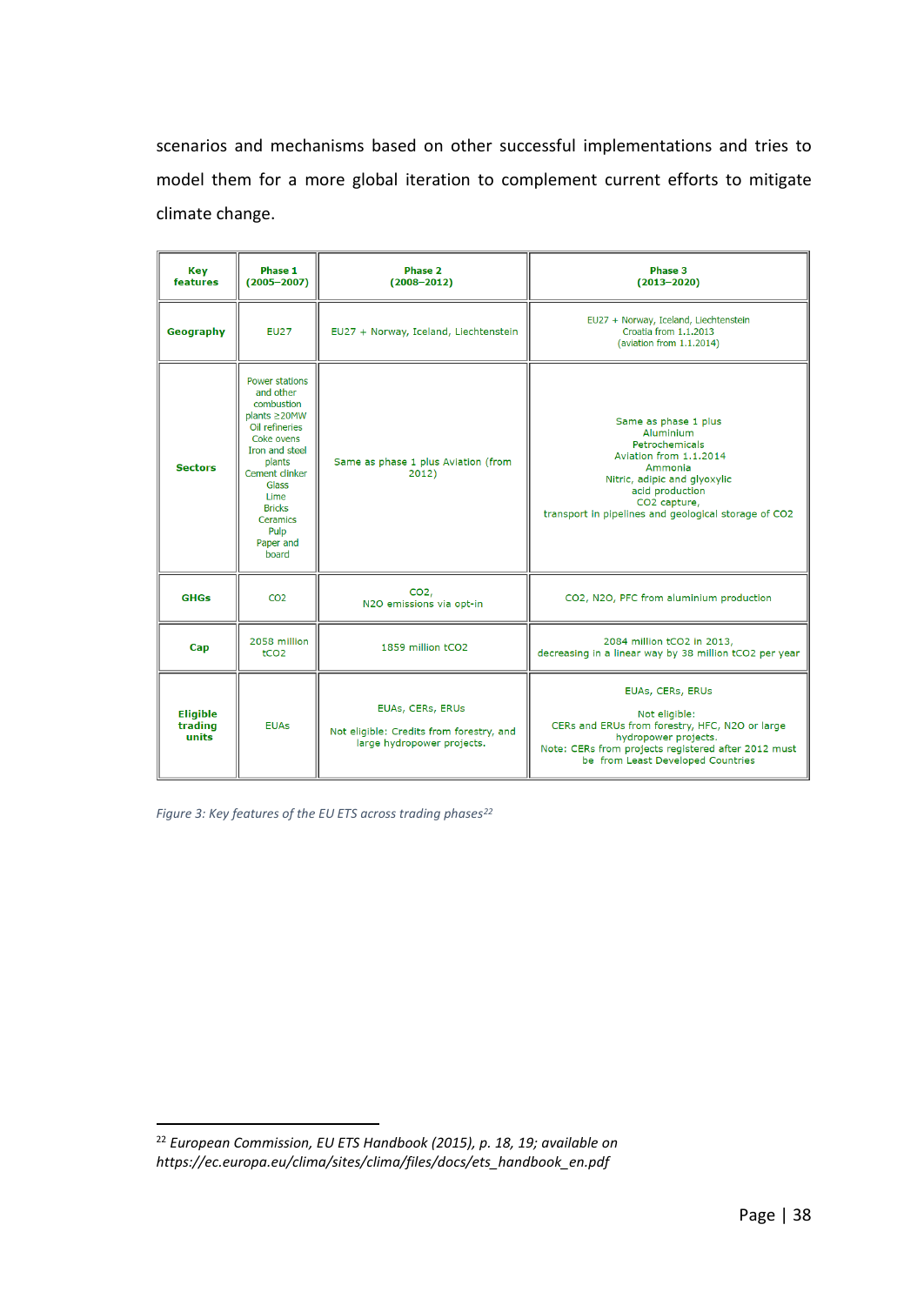## <span id="page-39-1"></span><span id="page-39-0"></span>Conclusion: Criticisms and the wider debate on climate change Dissecting the proposal on a global cap-and-trade system

The proposal for a global cap-and-trade system is surely one based on an ideal world where countries cannot wait to cooperate with each other to help tackle serious issues and are in need of a quick and effective way to tackle climate change, preferably one that is tried and tested and can be implemented in a smooth manner. The problem with the proposal above is that is precisely everything but that. Through the course of my research on the topic and the formation of an ideal system with minimal hiccups to test the hypothesis of whether such a system would make sustainable development more accessible and combat climate change, many issues with a global approach as well as the system itself have come to light. The model is based loosely on the EU Emissions Trading Scheme, so it would be prudent to start from the major differences that make that model difficult to implement on a global level.

Countries within the European Union and the single-market voluntarily 'give up' parts of their sovereignty on issues that fall within the competency of the European Commission, for example on external trade, or the visa regime of the bloc in the case of countries that are also a part of the Schengen Agreement. Whilst the European Commission gets its authority from these countries voluntarily handing over the right/responsibility on matters falling within the competency of the EC, the situation is very different when it comes to how the rest of the world conducts itself. The UNFCC or even the larger United Nations system is not an international parliament; the UN is instead an intergovernmental organization that has very limited powers outside its Security Council which is the only body within the system whose decisions are legally binding. Countries have no obligation to follow the recommendations or decisions of the United Nations unless they come from the Security Council, in which case their legitimacy stems from the member-countries that comprise that Security Council and other member countries of the UN that pledge to help implement those decisions of the council. The European Union is a very well-integrated group of countries with complex interdependencies and shared common values and goals that make working together easier. Despite differences in opinion on specific issues between member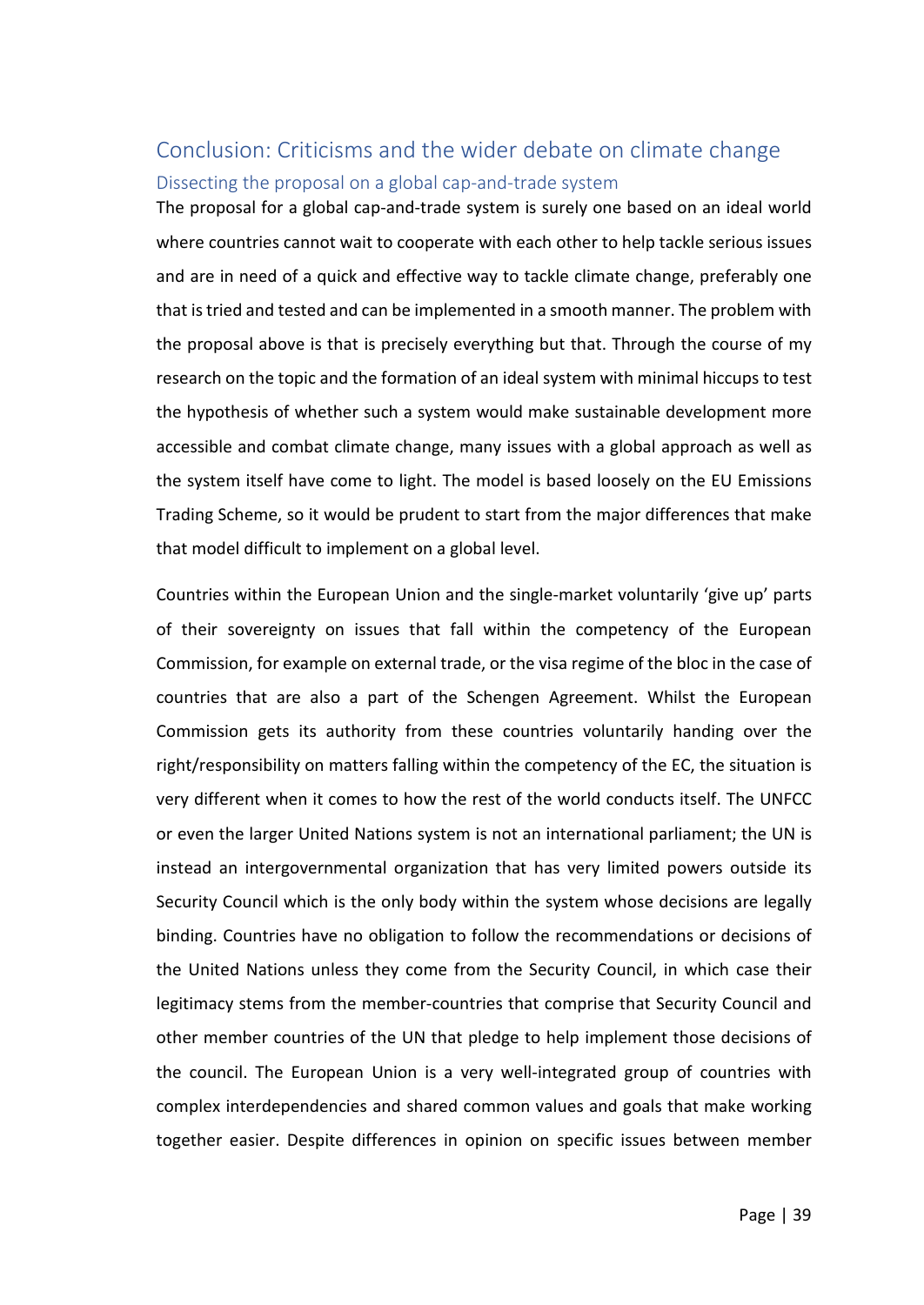states of the European Union, it largely functions well together as a group owing to many factors including geography and largely similar levels of development among the majority of its members. This is why something that works in the European Union cannot and will not necessarily work the same way elsewhere because the same environment to foster cooperation as well as the presence of a higher authority that states agree to listen to and be a part of does not exist, authority being the key word here. States around the world treasure their sovereignty and whilst a system like the European Union can work with 28 members (cracks amongst whom are already visible), even their ability to work as effectively with 193 members would be seriously reduced. The current system allows member countries to veto decisions and make contributions on equal footing to regulations and legislature, but if it is difficult to get consensus amongst 28 members, one can only imagine how difficult it will be to get consensus amongst all the countries of the world for such a system to be put into place. Since no supranational authority exists to implement such a framework even by means of a qualified majority, none of the member states of the United Nations will be specifically inclined to join the system or be willing to subject themselves to its authority. Yes, the question of climate change relates to the collective future of humanity, but the diversity of the countries in the world be it with regards to their economic status, political system, level of education, or anything else, is a divisive factor for them.

The idea of tiered markets can help mitigate the differences between the economies, but larger issues like currency for trading and settlement mechanisms for dues remain unanswered. The size of the issue and the mammoth task of actually implementing such a system could make it a decades-long process if not an entirely impossible one which will defeat the aim of faster action to combat climate change. A regional approach like that of the EU on a regional scale or national scales instead of an international one will therefore prove to be faster even if it is not theoretically as efficient, cooperative, or multilateral. The costs of governing and monitoring this system will just add to the already large costs associated with climate change and add layers of red-tape and bureaucracy to an already slow and painful process. Dispute resolution in the absence of binding international legislation to follow and accept the results of the proceedings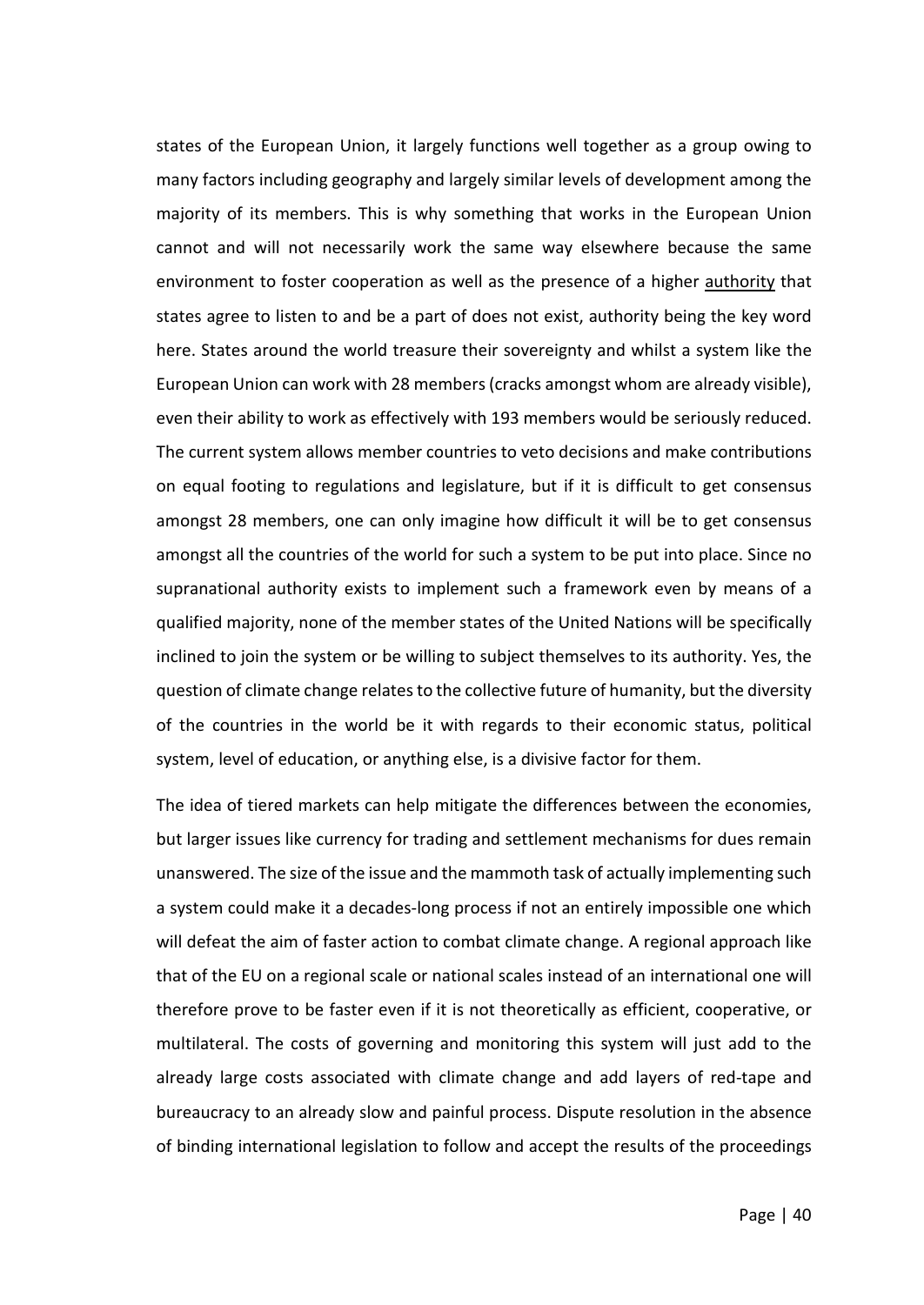will make the processes effectively useless as they will hold no legal force. The potential for the system failing before it is even implemented and functional is so large that the entire exercise looks too futile to even attempt from a practical standpoint.

## <span id="page-41-0"></span>Examining the issue of sustainable development and growth to fight climate change and the model's ability to improve accessibility

One of the things this paper sought to examine was the likelihood of such a system improving accessibility to sustainable development for developing countries. Improving this access through the system itself is obviously not possible if the system itself faces, but in order to access its potential impact let's assume for a second that the model for a global cap-and-trade system is viable and works. We then reach the question of whether the revenues generated from the system will actually make a noticeable impact on improving the accessibility for these developing countries or not. Some main factors that will affect this improvement in accessibility include wealth disparity between nations as well as the difference in the needs of countries to implement more sustainable development and growth.

First and foremost, we come to the effectiveness of the revenue generated through the trading system in helping developing countries better-afford technological advancements to not only combat climate change but simultaneously implement a more sustainable long-term growth plan and follow it. The key issue over here is that the revenue generated through the taxation of the trading system will turn around and return to the developed countries, the firms in which paid that money to begin with. Because developed countries effectively hold the monopoly on technological advancements in the  $21^{st}$  century, developing countries are forced to turn towards them for their technological needs. While technology-sharing is an integral part of the Paris Agreement, developed countries have less of an incentive to sincerely follow it because the opportunity cost is lost growth for their own economies. If their companies can sell the latest technology for large sums of money, the technology transfers will be comprised mostly of older technology whose R&D costs have already been recouped repeating the circle where developing countries continue to lag behind unless they can pay for newer technology. Technology sharing is also a lot easier said than done because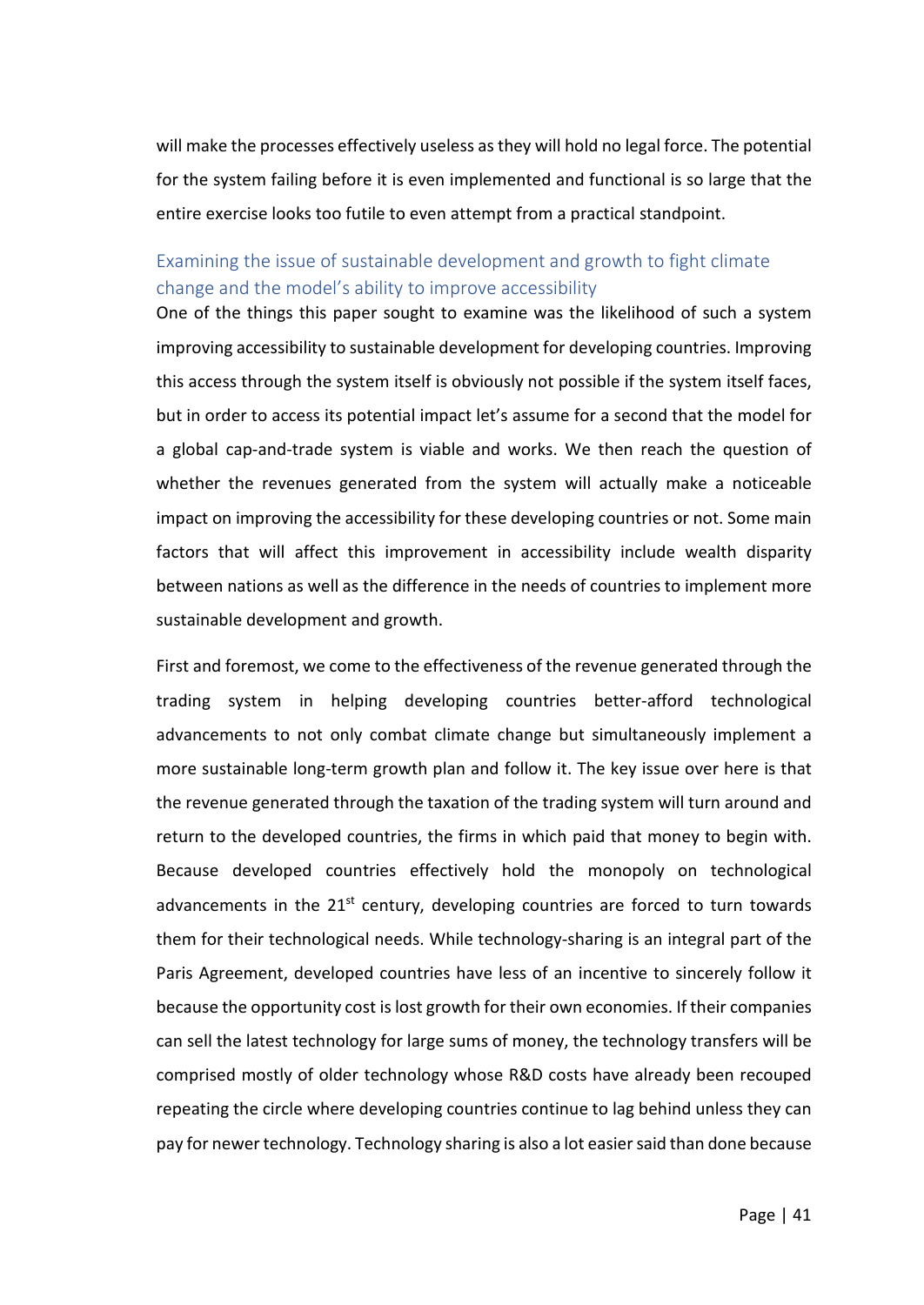in developed economies the majority of technological advancements are achieved under the private sector which invests heavily in research and development and secures patents to protect their intellectual property. Because these patents are owned by private corporations and not the governments of developed countries, it is not up to the governments to share the latest technology with developing countries. Assuming an exception is somehow legally made possible, sharing this technology for free with developing countries will result in lost revenue for the companies that own the patents and they will be unable to recoup their investment into R&D and the necessary profits to justify the investment. This places a major hurdle, as the prevalent system will then have to be based on these technologies being purchased by developing countries using the funds generated through taxing the credits, further increasing the wealth gap and reducing the accessibility long-term as affordability of the new technologies gradually drops as market forces come into play.

If this extra revenue doesn't improve long-term accessibility to sustainable development for developing countries, it means that growth will not continue in a manner which doesn't reduce the earth's utility for future generations. If that is accepted as a probable scenario, one cannot help but wonder whether taking on this mammoth task will achieve anything at all in the larger scheme of things. If developing countries cannot keep up with developed ones in the long run, should they be jeopardising their short-term growth by implementing costly changes? Is the planet collectively better off by only targeting pollution by developed countries that are mainly to blame for the collective situation we find ourselves in today? Do we need to revisit the idea of a Common But Differentiated Responsibility to include culpability? These are just some of the questions that further research on the topic can help answer.

## <span id="page-42-0"></span>The validity of aspirations: is the maximum of 2°C realistic?

The 2°C figure is one that has largely escaped doubt or debate within the international community. In fact, it could be argued that this upper limit has formed the very basis for climate action for almost a decade and continues to be widely quoted in academics and policymaking as an unquestionable ceiling, the breaching of which would be catastrophic for the future of human life on this planet. The increase of mean surface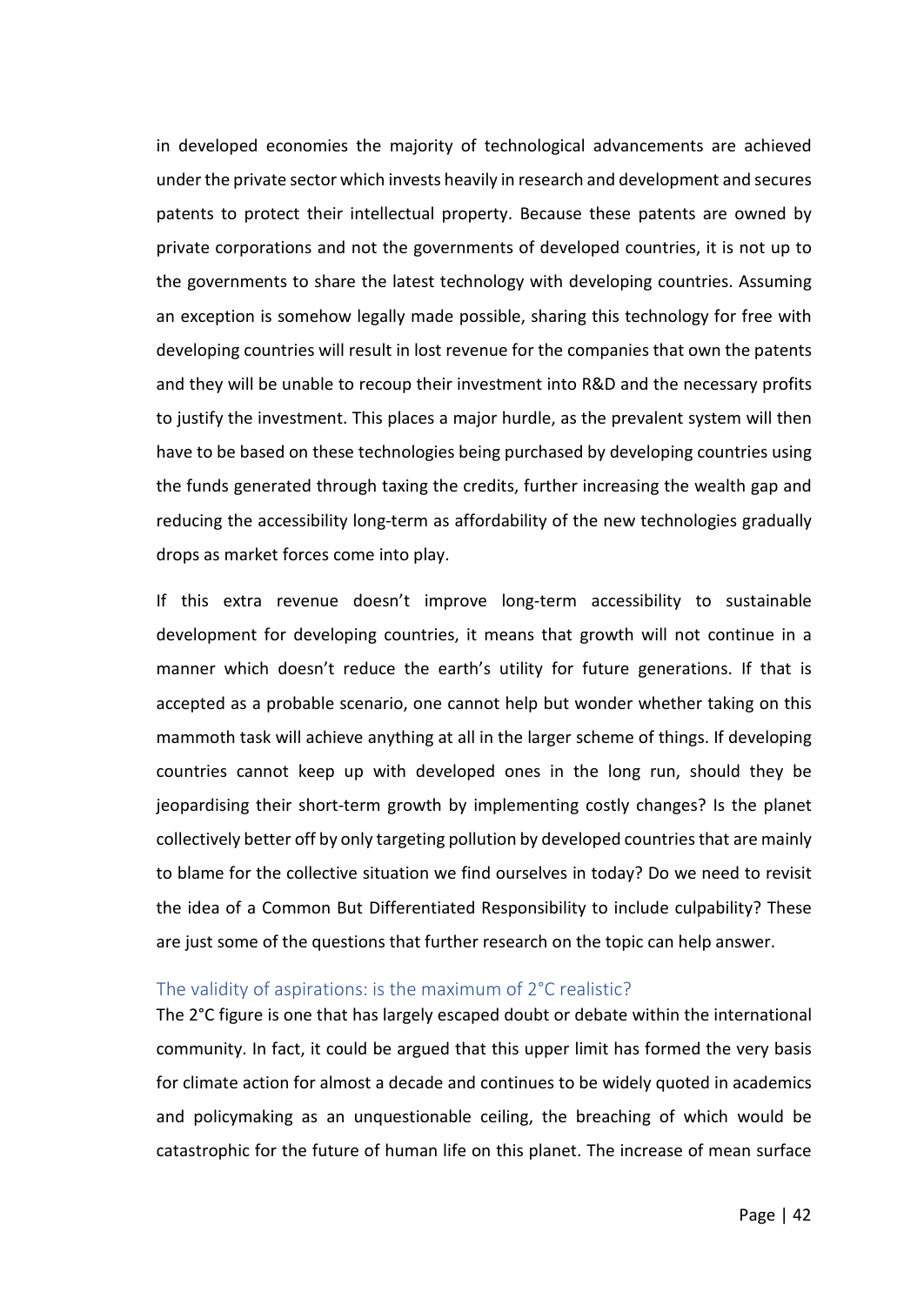temperatures 2°C beyond pre-industrial levels is recognised by the UNFCC as dangerous anthropogenic interference which must be curbed. However, questions about the history of this limit raise doubts about its suitability for achieving the main reason the targets were set in the first place: to save the world.

The concept has existed since the 1970s when William Nordhaus, an economist from Yale University suggested, as an initial estimation, that the planet shouldn't warm more than it had in the preceding 100,000 years. This count was based on the availability of ice-core data going back that long, however, the lack of available research at the time about climate change and its disastrous effects led Dr. Nordhaus himself to admit that his approximation was "deeply unsatisfactory".<sup>[23](#page-43-0)</sup> While research continued in Europe on this limit in the following decade, it was the Swedish Environment Institute that in its paper published in 1990 admitted that based on "the vulnerability of ecosystems to historical temperature changes," it was inadvisable to breach 1°C. The authors of the paper suggested 2°C once they realized that the world had already crossed the turning point for keeping within the 1°C limit. Fast-forward to 1996 and the Council of Ministers of the European Union had set it as its maximum and it was officially adopted by the G8 in 2009. The same year at the UNFCCC COP, the Copenhagen Accord adopted it and it became a crucial part of UN policy the following year. For some reason, because 2°C was still in the future instead of the past and no other target could be agreed on, it was just accepted as *the* target to keep in mind and base policy decisions on. It's a simple figure, sellable to the public and the politicians because of its status as the embodiment of the entire issue condensed into one number. The idea that the world would be safe as long as they stayed away from this dangerous line only accounted for a part of the world; we haven't yet crossed 2°C but the effects have been devastating especially for low-lying islands and coastal areas around the world suffering flooding from rising sea levels, proving this limit wasn't universally applicable if it really did represent the point of no return. After all, couldn't we surely expect the maximum to be set at the threshold at which the most vulnerable country is still safe? Unfortunately, the 2°C maximum isn't

<span id="page-43-0"></span> <sup>23</sup> "The 2°C Limit On Global Warming". 2019. *The Economist*. Accessed June 4 2019.

https://www.economist.com/the-economist-explains/2015/12/06/the-2degc-limit-on-global-warming.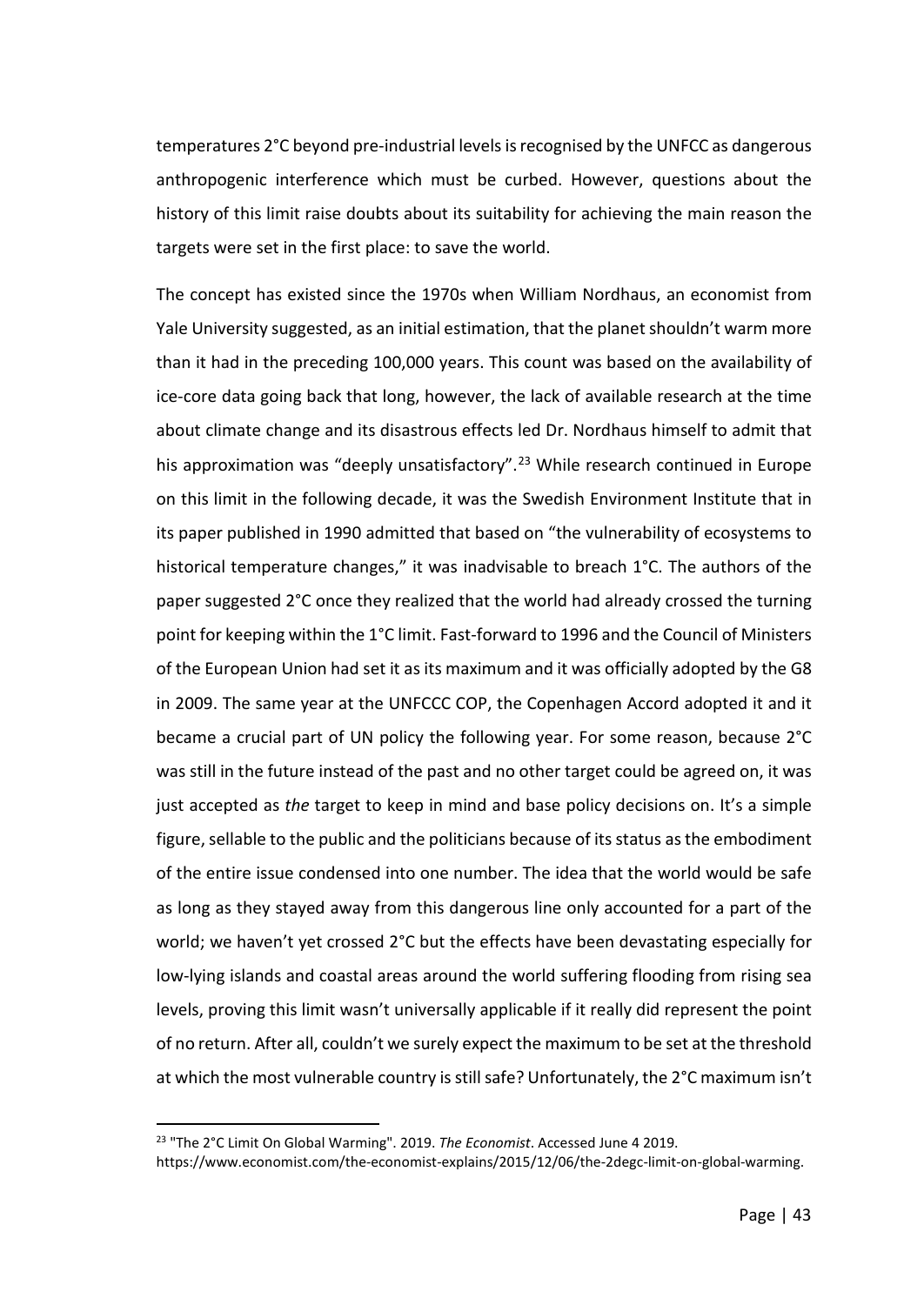really as simple as the simplification of climate-change that it has come to represent. There's the measurement problem, since accuracy is a sacrificed concept when talking about the earth's temperature. There is also the issue of scientists being unable to agree whether the trend of warming slowed in the decade and a half leading up to 2013, and whether that affected the predictions in any way assuming a slower rate of warming due to the said hiatus. All in all, setting the uncrossable maximum at 2°C fails to take into account many variables that experts insist must be a part of the calculation, including the concentration of greenhouse gases in the air and ocean heat-content.  $24$ Unfortunately, the narrowing of the issue to a single number might mean that efforts are either slower than needed based on a false perception of time which could prove to be catastrophic for the future of human civilization on Earth. A new analysis by a former fossil fuel executive which has been endorsed by the former chief of the Australian military describes climate change as a "near to mid-term existential threat to human civilization" by the year 2050, which only goes to show that we might have a lot less time than we are convinced we might have.<sup>[25](#page-44-2)</sup>

## <span id="page-44-0"></span>The failure to address livestock

Depending on who is asked, livestock contributes anywhere from 14.5% to 51% towards global greenhouse emissions which at first glace is a very wide range. Animal agriculture has perhaps been the most avoided topic on the agenda when discussing climate change and making policy to tackle it.<sup>[26](#page-44-3)</sup> Of this pollution, 39% is estimated to come from mainly cows, goats, and sheep belching and farting to release the methane produced in their stomachs as part of their digestion process. Another 21% is estimated to come from feed production for the cattle, and 26% from manure, which are large figures to reconcile when considering that the total contribution could be as high as 51% as

<span id="page-44-2"></span><sup>25</sup> "'High Likelihood Of Human Civilization Coming To An End' In 2050, New Report Suggests".

<span id="page-44-1"></span> $24$  Ibid

<sup>2019.</sup> *Vice*. Accessed June 7 2019. https://www.vice.com/en\_us/article/597kpd/new-report-suggestshigh-likelihood-of-human-civilization-coming-to-an-end-in-

<sup>2050?</sup>utm\_source=vicenewsfacebook&fbclid=IwAR30oqzOIvIIBU1NYntdrZkTHkmN\_p7b1J6eUBx3gacdY As-fjihguLboF8.

<span id="page-44-3"></span><sup>26</sup> "Paris Agreement Portends A Reckoning For Meat And Dairy". 2019. *Forbes.Com*. Accessed June 7 2019. https://www.forbes.com/sites/jeffmcmahon/2016/01/01/paris-agreement-will-impact-meatand-dairy/#5c90e933446b.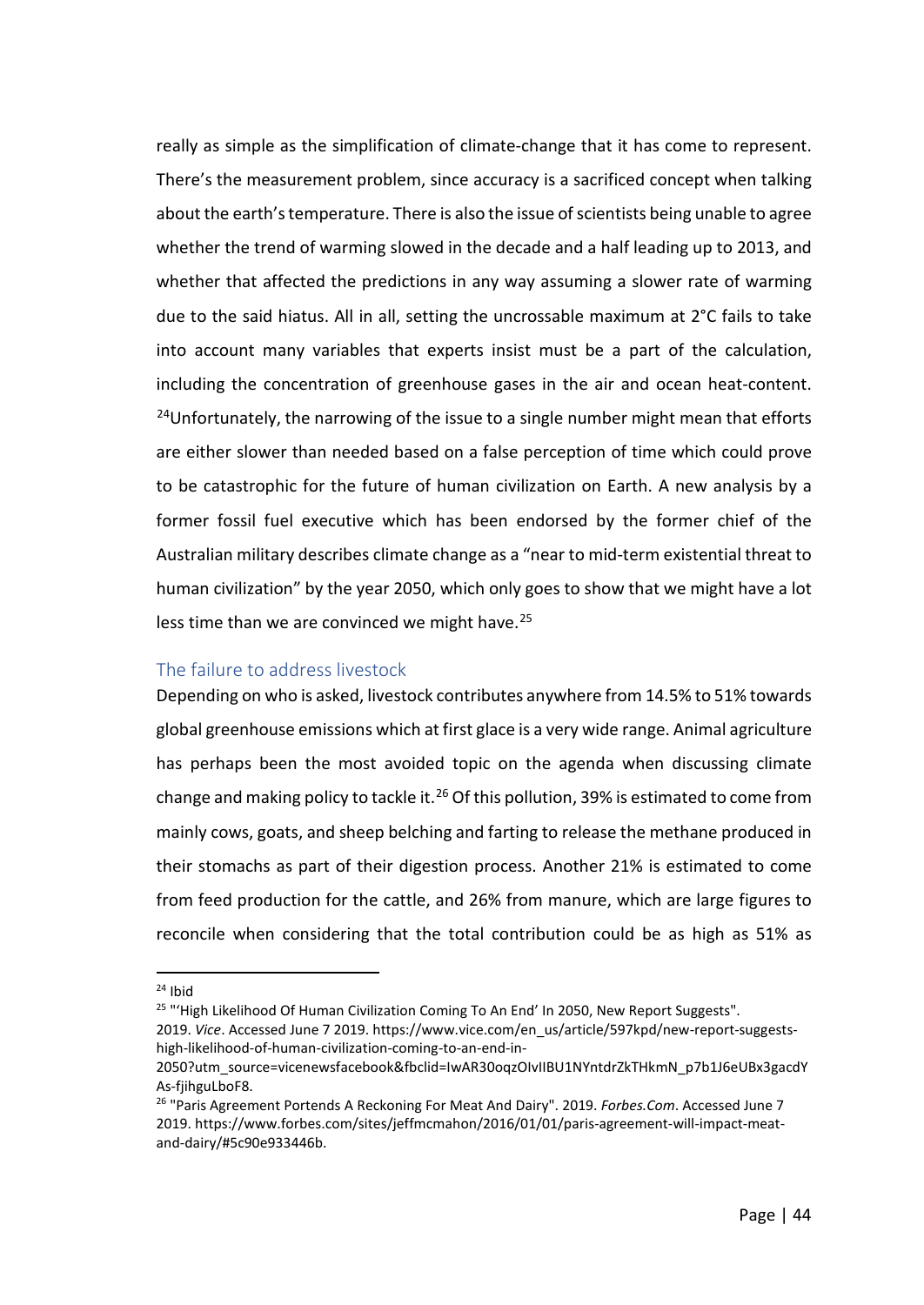mentioned above. The disastrous effects of meat on climate change have only recently come into a limited spotlight resulting in a small but growing community of vegans, people who get their nutrition from plant-based sources exclusively. It could be argued that the position against meat and dairy is a tough one to take; asking people to go vegan is considered a lot more demanding than encouraging them to drive an electric car and politicians realise this. Additionally, meat and dairy are, in many countries around the world, heavily subsidized industries which provide sizeable employment to unskilled labour and advocating for lesser consumption of meat could have ripple effects across the economy. Scientists agree that the consumption of meat at current levels is bad not just for the environment, but also for human health. Policymakers and politicians, however, have still not caught up and to be fair, there does not seem a straightforward way to address this issue head-on that would not cause massive outrage amongst populations around the world. Red meat and dairy have both traditionally been included in government set nutrition guides and throughout the decades have become a staple consumption. The issue needs to be studied in more detail to obtain a more accurate estimate of the contribution that livestock have so that appropriate measures can be mooted based on that information.<sup>[27](#page-45-1)</sup>

## <span id="page-45-0"></span>Final Remarks

<span id="page-45-1"></span>After formulating an idealistic model based on unprecedented international cooperation to check if it could positively impact accessibility to sustainable development and the reduction of carbon emissions in a meaningful manner, it could be said that the simple answer isn't yes or no, but rather maybe. Climate change is unlike a threat we have seen before and its increasing impact might have the unique ability to serve as the catalyst for said unprecedented international cooperation especially due to its urgency but more so because of the graveness of the threat it poses to the collective future. Maybe the future of effective climate action lays in an overhaul of the global economic system and how we measure wealth and success, whether growth is important for prosperity, and whether sustainability as we understand it today has the long-term potential to remain as sustainable. The complexity of the way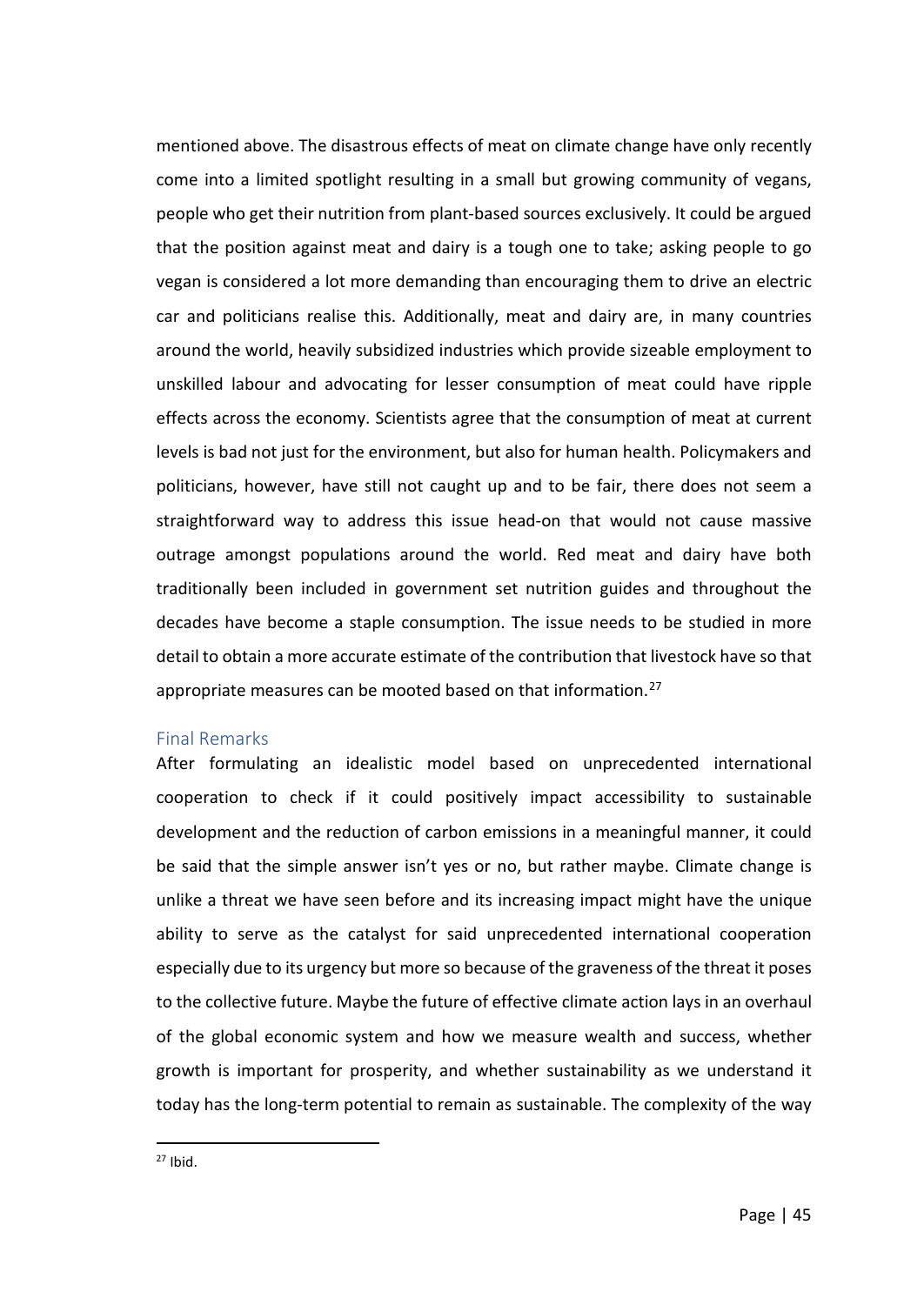in which countries conduct their relations with others and the large number of total countries that together form the international community make idealistic efforts to combat problems like climate change effectively nearly impossible to implement or achieve. This is also complicated by the diversity within humans themselves from one region to another, and further complicated by the constantly changing power dynamics and roles of countries across the world. It can now be asserted that technology alone will not be able to save us; the falling cost of solar energy is a miracle in itself but if countries cannot cooperate to deploy it across the world as a viable alternative to fossil fuel based energy production, then the low price isn't as meaningful. Action against climate change is currently under assault by the presidents of both the United States of America and Brazil, two countries that are perhaps crucial to tackling climate change. One is the perhaps the world's largest per capita polluter, whilst the other is home to the Amazon rainforest, the survival of which is crucial for the environment. Arguments have been made to reclassify the Amazon as a collective heritage of the world over which Brazil should not have an exclusive say, while in the United States individual States have stepped up to contribute towards efforts to tackle climate change. It remains to be seen what the future of climate policy will look like five or ten years down the road and whether the Paris Agreement will be able to survive if other countries decide to pull out. The collective future of human beings might be at risk, but in the short-term, politics and indeed some politicians will continue to divert the discussion away from the existentially threatening nature of the issue.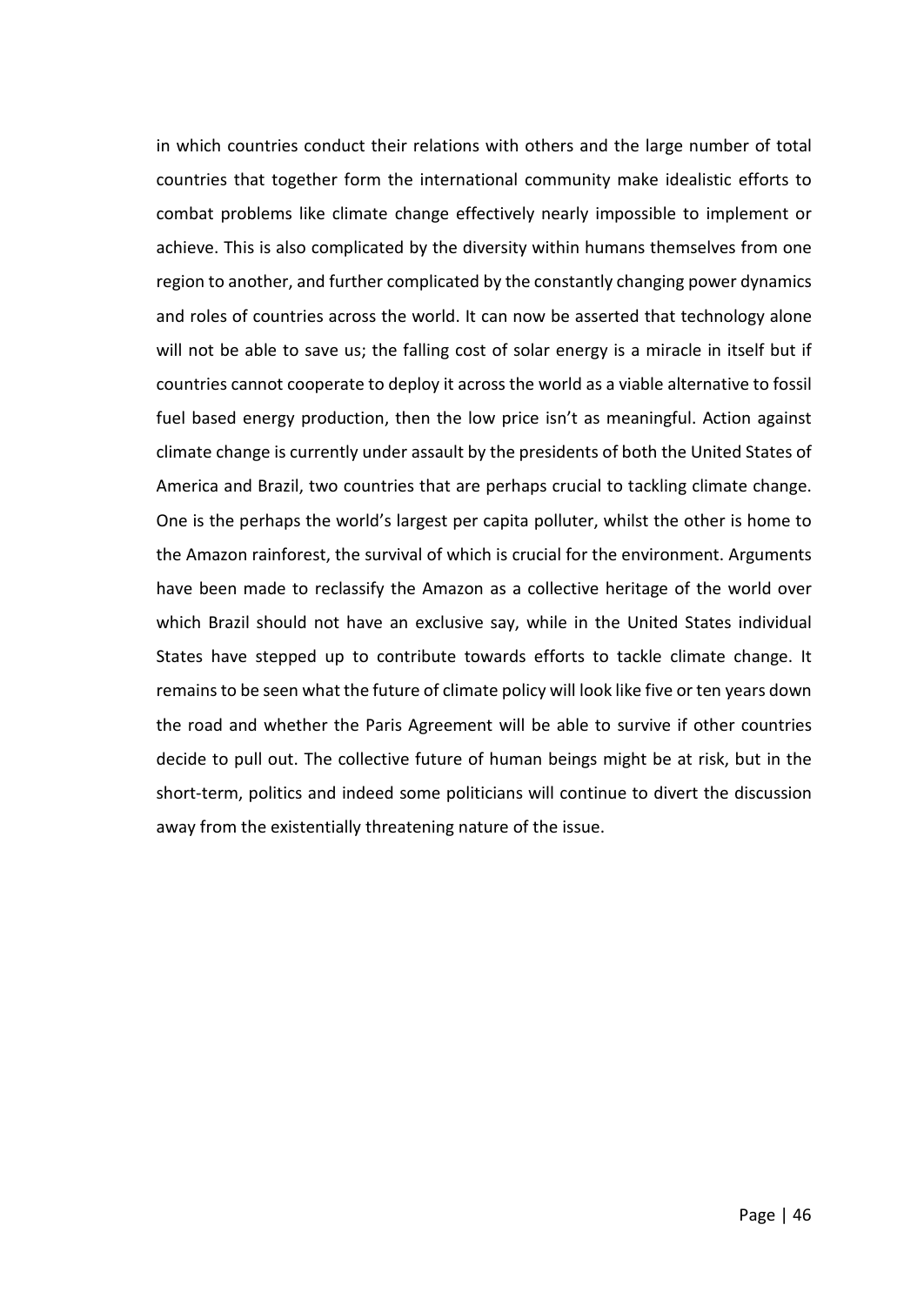## <span id="page-47-0"></span>Bibliography

"'High Likelihood Of Human Civilization Coming To An End' In 2050, New Report Suggests". 2019. *Vice*. Accessed June 7 2019. [https://www.vice.com/en\\_us/article/597kpd/new-report](https://www.vice.com/en_us/article/597kpd/new-report-suggests-high-likelihood-of-human-civilization-coming-to-an-end-in-2050?utm_source=vicenewsfacebook&fbclid=IwAR30oqzOIvIIBU1NYntdrZkTHkmN_p7b1J6eUBx3gacdYAs-fjihguLboF8)[suggests-high-likelihood-of-human-civilization-coming-to-an-end-in-](https://www.vice.com/en_us/article/597kpd/new-report-suggests-high-likelihood-of-human-civilization-coming-to-an-end-in-2050?utm_source=vicenewsfacebook&fbclid=IwAR30oqzOIvIIBU1NYntdrZkTHkmN_p7b1J6eUBx3gacdYAs-fjihguLboF8)[2050?utm\\_source=vicenewsfacebook&fbclid=IwAR30oqzOIvIIBU1NYntdrZkTHkmN\\_p7b1J6eU](https://www.vice.com/en_us/article/597kpd/new-report-suggests-high-likelihood-of-human-civilization-coming-to-an-end-in-2050?utm_source=vicenewsfacebook&fbclid=IwAR30oqzOIvIIBU1NYntdrZkTHkmN_p7b1J6eUBx3gacdYAs-fjihguLboF8) [Bx3gacdYAs-fjihguLboF8.](https://www.vice.com/en_us/article/597kpd/new-report-suggests-high-likelihood-of-human-civilization-coming-to-an-end-in-2050?utm_source=vicenewsfacebook&fbclid=IwAR30oqzOIvIIBU1NYntdrZkTHkmN_p7b1J6eUBx3gacdYAs-fjihguLboF8)

"Definition Of EQUITY". 2019. *Merriam-Webster.Com*. Accessed June 2 2019. https://www.merriam-webster.com/dictionary/equity.

"Https://Time.Com". 2019. *Time*. Accessed June 5 2019. [https://time.com/5206716/world-bank](https://time.com/5206716/world-bank-climate-change-internal-migration/)[climate-change-internal-migration/.](https://time.com/5206716/world-bank-climate-change-internal-migration/)

"Paris Agreement Portends A Reckoning For Meat And Dairy". 2019. *Forbes.Com*. Accessed June 7 2019. https://www.forbes.com/sites/jeffmcmahon/2016/01/01/paris-agreement-willimpact-meat-and-dairy/#5c90e933446b.

"Paris Pact Promotes But Complicates Carbon Trading". 2019. *Climatecentral.Org*. Accessed June 5 2019. https://www.climatecentral.org/news/paris-pact-promotes-but-complicates-carbontrading-20058.

"Publications | IDMC". 2019. *Internal-Displacement.Org*. Accessed June 5 2019. [http://www.internal-displacement.org/publications/global-estimates-2015-people-displaced-by](http://www.internal-displacement.org/publications/global-estimates-2015-people-displaced-by-disasters)[disasters.](http://www.internal-displacement.org/publications/global-estimates-2015-people-displaced-by-disasters)

"The 2°C Limit On Global Warming". 2019. *The Economist*. Accessed June 4 2019. [https://www.economist.com/the-economist-explains/2015/12/06/the-2degc-limit-on-global](https://www.economist.com/the-economist-explains/2015/12/06/the-2degc-limit-on-global-warming)[warming.](https://www.economist.com/the-economist-explains/2015/12/06/the-2degc-limit-on-global-warming)

"The Impact Of Temperature On Solar Panels - Thegreenage". 2019. *Thegreenage*. Accessed June 4 2019. https://www.thegreenage.co.uk/article/the-impact-of-temperature-on-solar-panels/.

"The Solar Project | Epaper | DAWN.COM". 2019. *Epaper.Dawn.Com*. Accessed June 4 2019. https://epaper.dawn.com/DetailImage.php?StoryImage=30\_09\_2015\_009\_004.

"Value Of Global CO2 Markets Hit Record 144 Billion Euros In 2018:...". 2019. *U.S.*. Accessed June 5 2019. [https://www.reuters.com/article/us-global-carbontrading-report/value-of-global](https://www.reuters.com/article/us-global-carbontrading-report/value-of-global-co2-markets-hit-record-144-billion-euros-in-2018-report-idUSKCN1PA27H)[co2-markets-hit-record-144-billion-euros-in-2018-report-idUSKCN1PA27H.](https://www.reuters.com/article/us-global-carbontrading-report/value-of-global-co2-markets-hit-record-144-billion-euros-in-2018-report-idUSKCN1PA27H)

*"World Bank; Ecofys. 2018. State and Trends of Carbon Pricing 2018. Washington, DC: World Bank. © World Bank. https://openknowledge.worldbank.org/handle/10986/29687 License: CC BY 3.0 IGO."*

Bank, World. 2019. "Carbon Pricing". *World Bank*. https://www.worldbank.org/en/results/2017/12/01/carbon-pricing.

Ben Naceur, Kamel. 2017. "Energy Technology Perspectives". International Energy Agency. https://www.iea.org/etp/.

Beyond Ratings, "Worldwide Climate Policy" [http://worldwideclimatepolicy.eu](http://worldwideclimatepolicy.eu/)

Developed by Yoichi Kaya, professor at Keio Tokyo University and President of Japan Society of Energy and Resources, in « Environment, Energy, and Economy: strategies for sustainability